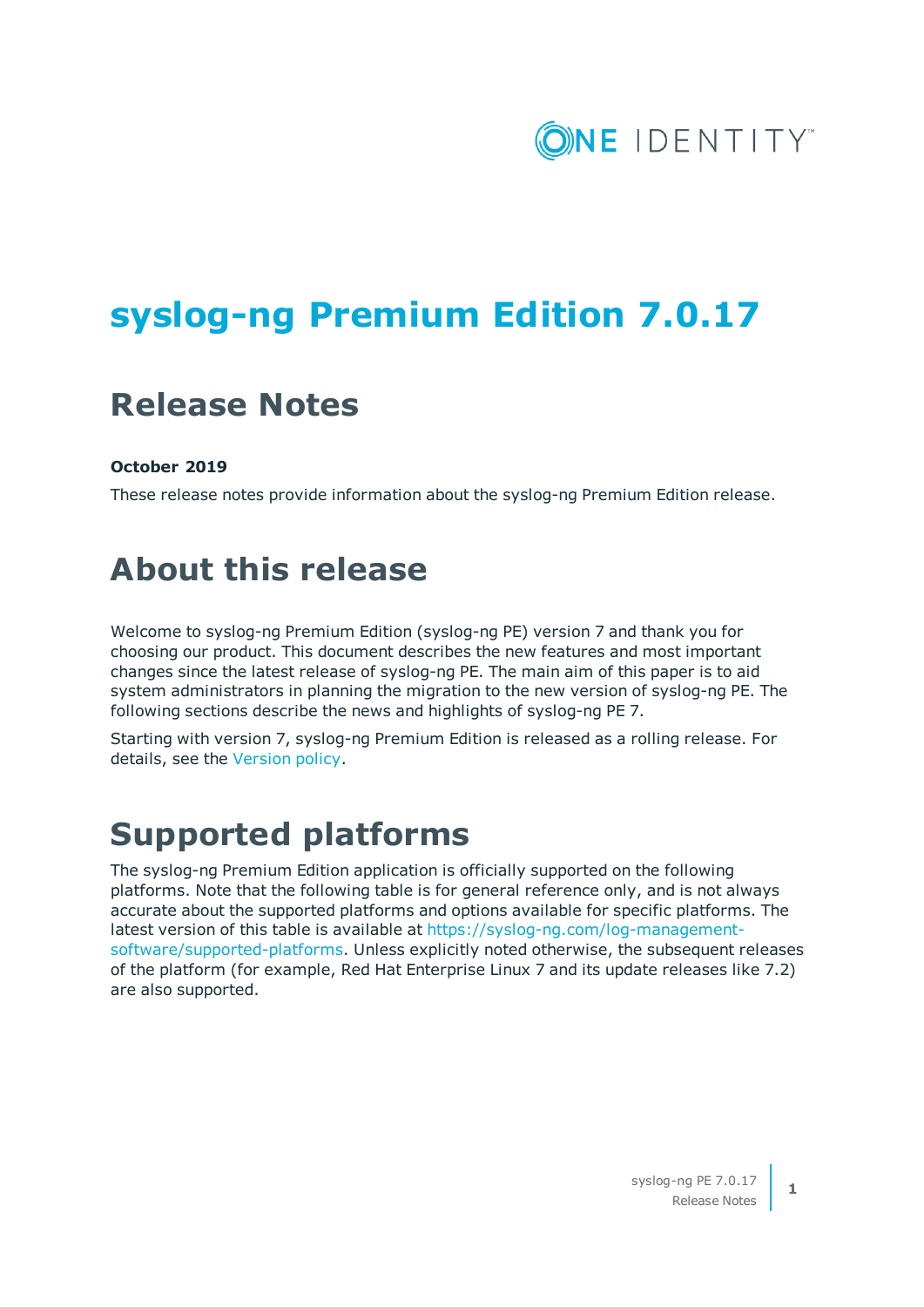|                                    | <b>x86</b>               |                            |                          | x86_64 SPARC SPARC64 PowerPC IA64 |  |
|------------------------------------|--------------------------|----------------------------|--------------------------|-----------------------------------|--|
| CentOS <sub>6</sub>                |                          | $\boldsymbol{\mathcal{U}}$ |                          |                                   |  |
| CentOS <sub>7</sub>                | $\overline{\phantom{a}}$ | $\checkmark$               | ۰                        | $\overline{\phantom{0}}$          |  |
| Debian 8 (jessie)                  | -                        | $\boldsymbol{\mathcal{U}}$ | $\overline{\phantom{a}}$ | $\overline{\phantom{0}}$          |  |
| Oracle Linux 6                     | $\overline{\phantom{0}}$ | $\checkmark$               | -                        | $\overline{\phantom{0}}$          |  |
| Oracle Linux 7                     | $\overline{\phantom{a}}$ | $\checkmark$               | $\overline{\phantom{a}}$ | $\overline{\phantom{0}}$          |  |
| Red Hat EL 6                       | -                        | $\boldsymbol{\mathcal{U}}$ | -                        |                                   |  |
| Red Hat EL 7                       | $\overline{\phantom{0}}$ | $\mathbf{v}$               | -                        | $\overline{\phantom{0}}$          |  |
| <b>SLES 12</b>                     | $\overline{\phantom{a}}$ | $\checkmark$               | $\overline{\phantom{a}}$ | $\overline{\phantom{m}}$          |  |
| Ubuntu 16.04 LTS (Xenial<br>Xerus) | $\overline{\phantom{a}}$ | $\checkmark$               | -                        | -                                 |  |
| Ubuntu 18.04 LTS (Bionic           | ۰                        | ✓                          |                          |                                   |  |

#### **Table 1: Platforms supported by syslog-ng Premium Edition**

Beaver)

### **A** CAUTION:

**Certain sources and destinations are not supported on every platform (particularly, the sql() destination, and the hdfs() destination). For details, see the description of the specific source and destination.**

### **A** CAUTION:

**If you are planning to use Python in syslog-ng PE (for example, Python parser or Python template function) on RHEL 6 platform, then you have to manually install Python 2.7. If the Python version on the machine is not 2.7, you will receive a similar error message during startup:**

**[2017-07-27T13:42:03.606679] Reading shared object for a candidate module: path='/opt/syslog-ng/lib/syslog-ng', fname='mod-python.so', module='mod-python' [2017-07-27T13:42:03.606994] Error opening plugin module: module='mod-python', error='libpython2.7.so.1.0: cannot open shared object file: No such file or directory'**

For details about the syslog-ng Agent for Windows application, see the [syslog-ng](https://syslog-ng.com/documents/html/syslog-ng-pe-6.0-guides/en/syslog-ng-windows-agent-guide-admin/html/index.html) Agent for Windows [documentation](https://syslog-ng.com/documents/html/syslog-ng-pe-6.0-guides/en/syslog-ng-windows-agent-guide-admin/html/index.html). For an agent-less solution, see the list of [supported](https://syslog-ng.com/documents/html/syslog-ng-pe-latest-guides/en/syslog-ng-pe-guide-admin/html/supported-platforms.html) platforms.

For using syslog-ng PE on other platforms (for example, AIX, FreeBSD, HP-UX, Solaris, Microsoft Windows), see the list of supported platforms in the [syslog-ng](https://support.oneidentity.com/syslog-ng-premium-edition/6.0.17/technical-documents) PE version 6 [Administration](https://support.oneidentity.com/syslog-ng-premium-edition/6.0.17/technical-documents) Guide.

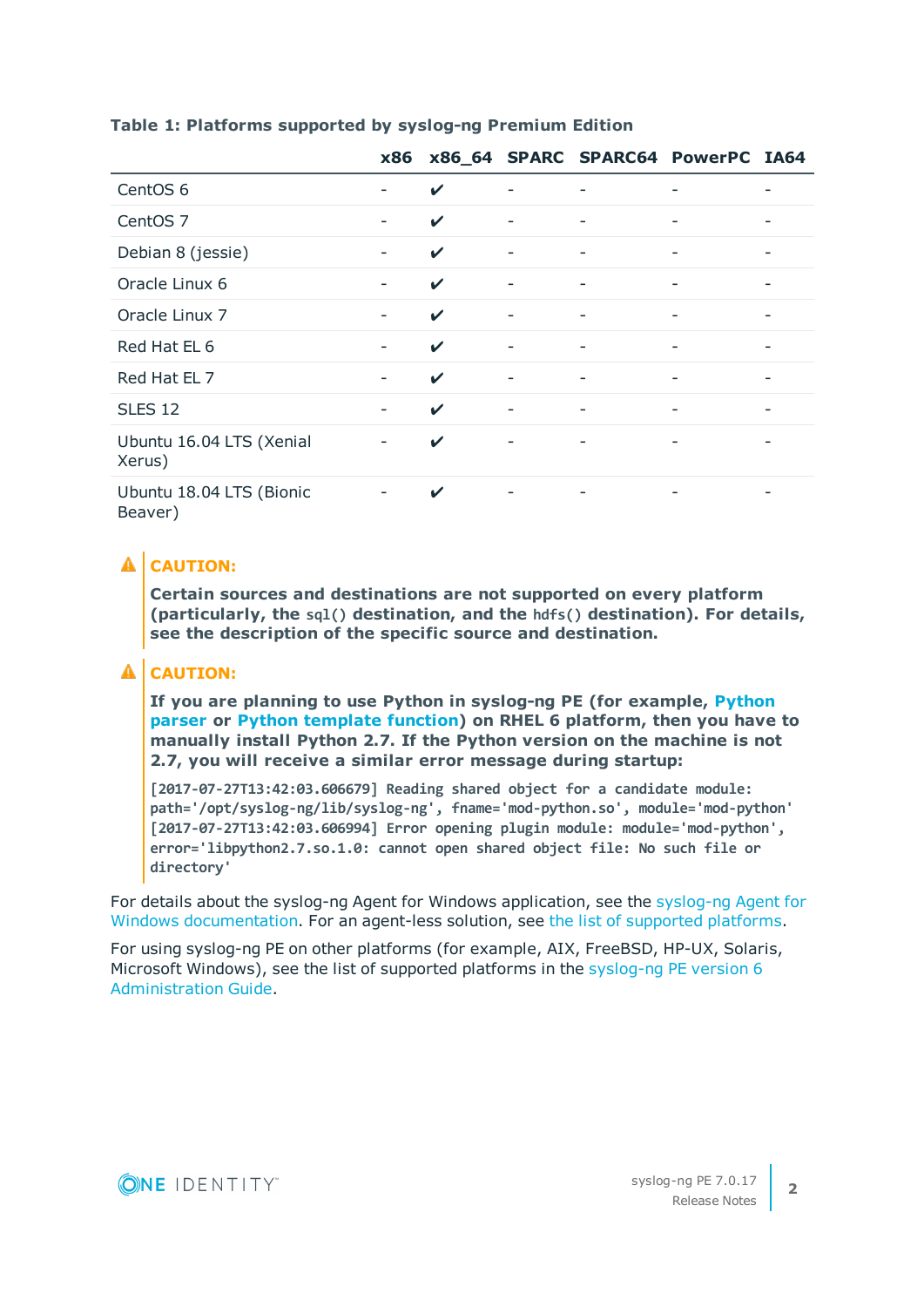# **New features in syslog-ng PE 7.0.17**

### **Fetching logs from Office 365**

Starting with syslog-ng PE version 7.0.17, you can fetch logs from your Office 365 account using the Office 365 [Management](https://docs.microsoft.com/en-us/office/office-365-management-api/office-365-management-activity-api-reference) Activity API. For details, see ["office365:](https://support.oneidentity.com/technical-documents/syslog-ng-premium-edition/7.0.17/administration-guide/collecting-log-messages-�-sources-and-source-drivers/office365-fetching-logs-from-office-365/) Fetching logs from Office 365" in the [Administration](https://support.oneidentity.com/technical-documents/syslog-ng-premium-edition/7.0.17/administration-guide/collecting-log-messages-�-sources-and-source-drivers/office365-fetching-logs-from-office-365/) Guide.

#### **Upgrade improvements**

The upgrade from syslog-ng PE version 6 has been improved and made more robust. If you are upgrading from syslog-ng PE version 6, first upgrade to the latest available 6.0.x maintenance release. For details on the upgrade process to syslog-ng PE version 7, see "Upgrading from syslog-ng PE 6.0.x to version 7" in the [Administration](https://support.oneidentity.com/technical-documents/syslog-ng-premium-edition/7.0.17/administration-guide/installing-syslog-ng/upgrading-syslog-ng-pe/upgrading-from-syslog-ng-pe-6.0.x-to-version-7/) Guide.

## **New features in syslog-ng PE 7.0.17**

#### **Enhancements**

Detailed documentation about upgrading from syslog-ng PE 6 to version 7 is available at "Upgrading from syslog-ng PE 6.0.x to version 7" in the [Administration](https://support.oneidentity.com/technical-documents/syslog-ng-premium-edition/7.0.17/administration-guide/installing-syslog-ng/upgrading-syslog-ng-pe/upgrading-from-syslog-ng-pe-6.0.x-to-version-7/) Guide.

### **New features in syslog-ng PE 7.0.14**

#### **Google Stackdriver destination**

The stackdriver destination of syslog-ng PE can send log messages to the [Google](https://cloud.google.com/stackdriver/) [Stackdriver](https://cloud.google.com/stackdriver/) cloud. Google Stackdriver is a widely used metrics, event, and log aggregator and analyzer system. For details, see ["stackdriver:](https://support.oneidentity.com/technical-documents/syslog-ng-premium-edition/7.0.17/administration-guide/sending-and-storing-log-messages-�-destinations-and-destination-drivers/stackdriver-sending-logs-to-the-google-stackdriver-cloud/) Sending logs to the Google Stackdriver cloud" in the [Administration](https://support.oneidentity.com/technical-documents/syslog-ng-premium-edition/7.0.17/administration-guide/sending-and-storing-log-messages-�-destinations-and-destination-drivers/stackdriver-sending-logs-to-the-google-stackdriver-cloud/) Guide.

#### **Elasticsearch HTTP destination**

Version 7.0.14 of syslog-ng PE can directly post log messages to an Elasticsearch deployment using the Elasticsearch Bulk API over the HTTP and Secure HTTP (HTTPS) protocols. For details, see ["elasticsearch-http:](https://support.oneidentity.com/technical-documents/syslog-ng-premium-edition/7.0.17/administration-guide/sending-and-storing-log-messages-�-destinations-and-destination-drivers/elasticsearch-http-sending-messages-to-elasticsearch-http-event-collector/) Sending messages to Elasticsearch HTTP Event Collector" in the [Administration](https://support.oneidentity.com/technical-documents/syslog-ng-premium-edition/7.0.17/administration-guide/sending-and-storing-log-messages-�-destinations-and-destination-drivers/elasticsearch-http-sending-messages-to-elasticsearch-http-event-collector/) Guide.

#### **Windows Server 2019 logs**

The Windows Event Collector application now supports Windows Server 2019.

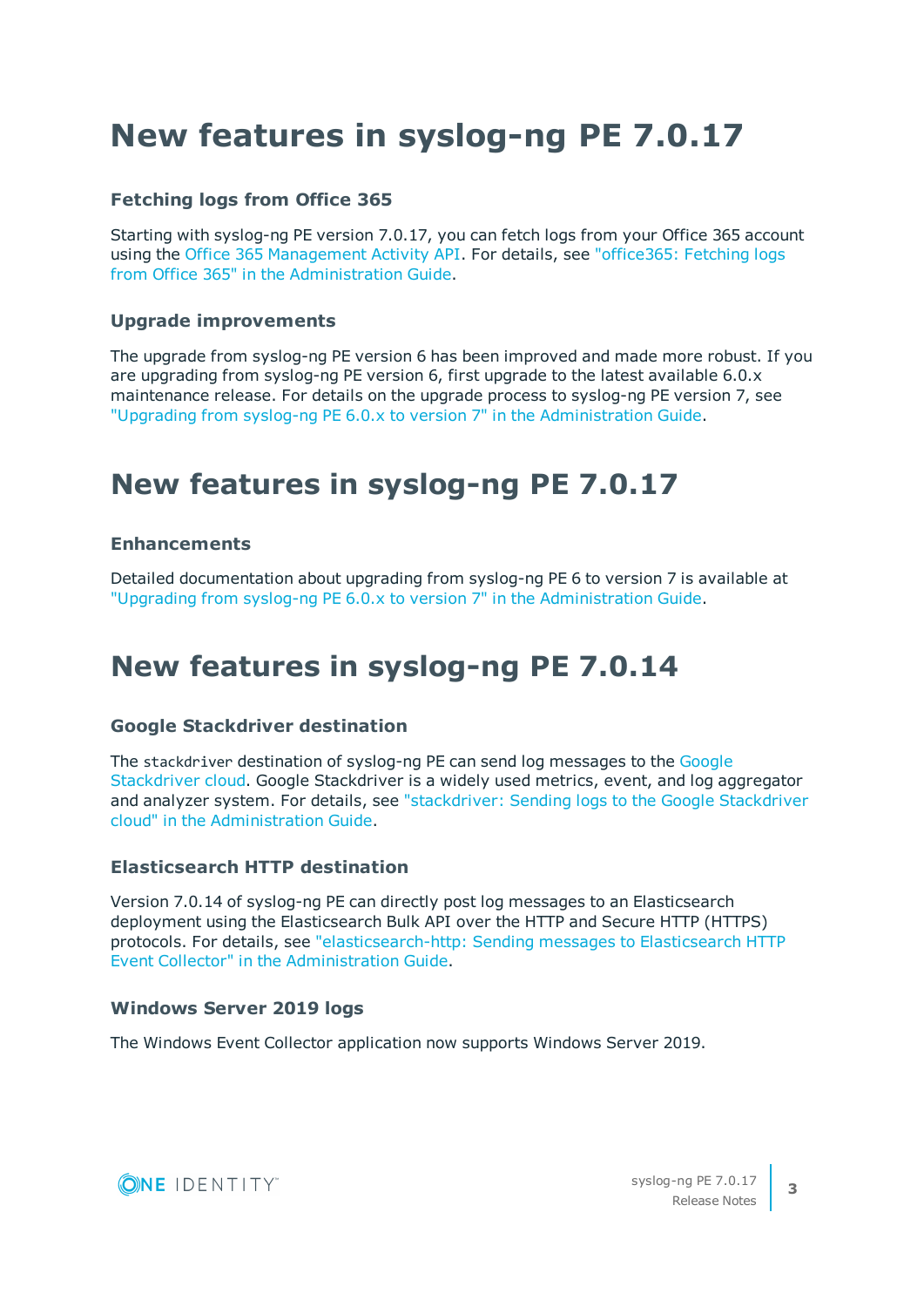#### **Enhancements**

- The syslog-ng-ctl reload command now has a return value: 0 if the operation was successful, 1 otherwise.
- Instead of dropping incoming messages that are too long, you can now trim them using the trim-large-messages() option of the syslog() source.

## **New features in syslog-ng PE 7.0.13**

#### **Linux Audit Parser**

The Linux Audit Parser can parse the log messages of the Linux Audit subsystem (auditd). The syslog-ng PE application can separate these log messages to name-value pairs. For details, see "Linux audit parser" in the [Administration](https://support.oneidentity.com/technical-documents/syslog-ng-premium-edition/7.0.17/administration-guide/parser-parse-and-segment-structured-messages/linux-audit-parser/) Guide.

#### **Processing arrays in Windows Eventlog messages**

The windowsevent() source can now automatically process XML arrays, making the array elements available as name-value pairs. For example, the following XML array becomes available as name-value pairs:

```
<Event xmlns="http://schemas.microsoft.com/win/2004/08/events/event">
  <System>
   <EventID>5059</EventID>
  </System>
  <EventData>
    <Data Name="SubjectUserSid">S-1-5-18</Data>
    <Data Name="SubjectUserName">WIN-K1678A68SQ6$</Data>
  </EventData>
Name-value pairs:
Event.System.EventID = 5059
Event.EventData.SubjectUserSid = S-1-5-18
Event.EventData.SubjectUserName = WIN-K1678A68SQ6$
```
For details, see ["windowsevent:](https://support.oneidentity.com/technical-documents/syslog-ng-premium-edition/7.0.17/administration-guide/collecting-log-messages-�-sources-and-source-drivers/windowsevent-collecting-windows-event-logs/) Collecting Windows event logs" in the Administration [Guide.](https://support.oneidentity.com/technical-documents/syslog-ng-premium-edition/7.0.17/administration-guide/collecting-log-messages-�-sources-and-source-drivers/windowsevent-collecting-windows-event-logs/)

#### **Docker support**

Installing the syslog-ng Premium Edition application in Docker containers is now officially supported on CentOS 7, Red Hat EL 7.5, and Ubuntu 18.04 (Bionic Beaver) platforms. For details, see "Installing syslog-ng in Docker" in the [Administration](https://support.oneidentity.com/technical-documents/syslog-ng-premium-edition/7.0.17/administration-guide/installing-syslog-ng/installing-syslog-ng-in-docker/) Guide.



**4**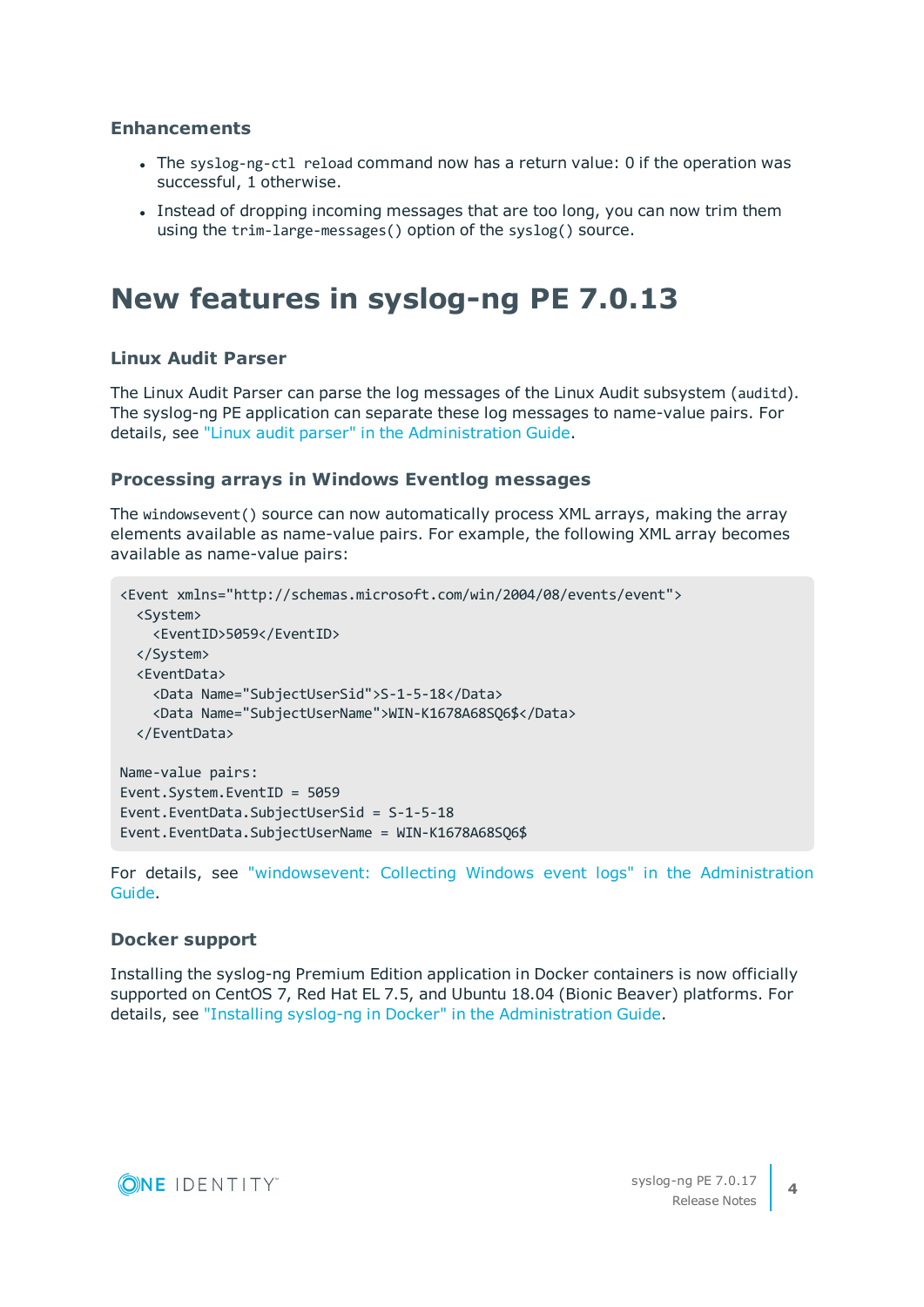#### **Enhancements**

• The persist-tool utility is now part of the syslog-ng PE package. For details, see the persist-tool manual page.

## **New features in syslog-ng PE 7.0.12**

#### **Send log messages directly to Splunk HEC**

Version 7.0.12 of syslog-ng PE can directly post log messages to a Splunk deployment using the HTTP Event Collector (HEC) over the HTTP and Secure HTTP (HTTPS) protocols. The solution is optimized for performance, and supports sending messages in batch mode, multithreaded message sending, and load-balancing to multiple Splunk indexer nodes.

HTTPS connection, as well as password- and certificate-based authentication is supported. The content of the events is sent in JSON format.

For details, see ["splunk-hec:](https://support.oneidentity.com/technical-documents/syslog-ng-premium-edition/7.0.17/administration-guide/sending-and-storing-log-messages-�-destinations-and-destination-drivers/splunk-hec-sending-messages-to-splunk-http-event-collector/) Sending messages to Splunk HTTP Event Collector" in the [Administration](https://support.oneidentity.com/technical-documents/syslog-ng-premium-edition/7.0.17/administration-guide/sending-and-storing-log-messages-�-destinations-and-destination-drivers/splunk-hec-sending-messages-to-splunk-http-event-collector/) Guide.

#### **Ubuntu 18.04 (Bionic Beaver) support**

Version 7.0.12 of syslog-ng PE is now available on the Ubuntu 18.04 platform. Note that the Java-based drivers of syslog-ng PE (used for Apache Kafka, Elasticsearch, HDFS) require Java 8, Java 10 is not supported.

### **http() destination improvements**

The http() destination now supports load balancing, so a single syslog-ng PE instance can feed log data to multiple HTTP servers, for example, multiple ingestion nodes of an Elasticsearch cluster. For details, see "Batch mode and load [balancing"](https://support.oneidentity.com/technical-documents/syslog-ng-premium-edition/7.0.17/administration-guide/sending-and-storing-log-messages-�-destinations-and-destination-drivers/http-posting-messages-over-http-without-java/batch-mode-and-load-balancing/) in the [Administration](https://support.oneidentity.com/technical-documents/syslog-ng-premium-edition/7.0.17/administration-guide/sending-and-storing-log-messages-�-destinations-and-destination-drivers/http-posting-messages-over-http-without-java/batch-mode-and-load-balancing/) Guide.

HTTP and HTTPS redirections now also handled automatically.

#### **Enhancements**

- The syslog() and network() drivers now support the so-reuseport() option that allows multiple sockets on the same host to bind to the same port, improving the performance of multithreaded network server applications running on top of multicore systems.
- The Cisco [parser](https://support.oneidentity.com/technical-documents/syslog-ng-premium-edition/7.0.17/administration-guide/parser-parse-and-segment-structured-messages/cisco-parser/) now supports Cisco Catalyst formatted triplets.

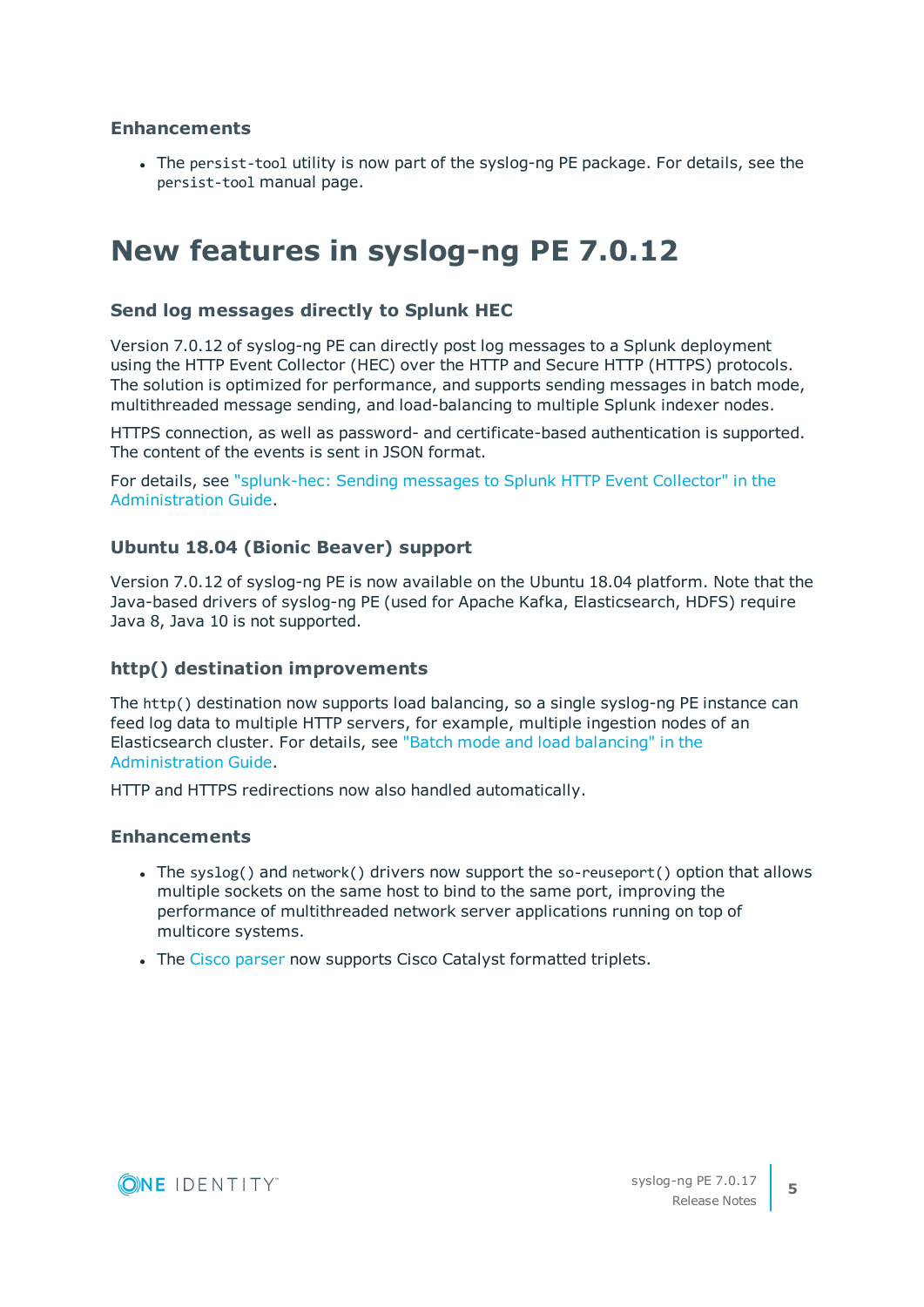# **New features in syslog-ng PE 7.0.11**

#### **Write your own destination in Python**

Extending syslog-ng PE in Python has been supported for several releases, but so far this feature was mostly undocumented. Now you can find more details about this feature in "python: writing custom Python destinations" in the [Administration](https://support.oneidentity.com/technical-documents/syslog-ng-premium-edition/7.0.17/administration-guide/sending-and-storing-log-messages-�-destinations-and-destination-drivers/python-writing-custom-python-destinations/) Guide.

#### **Write your own message source in Python**

Starting with syslog-ng PE version 7.0.11, you can write custom message sources in Python. Both server-style and fetcher-style sources are supported. For more details, see "python: writing server-style Python sources" in the [Administration](https://support.oneidentity.com/technical-documents/syslog-ng-premium-edition/7.0.17/administration-guide/collecting-log-messages-�-sources-and-source-drivers/python-writing-server-style-python-sources/) Guide and ["python](https://support.oneidentity.com/technical-documents/syslog-ng-premium-edition/7.0.17/administration-guide/collecting-log-messages-�-sources-and-source-drivers/python-fetcher-writing-fetcher-style-python-sources/)fetcher: writing fetcher-style Python sources" in the [Administration](https://support.oneidentity.com/technical-documents/syslog-ng-premium-edition/7.0.17/administration-guide/collecting-log-messages-�-sources-and-source-drivers/python-fetcher-writing-fetcher-style-python-sources/) Guide.

#### **Reset the license counter**

You can now configure syslog-ng PE to reset the counter that stores the list of known hosts. That way, you can make syslog-ng PE forget old clients that do not exist anymore, and otherwise would be counted against the license limit. This is especially useful in large datacenters or cloud environments where the client hosts are deployed and removed frequently.

For details, see the "Global options" in the [Administration](https://support.oneidentity.com/technical-documents/syslog-ng-premium-edition/7.0.17/administration-guide/global-options-of-syslog-ng-pe/global-options/) Guide.

#### **Enhancements**

- When hdfs-append-enabled is set to true, syslog-ng PE will append new data to the end of an already existing HDFS file. Note that in this case, archiving is automatically disabled, and syslog-ng PE will ignore the hdfs-archive-dir option.
- New template functions are available: url-decode(), url-encode() and base64-encode (). For details, see "Template functions of syslog-ng PE" in the [Administration](https://support.oneidentity.com/technical-documents/syslog-ng-premium-edition/7.0.17/administration-guide/manipulating-messages/customizing-message-format-using-macros-and-templates/template-functions-of-syslog-ng-pe/) Guide.
- The syslog-ng-ctl config command can display the contents of the configuration file that syslog-ng PE is currently running.

### **Deprecated features**

The elasticsearch() destination has been deprecated, because it supports only ElasticSearch version 1.x, which has been End-of-Life since January, 2017. Use the elasticsearch2() destination instead.

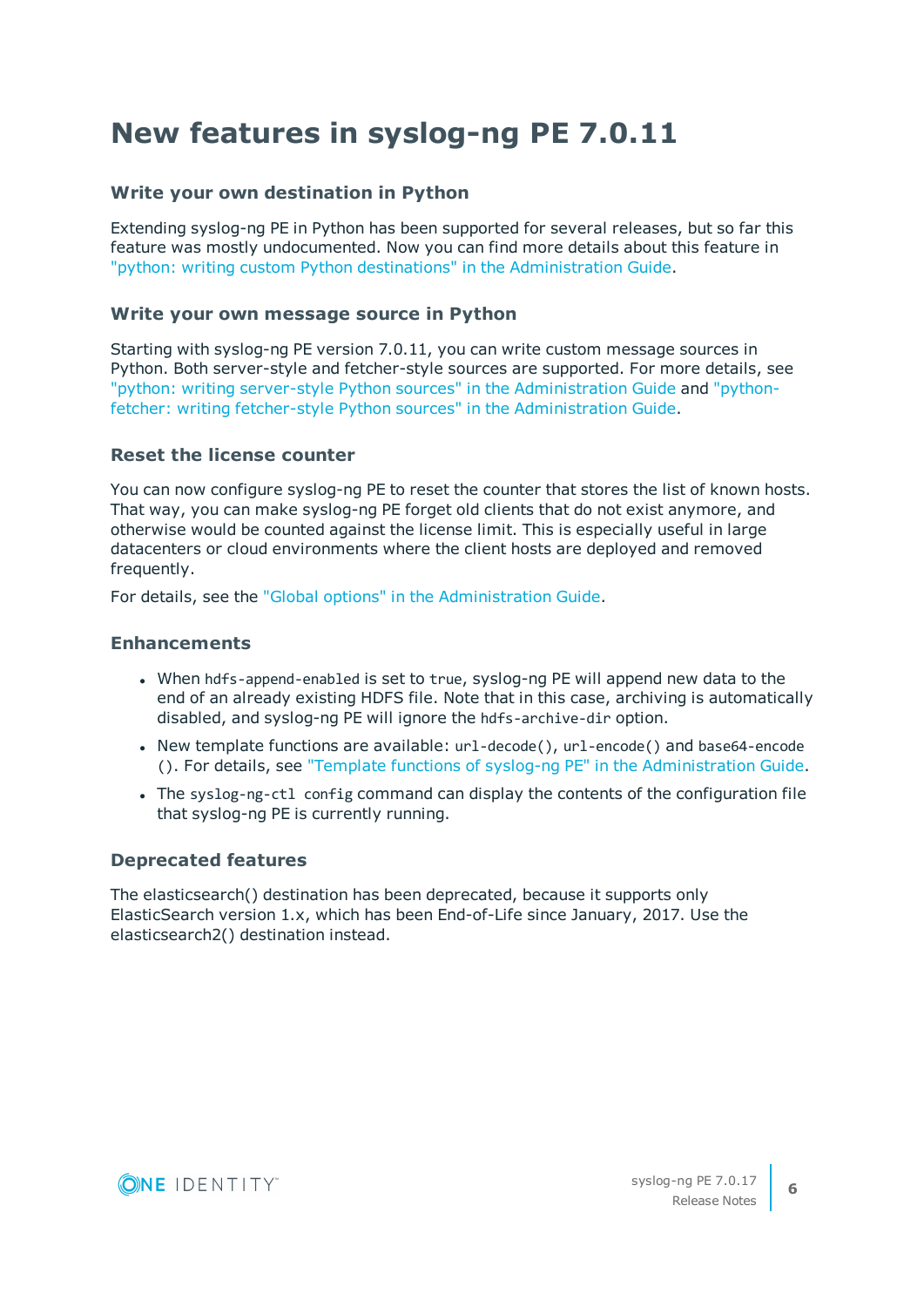## **New features in syslog-ng PE 7.0.10**

### **Send logs using the Advanced Log Transport Protocol (ALTP)**

Using the new Advanced Log Transfer Protocol (ALTP), you can send (and receive) log messages in a reliable way over the TCP transport layer. ALTP is a proprietary transport protocol that prevents message loss during connection breaks. The transport is used between syslog-ng PE hosts (for example, a client and a server, or a client-relay-server), and interoperates with the flow-control and reliable disk-buffer mechanisms of syslog-ng PE, thus providing the best way to prevent message loss.

ALTP is the successor of the Reliable Log Transport Protocol (RLTP) introduced in version 6 LTS. Starting with version 7.0.9, the syslog-ng PE application can receive messages sent using RLTP from hosts that are running version 6 of syslog-ng PE or the syslog-ng Agent for Windows application. Starting with version 7.0.10, syslog-ng PE can now also send messages using ALTP to hosts that are running version 6 or at least version 7.0.9 of syslogng PE or the syslog-ng Agent for Windows application. For details, see ["Advanced](https://support.oneidentity.com/technical-documents/syslog-ng-premium-edition/7.0.17/administration-guide/) Log Transfer Protocol " in the [Administration](https://support.oneidentity.com/technical-documents/syslog-ng-premium-edition/7.0.17/administration-guide/) Guide.

An additional change regarding the Advanced Log Transfer Protocol is that the global flush-lines() option does not affect the batch size of ALTP anymore. Instead, a new ALTP has been introduced, called batch-size(). For details, see "ALTP [options"](https://support.oneidentity.com/technical-documents/syslog-ng-premium-edition/7.0.17/administration-guide/advanced-log-transfer-protocol   /altp-options/) in the [Administration](https://support.oneidentity.com/technical-documents/syslog-ng-premium-edition/7.0.17/administration-guide/advanced-log-transfer-protocol   /altp-options/) Guide.

#### **Enhancements**

- The failover() option allows you to specify what happens after syslog-ng PE fails over to a secondary server. Additionally, the failover-servers() option has been deprecated and removed from the document. For more information about the failover() option, see ["syslog-ng\(\):](https://support.oneidentity.com/technical-documents/syslog-ng-premium-edition/7.0.17/administration-guide/sending-and-storing-log-messages-�-destinations-and-destination-drivers/syslog-ng-forward-logs-to-another-syslog-ng-node/) Forward logs to another syslog-ng node" in the [Administration](https://support.oneidentity.com/technical-documents/syslog-ng-premium-edition/7.0.17/administration-guide/sending-and-storing-log-messages-�-destinations-and-destination-drivers/syslog-ng-forward-logs-to-another-syslog-ng-node/) Guide.
- You can now refer to any additional parameters at the end of the argument in a block by adding three dots to it (...). It tells syslog-ng PE that this macro accepts ` VARARGS `, therefore any name-value pair can be passed without validation. For details, see "Reusing configuration blocks" in the [Administration](https://support.oneidentity.com/technical-documents/syslog-ng-premium-edition/7.0.17/administration-guide/the-syslog-ng-pe-configuration-file/managing-complex-syslog-ng-configurations/reusing-configuration-blocks/) Guide.
- You can now make parameters mandatory in block definitions by defining them with empty brackets (). For details, see "Reusing [configuration](https://support.oneidentity.com/technical-documents/syslog-ng-premium-edition/7.0.17/administration-guide/the-syslog-ng-pe-configuration-file/managing-complex-syslog-ng-configurations/reusing-configuration-blocks/) blocks" in the [Administration](https://support.oneidentity.com/technical-documents/syslog-ng-premium-edition/7.0.17/administration-guide/the-syslog-ng-pe-configuration-file/managing-complex-syslog-ng-configurations/reusing-configuration-blocks/) Guide.

# **Highlights of 7.0.9**

### **Receive logs using the Advanced Log Transport Protocol (ALTP)**

With the new Advanced Log Transport Protocol (ALTP) you can receive log messages in a reliable way over the TCP transport layer. ALTP is a proprietary transport protocol that prevents message loss during connection breaks. The transport is used between syslog-ng PE hosts (for example, a client and a server, or a client-relay-server), and interoperates

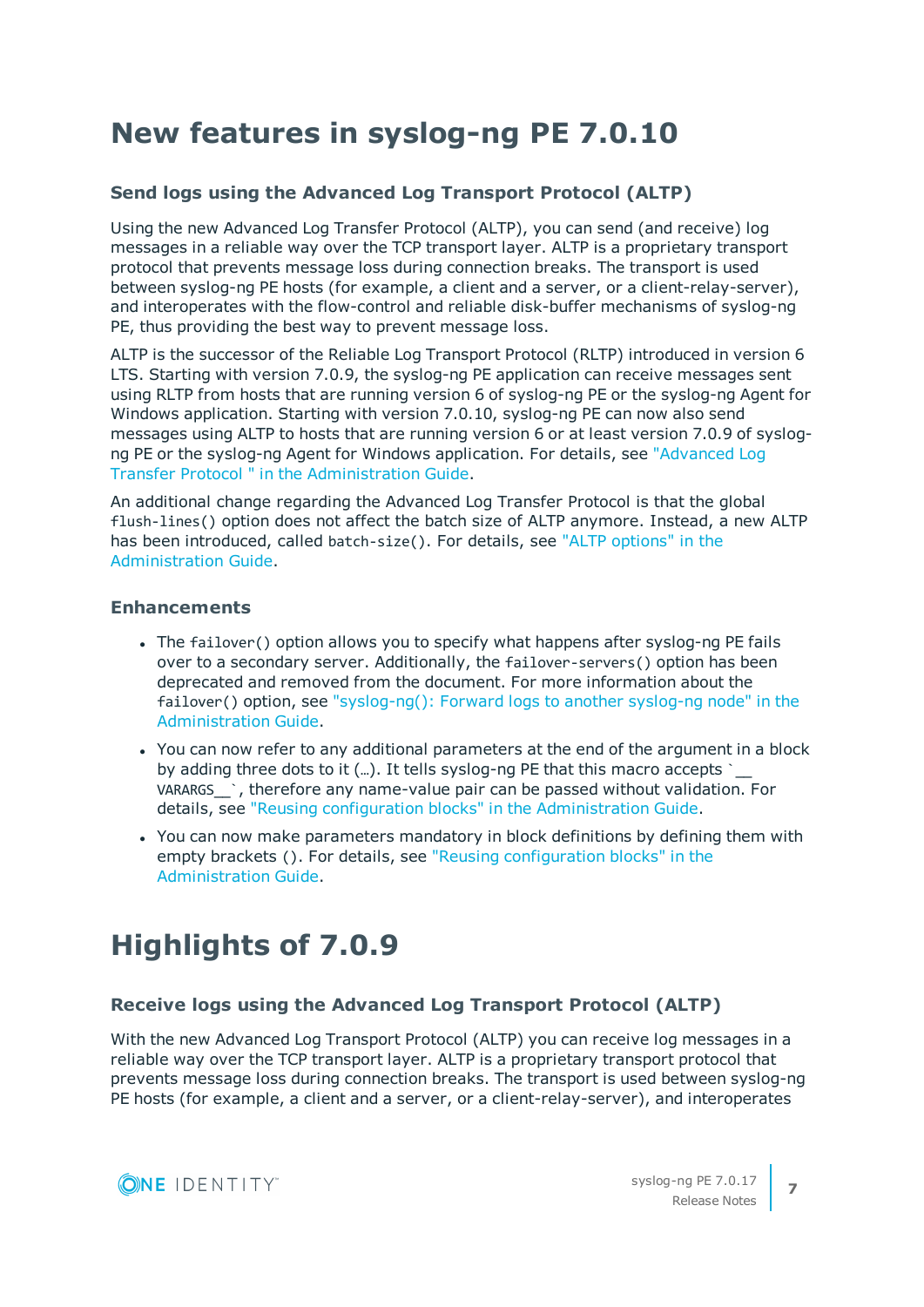with the flow-control and reliable disk-buffer mechanisms of syslog-ng PE, thus providing the best way to prevent message loss.

ALTP is the successor of the Reliable Log Transport Protocol (RLTP) introduced in version 6 LTS. Starting with version 7.0.9, the syslog-ng PE application can receive messages sent using RLTP from hosts that are running version 6 of syslog-ng PE or the syslog-ng Agent for Windows application. For details, see ["Advanced](https://support.oneidentity.com/technical-documents/syslog-ng-premium-edition/7.0.17/administration-guide/) Log Transfer Protocol " in the [Administration](https://support.oneidentity.com/technical-documents/syslog-ng-premium-edition/7.0.17/administration-guide/) Guide.

#### **Easily receive and parse messages from remote hosts**

The default-network-drivers() source is a special source that uses multiple source drivers to receive and parse several different types of syslog messages from the network. For details, see ["default-network-drivers:](https://support.oneidentity.com/technical-documents/syslog-ng-premium-edition/7.0.17/administration-guide/collecting-log-messages-�-sources-and-source-drivers/default-network-drivers-receive-and-parse-common-syslog-messages/) Receive and parse common syslog messages" in the [Administration](https://support.oneidentity.com/technical-documents/syslog-ng-premium-edition/7.0.17/administration-guide/collecting-log-messages-�-sources-and-source-drivers/default-network-drivers-receive-and-parse-common-syslog-messages/) Guide.

#### **Transfer log messages and their key-value pairs between syslog-ng nodes**

The [Enterprise-wide](https://support.oneidentity.com/technical-documents/syslog-ng-premium-edition/7.0.17/administration-guide/the-concepts-of-syslog-ng/the-structure-of-a-log-message/enterprise-wide-message-model-ewmm/) message model or EWMM allows you to deliver structured messages from the initial receiving syslog-ng component right up to the central log server, through any number of hops. It does not matter if you parse the messages on the client, on a relay, or on the central server, their structured results will be available where you store the messages. Optionally, you can also forward the original raw message as the first syslog-ng component in your infrastructure has received it, which is important if you want to forward a message for example, to a SIEM system. To make use of the enterprise-wide message model, you have to use the [syslog-ng\(\)](https://support.oneidentity.com/technical-documents/syslog-ng-premium-edition/7.0.17/administration-guide/sending-and-storing-log-messages-�-destinations-and-destination-drivers/syslog-ng-forward-logs-to-another-syslog-ng-node/) destination on the sender side, and the [default](https://support.oneidentity.com/technical-documents/syslog-ng-premium-edition/7.0.17/administration-guide/collecting-log-messages-�-sources-and-source-drivers/default-network-drivers-receive-and-parse-common-syslog-messages/)[network-drivers\(\)](https://support.oneidentity.com/technical-documents/syslog-ng-premium-edition/7.0.17/administration-guide/collecting-log-messages-�-sources-and-source-drivers/default-network-drivers-receive-and-parse-common-syslog-messages/) source on the receiver side.

#### **Clearer configuration using if, else, elif conditions**

You can use if {}, elif {}, and else {} blocks to configure conditional expressions. For details, see "if-else-elif: Conditional expressions" in the [Administration](https://support.oneidentity.com/technical-documents/syslog-ng-premium-edition/7.0.17/administration-guide/routing-messages-log-paths-flags-and-filters/log-paths/if-else-elif-conditional-expressions/) Guide.

#### **Message parsing**

syslog-ng PE version 7.0.9 includes parsers for the [sudo](https://support.oneidentity.com/technical-documents/syslog-ng-premium-edition/7.0.17/administration-guide/parser-parse-and-segment-structured-messages/sudo-parser/) and [iptables](https://support.oneidentity.com/technical-documents/syslog-ng-premium-edition/7.0.17/administration-guide/parser-parse-and-segment-structured-messages/iptables-parser/) applications.

#### **Compliance and integration**

You can now store and forward the incoming messages exactly as received using the storeraw-message source flag and the RAWMSG macro. These are especially useful if you are forwarding the messages to a SIEM, or if you have to preserve the original message for legal reasons. For details, see "Macros of syslog-ng PE" in the [Administration](https://support.oneidentity.com/technical-documents/syslog-ng-premium-edition/7.0.17/administration-guide/manipulating-messages/customizing-message-format-using-macros-and-templates/macros-of-syslog-ng-pe/) Guide.

#### **Enhancements**

• The ignore-tns-ora() option has been added to the document. For details, see ["Using](https://support.oneidentity.com/technical-documents/syslog-ng-premium-edition/7.0.17/administration-guide/sending-and-storing-log-messages-�-destinations-and-destination-drivers/sql-storing-messages-in-an-sql-database/using-the-sql-driver-with-an-oracle-database/) the sql() driver with an Oracle database" in the [Administration](https://support.oneidentity.com/technical-documents/syslog-ng-premium-edition/7.0.17/administration-guide/sending-and-storing-log-messages-�-destinations-and-destination-drivers/sql-storing-messages-in-an-sql-database/using-the-sql-driver-with-an-oracle-database/) Guide.

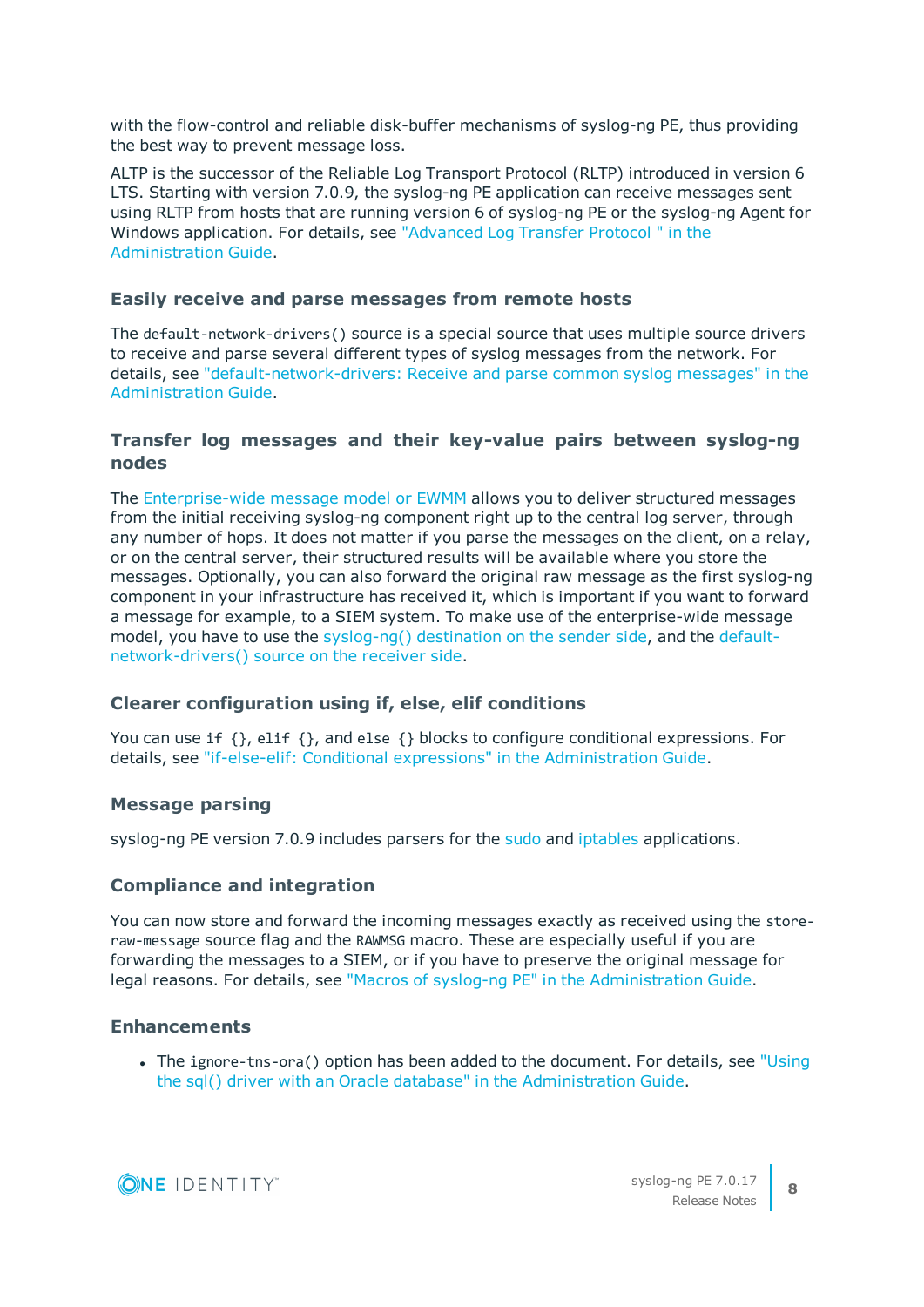# **Highlights of 7.0.8**

### **Client-side failover**

The failover-servers() option of the network() and syslog() destinations is now available in syslog-ng PE version 7.

For more information, see "Client-side failover" in the [Administration](https://support.oneidentity.com/technical-documents/syslog-ng-premium-edition/7.0.17/administration-guide/sending-and-storing-log-messages-�-destinations-and-destination-drivers/client-side-failover/) Guide.

#### **New log path flag: drop-unmatched**

A new log path flag, drop-unmatched, has been added. The new flag causes messages to be dropped along a log path when they do not match a filter or are discarded by a parser. For details, see "Log path flags" in the [Administration](https://support.oneidentity.com/technical-documents/syslog-ng-premium-edition/7.0.17/administration-guide/routing-messages-log-paths-flags-and-filters/log-paths/log-path-flags/) Guide.

#### **Support for Elasticsearch's Shield security discontinued**

Elasticsearch deleted the Shield .jar files required for syslog-ng PE to work with Shield so support for Shield has been removed.

#### **Support for POSIX regular expressions discontinued**

Support for POSIX regular expressions has been removed. All "posix" regular expressions are automatically switched to "pcre". In case you have POSIX regular expressions configured, ensure that your regexps work with PCRE, and also specify type("pcre") explicitly.

# **Highlights of 7.0.7**

### **Logstore destination**

The logstore() destination that was available only in syslog-ng PE version 6 is now available in version 7.0.7, allowing you to store messages in encrypted files.

For more information, see "logstore: Storing messages in [encrypted](https://support.oneidentity.com/technical-documents/syslog-ng-premium-edition/7.0.17/administration-guide/sending-and-storing-log-messages-�-destinations-and-destination-drivers/logstore-storing-messages-in-encrypted-files/) files" in the [Administration](https://support.oneidentity.com/technical-documents/syslog-ng-premium-edition/7.0.17/administration-guide/sending-and-storing-log-messages-�-destinations-and-destination-drivers/logstore-storing-messages-in-encrypted-files/) Guide.

### **Password-protected private keys**

Starting with syslog-ng PE version 7.0.7, you can use password-protected private keys in the network() and syslog() source and destination drivers.

For more information, see ["Password-protected](https://support.oneidentity.com/technical-documents/syslog-ng-premium-edition/7.0.17/administration-guide/tls-encrypted-message-transfer/password-protected-keys/) keys" in the Administration Guide.

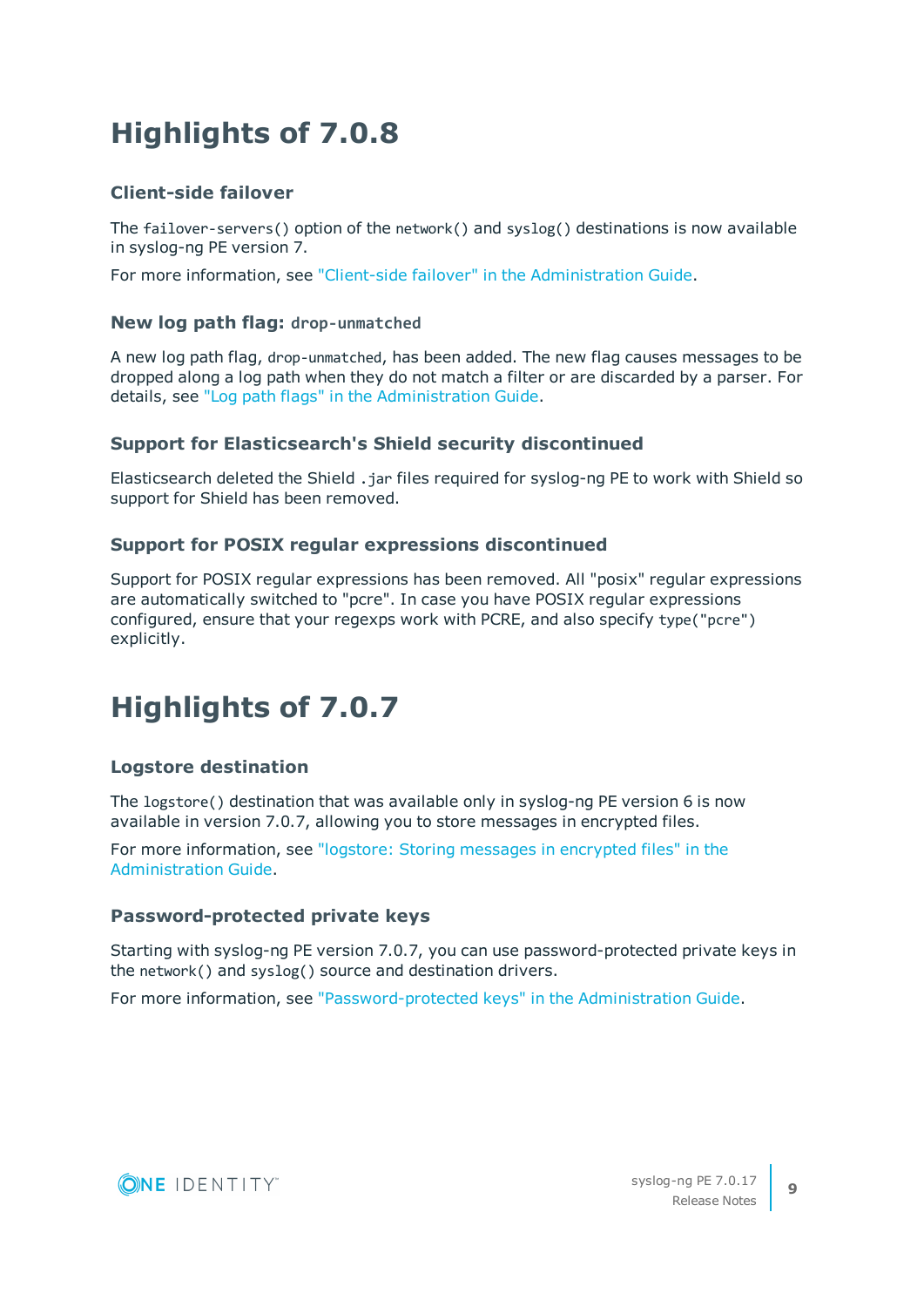# **Highlights of 7.0.6**

### **Windows Event Collector for syslog-ng PE**

The Windows Event Collector (WEC) acts as a log collector and forwarder tool for the Microsoft Windows platform. It collects the log messages of Windows-based hosts over HTTPS (using TLS encryption and mutual authentication), and forwards them to a syslog-ng PE server. In Windows terminology, this tool allows you to define source-initiated subscriptions, and have them forwarded to a syslog-ng PE server.

Unlike the [syslog-ng](https://syslog-ng.com/documents/html/syslog-ng-pe-6.0-guides/en/syslog-ng-windows-agent-guide-admin/html/index.html) Agent for Windows, the Windows Event Collector is a standalone tool that does not require installing on the Windows-based host itself. This can be an advantage when your organization's policies restrict or do not allow the installation of third-party tools. The Windows Event Collector sits between your Windows hosts and your syslog-ng Premium Edition server, accepting log messages from the remote Windows side with WinRM and feeding them to syslog-ng Premium Edition 7.0.

For more information, see:

- **.** Windows Event Collector [Administration](https://support.oneidentity.com/technical-documents/syslog-ng-premium-edition/7.0.17/windows-event-collector-administration-guide/) Guide
- <sup>l</sup> ["windowsevent:](https://support.oneidentity.com/technical-documents/syslog-ng-premium-edition/7.0.17/administration-guide/collecting-log-messages-�-sources-and-source-drivers/windowsevent-collecting-windows-event-logs/) Collecting Windows event logs" in the Administration Guide

#### **Support for unsetting a group of fields**

In addition to unsetting a macro or a field of a message, you can now explicitly unset a group of fields too, using the groupunset() rewrite rule.

For more information, see "Unsetting message fields" in the [Administration](https://support.oneidentity.com/technical-documents/syslog-ng-premium-edition/7.0.17/administration-guide/manipulating-messages/modifying-messages-using-rewrite-rules/unsetting-message-fields/) Guide.

# **Highlights of 7.0.5**

#### **XML parser**

A new parser, the XML parser has been added, which processes input in XML format, and then adds the parsed data to the message object. Use this parser to interoperate with applications that produce XML-encoded log messages.

The XML parser allows you to extract information from XML logs, and use this information in your logging pipeline, for example, in filters, and also to further process the extracted data using syslog-ng or other tools. In addition, parsing XML logs helps you normalize your log messages, and convert them to a common format.

For details, see "XML parser" in the [Administration](https://support.oneidentity.com/technical-documents/syslog-ng-premium-edition/7.0.17/administration-guide/parser-parse-and-segment-structured-messages/xml-parser/) Guide.

#### **Cisco parser**

A new parser, the Cisco parser has been added, which is capable of parsing the log messages of various Cisco devices. The messages of these devices often do not completely comply with the syslog RFCs, making them difficult to parse. The cisco-parser() of syslog-

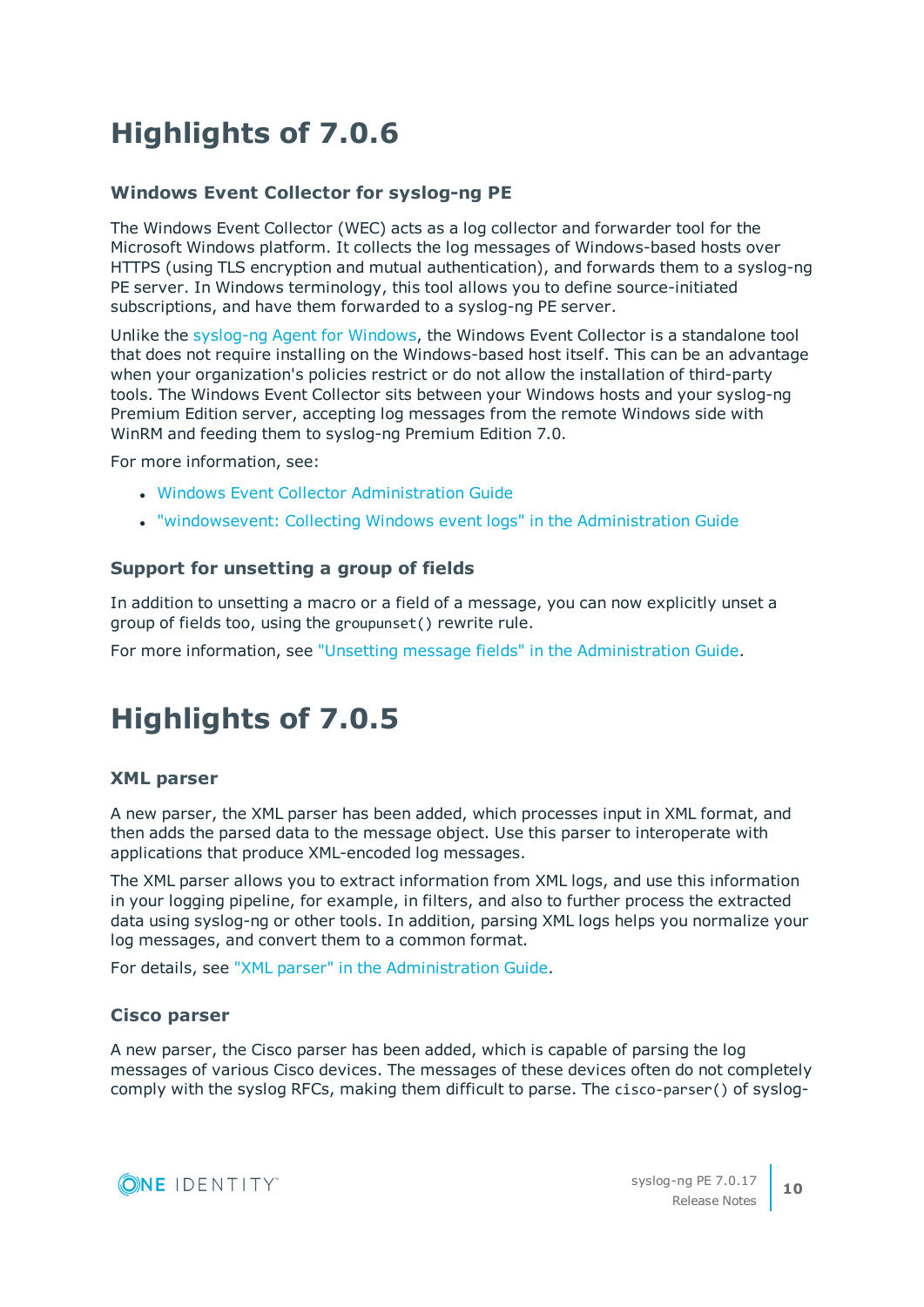ng PE solves this problem, and can separate these log messages to name-value pairs, extracting also the Cisco-specific values.

For more information, see "Cisco Parser" in the [Administration](https://support.oneidentity.com/technical-documents/syslog-ng-premium-edition/7.0.17/administration-guide/parser-parse-and-segment-structured-messages/cisco-parser/) Guide.

#### **New systemd-journal() source option**

A new systemd-journal() source option, read-old-records(), has been added. Previously, syslog-ng PE started reading records from the journald system service right from the very beginning of the journal. This was often a lengthy process. The new option lets you specify whether you want to read only new records from the journal or all records, starting from the beginning of the journal.

For more information, see ["systemd-journal:](https://support.oneidentity.com/technical-documents/syslog-ng-premium-edition/7.0.17/administration-guide/collecting-log-messages-�-sources-and-source-drivers/systemd-journal-collecting-messages-from-the-systemd-journal-system-log-storage/) Collecting messages from the systemdjournal system log storage" in the [Administration](https://support.oneidentity.com/technical-documents/syslog-ng-premium-edition/7.0.17/administration-guide/collecting-log-messages-�-sources-and-source-drivers/systemd-journal-collecting-messages-from-the-systemd-journal-system-log-storage/) Guide.

#### **Configurable JVM options for Java destinations**

You can now fine-tune your Java Virtual Machine (JVM) options when configuring Elasticsearch, Hadoop Distributed File System (HDFS), and Apache Kafka destinations. Previously, settings of the Java Virtual Machine could not be overriden from the syslog-ng PE configuration file, resulting sometimes in suboptimal memory utilization. The new jvmoptions() allows you to configure these Java settings from syslog-ng PE as a global option.

For details, see:

- "Elasticsearch2 destination options [\(DEPRECATED\)"](https://support.oneidentity.com/technical-documents/syslog-ng-premium-edition/7.0.17/administration-guide/sending-and-storing-log-messages-�-destinations-and-destination-drivers/elasticsearch2-sending-messages-directly-to-elasticsearch-version-2.0-or-higher-deprecated/elasticsearch2-destination-options-deprecated/) in the Administration Guide
- "HDFS destination options" in the [Administration](https://support.oneidentity.com/technical-documents/syslog-ng-premium-edition/7.0.17/administration-guide/sending-and-storing-log-messages-�-destinations-and-destination-drivers/hdfs-storing-messages-on-the-hadoop-distributed-file-system-hdfs/hdfs-destination-options/) Guide
- "Kafka destination options" in the [Administration](https://support.oneidentity.com/technical-documents/syslog-ng-premium-edition/7.0.17/administration-guide/sending-and-storing-log-messages-�-destinations-and-destination-drivers/kafka-publishing-messages-to-apache-kafka/kafka-destination-options/) Guide
- <sup>l</sup> "Global options" in the [Administration](https://support.oneidentity.com/technical-documents/syslog-ng-premium-edition/7.0.17/administration-guide/global-options-of-syslog-ng-pe/global-options/) Guide

#### **Changes in HDFS destination options**

The following changes have been introduced with regards to HDFS files:

<sup>l</sup> *New option hdfs-append-enabled():* A new option has been added, which enables syslog-ng PE to append new data to the end of an already existing HDFS file. This means that, when setting this parameter to true, there is no need anymore to open a new file once a file has been closed.

For further details, see "HDFS destination options" in the [Administration](https://support.oneidentity.com/technical-documents/syslog-ng-premium-edition/7.0.17/administration-guide/sending-and-storing-log-messages-�-destinations-and-destination-drivers/hdfs-storing-messages-on-the-hadoop-distributed-file-system-hdfs/hdfs-destination-options/) Guide.

<sup>l</sup> *Support for macros in file names and file paths:* hdfs-file() now supports the usage of macros, meaning that syslog-ng PE can create files on HDFS dynamically, using macros in the file (or directory) name.

For further details, see "HDFS destination options" in the [Administration](https://support.oneidentity.com/technical-documents/syslog-ng-premium-edition/7.0.17/administration-guide/sending-and-storing-log-messages-�-destinations-and-destination-drivers/hdfs-storing-messages-on-the-hadoop-distributed-file-system-hdfs/hdfs-destination-options/) Guide.

#### **New TLS options**

The following new TLS options have been added:

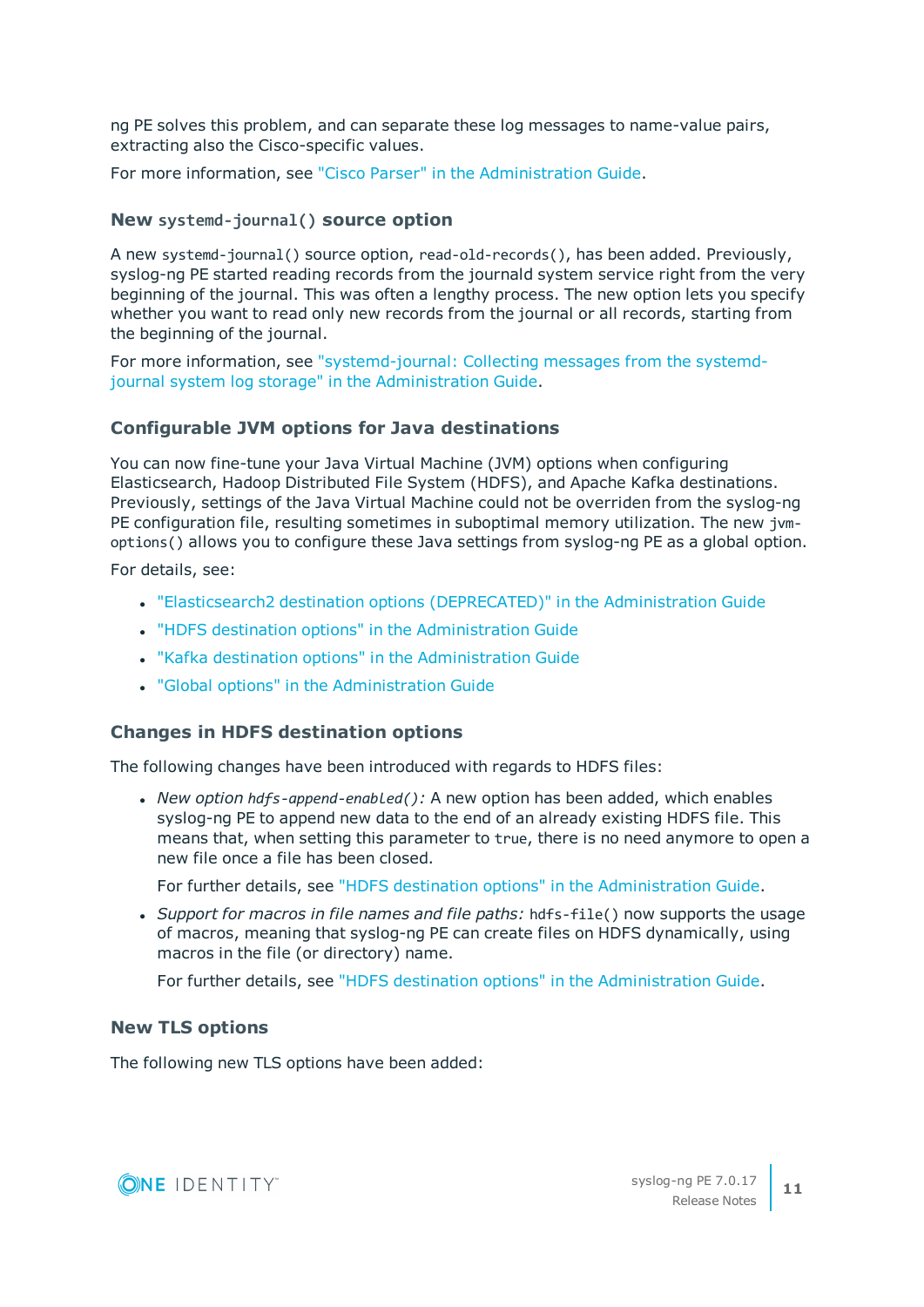- $\bullet$  dhparam-file(): Allows you to specify a file that contains the Diffie-Hellman parameters for key exchanges, generated by the openssl dhparam utility.
- ecdh-curve-list(): Allows you to specify the curves permitted when using Elliptic Curve Cryptography (ECC).

#### **Oracle Linux 6 platform now supported in syslog-ng PE**

The Oracle Linux 6 platform is now supported in syslog-ng PE.

For a complete list of supported platforms, see ["Supported](https://support.oneidentity.com/technical-documents/syslog-ng-premium-edition/7.0.17/administration-guide/introduction-to-syslog-ng/supported-platforms/) platforms" in the [Administration](https://support.oneidentity.com/technical-documents/syslog-ng-premium-edition/7.0.17/administration-guide/introduction-to-syslog-ng/supported-platforms/) Guide.

## **Highlights of 7.0.4**

#### **RHEL6 support**

Red Hat Enterprise Linux 6 platform is now supported. For details, see ["Supported](https://support.oneidentity.com/technical-documents/syslog-ng-premium-edition/7.0.17/administration-guide/introduction-to-syslog-ng/supported-platforms/) platforms" in the [Administration](https://support.oneidentity.com/technical-documents/syslog-ng-premium-edition/7.0.17/administration-guide/introduction-to-syslog-ng/supported-platforms/) Guide.

#### **New osquery source**

The [osquery](https://osquery.io/) application allows you to ask questions about your machine using an SQL-like language. For example, you can query running processes, logged in users, installed packages and syslog messages as well. You can make queries on demand, and also schedule them to run regularly.

The osquery() source of syslog-ng PE allows you read the results of periodical osquery queries and automatically parse the messages. For details, see ["osquery:](https://support.oneidentity.com/technical-documents/syslog-ng-premium-edition/7.0.17/administration-guide/collecting-log-messages-�-sources-and-source-drivers/osquery-collect-and-parse-osquery-result-logs/) Collect and parse osquery result logs" in the [Administration](https://support.oneidentity.com/technical-documents/syslog-ng-premium-edition/7.0.17/administration-guide/collecting-log-messages-�-sources-and-source-drivers/osquery-collect-and-parse-osquery-result-logs/) Guide.

#### **New HTTP destination**

The syslog-ng PE application can directly post log messages to web services using the HTTP protocol, without having to use Java.

HTTPS connection, as well as password- and certificate-based authentication is supported. For details, see "http: Posting [messages](https://support.oneidentity.com/technical-documents/syslog-ng-premium-edition/7.0.17/administration-guide/sending-and-storing-log-messages-�-destinations-and-destination-drivers/http-posting-messages-over-http-without-java/) over HTTP without Java" in the [Administration](https://support.oneidentity.com/technical-documents/syslog-ng-premium-edition/7.0.17/administration-guide/sending-and-storing-log-messages-�-destinations-and-destination-drivers/http-posting-messages-over-http-without-java/) Guide.

#### **Look up GeoIP2 data from IP addresses**

The syslog-ng PE application can lookup IP addresses from an offline GeoIP2 database, and make the retrieved data available in name-value pairs. Depending on the database used, you can access country code, longitude, and latitude information, and many more in addition to what you could access with geoip(). For details, see ["Looking](https://support.oneidentity.com/technical-documents/syslog-ng-premium-edition/7.0.17/administration-guide/enriching-log-messages-with-external-data/looking-up-geoip2-data-from-ip-addresses/) up GeoIP2 data from IP addresses" in the [Administration](https://support.oneidentity.com/technical-documents/syslog-ng-premium-edition/7.0.17/administration-guide/enriching-log-messages-with-external-data/looking-up-geoip2-data-from-ip-addresses/) Guide.

You can use the geoip2 template function to format messages to contain GeoIP data. For details, see "Template functions of syslog-ng PE" in the [Administration](https://support.oneidentity.com/technical-documents/syslog-ng-premium-edition/7.0.17/administration-guide/manipulating-messages/customizing-message-format-using-macros-and-templates/template-functions-of-syslog-ng-pe/) Guide.

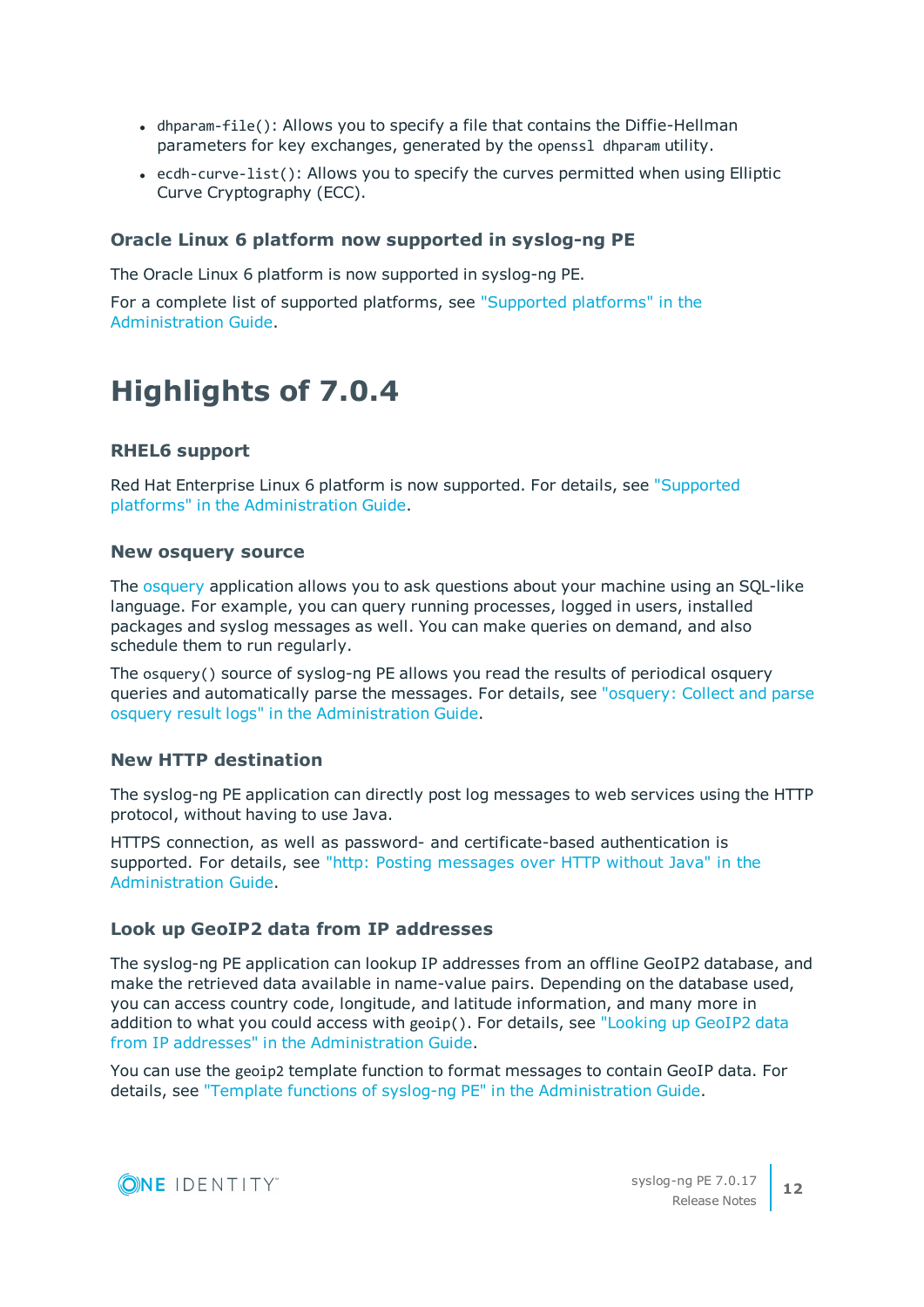### **The geoip() parser is deprecated.**

The geoip() parser is now deprecated. Use the geoip2 parser instead.

## **Highlights of 7.0.3**

#### **Reading Net-SNMP traps**

Using the snmptrap() source, you can read and parse the SNMP traps of the [Net-SNMP](http://www.net-snmp.org/)'s snmptrapd application. syslog-ng PE can read these traps from a log file, and extract their content into name-value pairs, making it easy to forward them as a structured log message (for example, in JSON format). For details, see ["snmptrap:](https://support.oneidentity.com/technical-documents/syslog-ng-premium-edition/7.0.17/administration-guide/collecting-log-messages-�-sources-and-source-drivers/snmptrap-read-net-snmp-traps/) Read Net-SNMP traps" in the [Administration](https://support.oneidentity.com/technical-documents/syslog-ng-premium-edition/7.0.17/administration-guide/collecting-log-messages-�-sources-and-source-drivers/snmptrap-read-net-snmp-traps/) Guide.

#### **Monitor syslog-ng PE more effectively**

syslog-ng PE version 7.0.3 also includes new metrics. For details, see ["Metrics](https://support.oneidentity.com/technical-documents/syslog-ng-premium-edition/7.0.17/administration-guide/monitoring-statistics-and-metrics-of-syslog-ng/metrics-and-counters-of-syslog-ng-pe/) and counters of syslog-ng PE" in the [Administration](https://support.oneidentity.com/technical-documents/syslog-ng-premium-edition/7.0.17/administration-guide/monitoring-statistics-and-metrics-of-syslog-ng/metrics-and-counters-of-syslog-ng-pe/) Guide.

Also note the following changes compared earlier syslog-ng PE versions:

- The stored counter was renamed to queued.
- The output of the syslog-ng-ctl query command was changed from <counter-name>: <counter-value> to <counter-name>=<counter-value>

#### **Ported from the syslog-ng PE 6 LTS product line**

• The functionality of wildcard file sources are available in syslog-ng PE 7.0.3 as a separate source driver. For details, see ["wildcard-file:](https://support.oneidentity.com/technical-documents/syslog-ng-premium-edition/7.0.17/administration-guide/collecting-log-messages-�-sources-and-source-drivers/wildcard-file-collecting-messages-from-multiple-text-files/) Collecting messages from multiple text files" in the [Administration](https://support.oneidentity.com/technical-documents/syslog-ng-premium-edition/7.0.17/administration-guide/collecting-log-messages-�-sources-and-source-drivers/wildcard-file-collecting-messages-from-multiple-text-files/) Guide.

#### **Other changes**

- The default value of the  $log-msg-size()$  option has been increased to 64k. That way syslog-ng PE will not truncate long log messages, which are getting increasingly common.
- The syslog-debun utility now supports IBM AIX.
- The hdfs() destination now supports Kerberos authentication. For details, see "Kerberos authentication with syslog-ng hdfs() destination" in the [Administration](https://support.oneidentity.com/technical-documents/syslog-ng-premium-edition/7.0.17/administration-guide/sending-and-storing-log-messages-�-destinations-and-destination-drivers/hdfs-storing-messages-on-the-hadoop-distributed-file-system-hdfs/kerberos-authentication-with-syslog-ng-hdfs-destination/) [Guide.](https://support.oneidentity.com/technical-documents/syslog-ng-premium-edition/7.0.17/administration-guide/sending-and-storing-log-messages-�-destinations-and-destination-drivers/hdfs-storing-messages-on-the-hadoop-distributed-file-system-hdfs/kerberos-authentication-with-syslog-ng-hdfs-destination/)
- The new basename() and dirname() template functions allow you to easily separate the path and filenames. For details, see ["Template](https://support.oneidentity.com/technical-documents/syslog-ng-premium-edition/7.0.17/administration-guide/manipulating-messages/customizing-message-format-using-macros-and-templates/template-functions-of-syslog-ng-pe/) functions of syslog-ng PE" in the [Administration](https://support.oneidentity.com/technical-documents/syslog-ng-premium-edition/7.0.17/administration-guide/manipulating-messages/customizing-message-format-using-macros-and-templates/template-functions-of-syslog-ng-pe/) Guide.

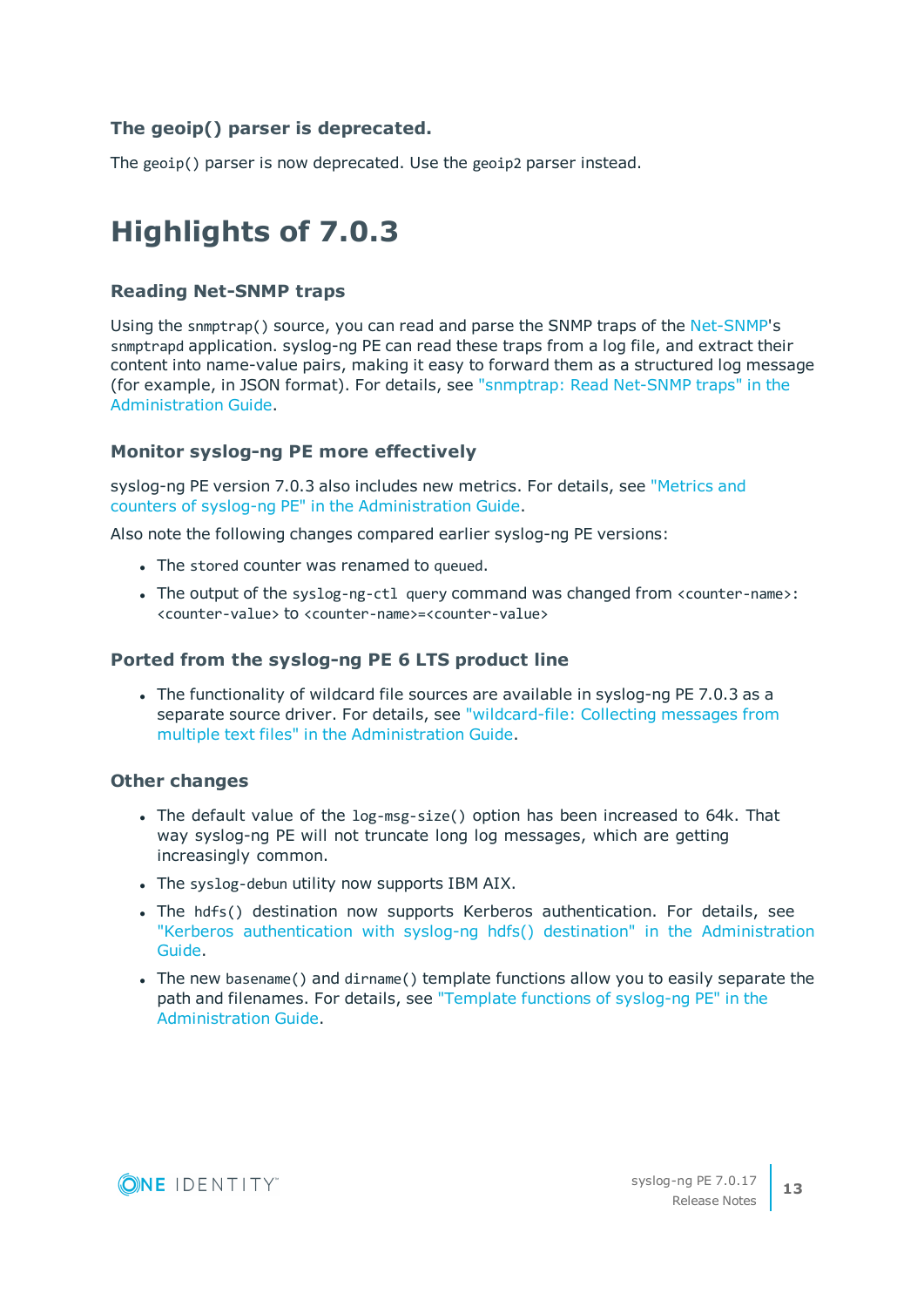# **Highlights of 7.0.2**

#### **Python support: message parsers and template functions**

The Python Log Parser allows you to write your own parser in Python. Practically, that way you can process the log message (or parts of the log message) any way you need. For example, you can import external Python modules to process the messages, query databases to enrich the messages with additional data, and many other things. For details, see "Python parser" in the [Administration](https://support.oneidentity.com/technical-documents/syslog-ng-premium-edition/7.0.17/administration-guide/parser-parse-and-segment-structured-messages/python-parser/) Guide.

You can write your own template function in Python. You can define a Python block in your syslog-ng PE configuration file, and define one or more Python functions in it. You can use these functions as template functions. For details, see the manual pages.

#### **Monitor syslog-ng PE more effectively**

The new monitoring() source allows you to granularly select which statistics of syslog-ng PE you want to monitor. In addition, the statistics are available as structured name-value pairs, so you can format the output similarly to other log messages. That way, you can easily convert the statistics and metrics, for example, into JSON or WELF format, and send the results into your monitoring database. For details, see "The [monitoring\(\)](https://support.oneidentity.com/technical-documents/syslog-ng-premium-edition/7.0.17/administration-guide/monitoring-statistics-and-metrics-of-syslog-ng/the-monitoring-source/) source" in the [Administration](https://support.oneidentity.com/technical-documents/syslog-ng-premium-edition/7.0.17/administration-guide/monitoring-statistics-and-metrics-of-syslog-ng/the-monitoring-source/) Guide.

syslog-ng PE version 7.0.2 also includes the monitoring-welf() source, which is a preconfigured monitoring() source that generates statistics messages in WELF format. Starting with version 7.0., syslog-ng PE uses this driver for new installations to generate statistics (earlier versions use the internal() source for this purpose).

### **Ported from the syslog-ng PE 6 LTS product line**

• The functionality of syslog-ng-query application is available in syslog-ng PE 7.0.2, as part of the syslog-ng-ctl utility.

# **Highlights of 7.0**

### **Enriching data**

You can use an external database file to append custom name-value pairs to incoming logs, thus extending, enriching, and complementing the data found in the log message. For example, you can create a database (or export it from an existing tool) that contains a list of hostnames or IP addresses, and the department of your organization that the host belongs to, the role of the host (mailserver, webserver, and so on), or similar contextual information. For details, see ["Enriching](https://support.oneidentity.com/technical-documents/syslog-ng-premium-edition/7.0.17/administration-guide/) log messages with external data" in the [Administration](https://support.oneidentity.com/technical-documents/syslog-ng-premium-edition/7.0.17/administration-guide/) Guide.

You can correlate and aggregate information from log messages using a few simple filters that are similar to SQL GROUPBY statements. You do not even have to configure a pattern

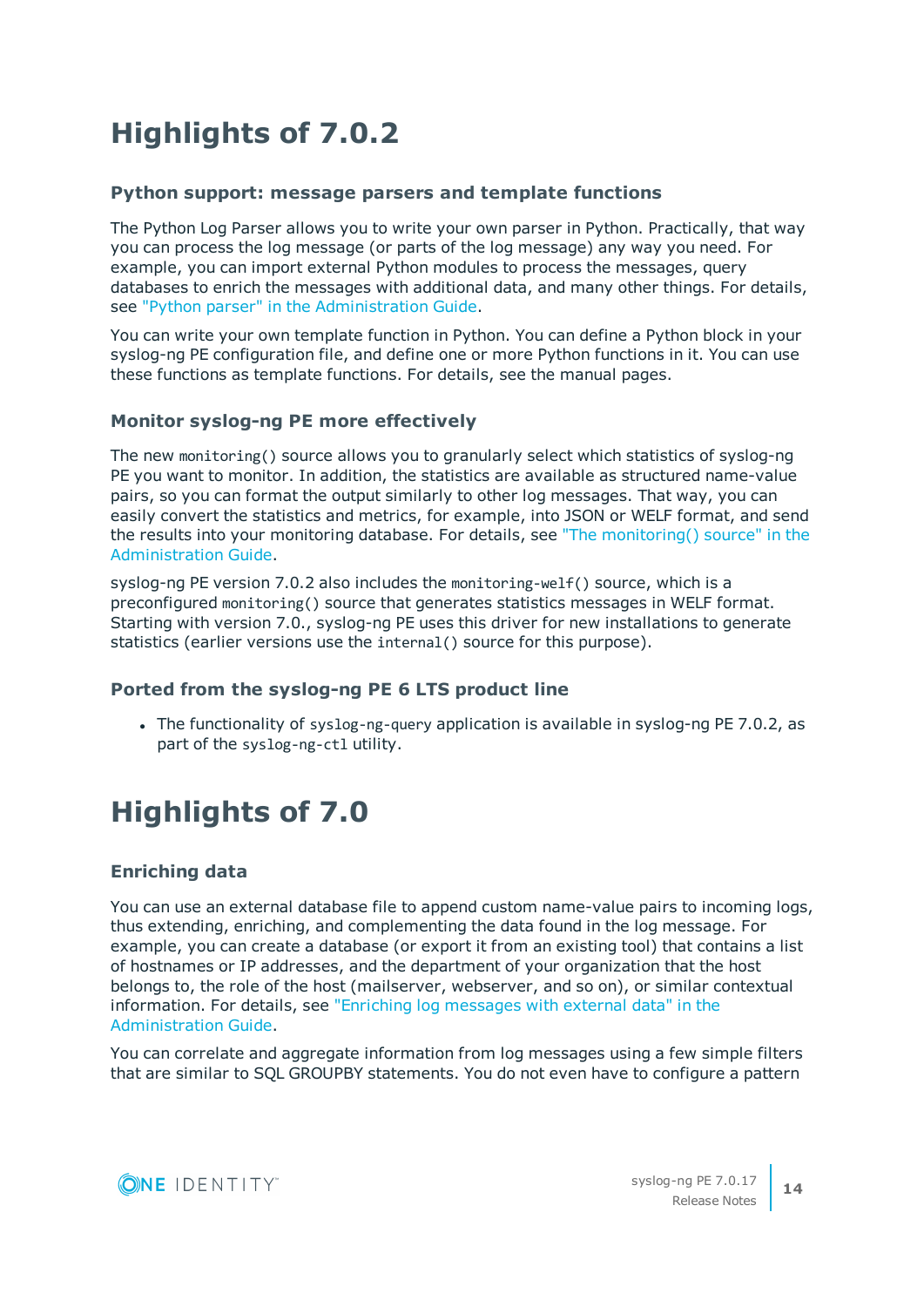database. Also, when correlating messages containing numerical information, you can use numerical template functions that work on numerical values of a correlation context. For details, see "Correlating log messages" in the [Administration](https://support.oneidentity.com/technical-documents/syslog-ng-premium-edition/7.0.17/administration-guide/) Guide and ["Template](https://support.oneidentity.com/technical-documents/syslog-ng-premium-edition/7.0.17/administration-guide/manipulating-messages/customizing-message-format-using-macros-and-templates/template-functions-of-syslog-ng-pe/) functions of syslog-ng PE" in the [Administration](https://support.oneidentity.com/technical-documents/syslog-ng-premium-edition/7.0.17/administration-guide/manipulating-messages/customizing-message-format-using-macros-and-templates/template-functions-of-syslog-ng-pe/) Guide.

#### **Improved configuration flexibility**

You can define configuration objects inline, where they are actually used, without having to define them in a separate object. This is useful if you need an object only once, for example, a filter or a rewrite rule, because it makes the configuration much easier to read. Every object can be defined inline: sources, destinations, filters, parsers, rewrite rules, and so on. For details, see "Defining [configuration](https://support.oneidentity.com/technical-documents/syslog-ng-premium-edition/7.0.17/administration-guide/the-syslog-ng-pe-configuration-file/defining-configuration-objects-inline/) objects inline" in the [Administration](https://support.oneidentity.com/technical-documents/syslog-ng-premium-edition/7.0.17/administration-guide/the-syslog-ng-pe-configuration-file/defining-configuration-objects-inline/) Guide.

From now on, every configuration object is a log expression. Every configuration object is essentially a configuration block, and can include multiple objects. To reference the block, only the top-level object must be referenced. That way you can use embedded log statements, junctions and in-line object definitions within source, destination, filter, rewrite and parser definitions. For example, a source can include a rewrite rule to modify the messages received by the source, and that combination can be used as a simple source in a log statement. For details, see "Using channels in [configuration](https://support.oneidentity.com/technical-documents/syslog-ng-premium-edition/7.0.17/administration-guide/the-syslog-ng-pe-configuration-file/using-channels-in-configuration-objects/) objects" in the [Administration](https://support.oneidentity.com/technical-documents/syslog-ng-premium-edition/7.0.17/administration-guide/the-syslog-ng-pe-configuration-file/using-channels-in-configuration-objects/) Guide.

To make the configuration more readable, and to help avoid misconfiguration, you can use human-readable units when setting configuration options, for example, log-fifo-size(2Mb). For details, see "Notes about the configuration syntax" in the [Administration](https://support.oneidentity.com/technical-documents/syslog-ng-premium-edition/7.0.17/administration-guide/the-syslog-ng-pe-configuration-file/notes-about-the-configuration-syntax/) Guide.

#### **Other changes**

- The default value of log-msg-size() is 8192 instead of 65536. Increase it if needed.
- The skip-cluster-health-check() option is available for the elasticsearch2() destination. For details, see "Elasticsearch2 destination options [\(DEPRECATED\)"](https://support.oneidentity.com/technical-documents/syslog-ng-premium-edition/7.0.17/administration-guide/sending-and-storing-log-messages-�-destinations-and-destination-drivers/elasticsearch2-sending-messages-directly-to-elasticsearch-version-2.0-or-higher-deprecated/elasticsearch2-destination-options-deprecated/) in the [Administration](https://support.oneidentity.com/technical-documents/syslog-ng-premium-edition/7.0.17/administration-guide/sending-and-storing-log-messages-�-destinations-and-destination-drivers/elasticsearch2-sending-messages-directly-to-elasticsearch-version-2.0-or-higher-deprecated/elasticsearch2-destination-options-deprecated/) Guide.
- The gdisk-dir option of syslog-ng PE is not available as a command-line option, use the dir() option of disk-buffer() in the configuration of the destination instead.
- Several features and platforms that are available in syslog-ng Premium Edition 6 LTS are not yet available in syslog-ng PE 7. For details, see [Differences](#page-17-0) in features between [syslog-ng](#page-17-0) PE 6 LTS and 7.

## **Deprecated features**

The following is a list of features that are no longer supported starting with syslogng PE 7.0.17.

• Version 7.0.14 and later does not support the Debian Wheezy and Ubuntu 12.04 LTS (Precise Pangolin) platforms.

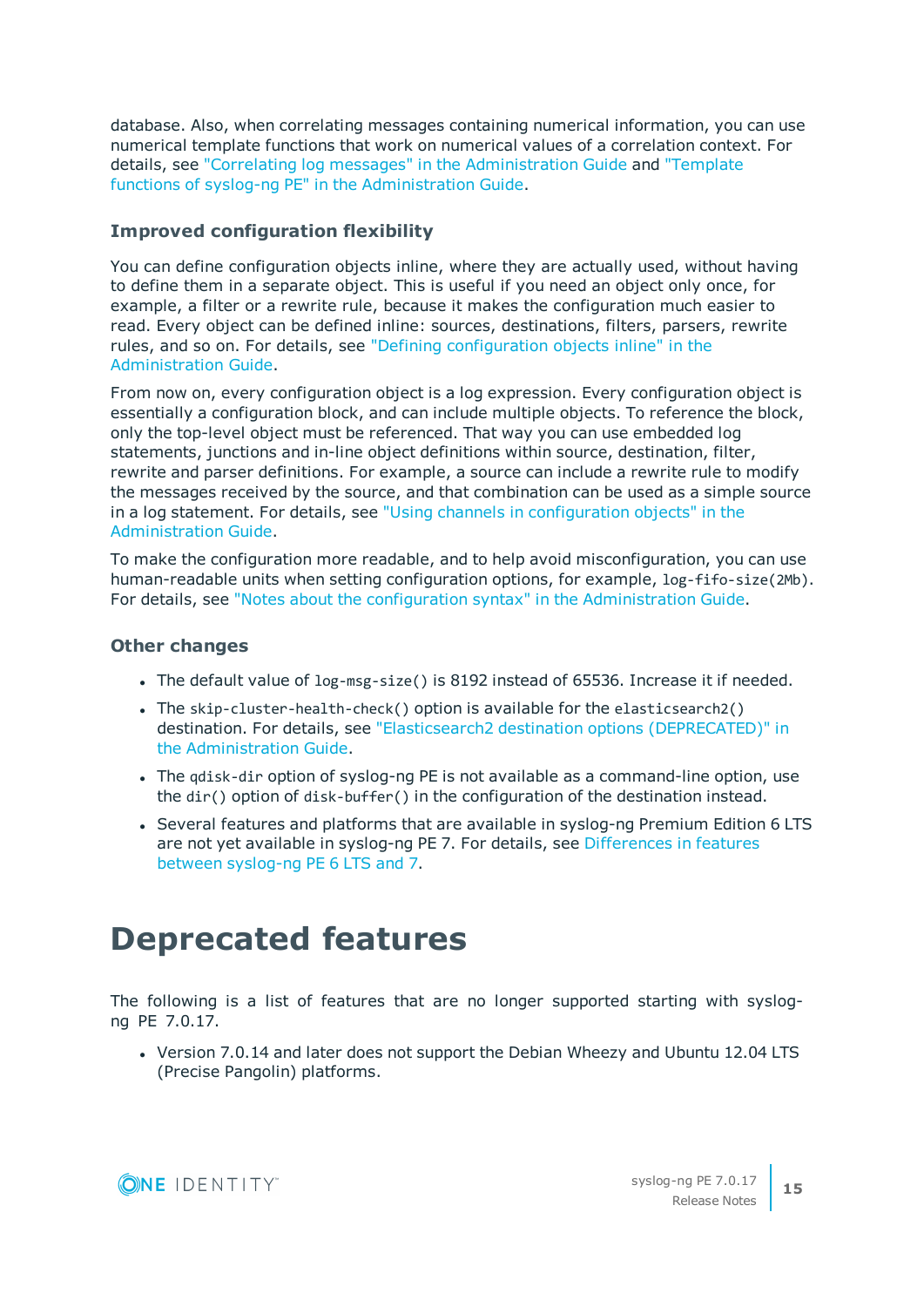• Since ElasticSearch version 1.x has reached its end of life, its support has been removed from syslog-ng PE. Use the elasticsearch2 destination instead.

# **Resolved issues**

The following is a list of issues addressed in this release.

#### **Table 2: General resolved issues in syslog-ng PE 7.0.17**

| <b>Resolved Issue</b>                                     | <b>Issue ID</b> |
|-----------------------------------------------------------|-----------------|
| WEC: handle invalid UTF-16 characters gracefully          | SYSLOGDEV-4182  |
| Fix TID reinitialization mechanism in ALTP during restart | SYSLOGDEV-4333  |
| splunk-hec(): Fix an error in handling indexed fields     | SYSLOGDEV-4689  |
| Fix persist structure during upgrade from PE version 6    | SYSLOGDEV-4787  |
| RPM upgrade overwrites WEC configuration                  | SYSLOGDEV-4812  |
| Reliable disk queue corruption fixes                      | SYSLOGDEV-4826  |
| ALTP ack_timeout fix                                      | SYSLOGDEV-4835  |
| WEC: forwarded logs have incorrect hostname               | SYSLOGDEV-4847  |
| OpenSSL upgraded to 1.0.2t                                | SYSLOGDEV-4981  |
| OpenSSL upgraded to 1.1.0 on Ubuntu Bionic                | SYSLOGDEV-4982  |

#### **Table 3: General resolved issues in syslog-ng PE 7.0.16**

| <b>Resolved Issue</b>                              | <b>Issue ID</b>    |
|----------------------------------------------------|--------------------|
| Crash in patterndb during context timeout          | SYSLOGDEV-<br>4945 |
| Memory leak in dbparser                            | SYSLOGDEV-<br>4925 |
| OpenSSL upgraded to 1.1.0k on Bionic platform      | SYSLOGDEV-<br>4831 |
| OpenSSL upgraded to 1.0.2s                         | SYSLOGDEV-<br>4829 |
| syslog-ng hangs under high load                    | SYSLOGDEV-<br>4745 |
| Incorrect numerical operators in filter statements | SYSLOGDEV-<br>4785 |

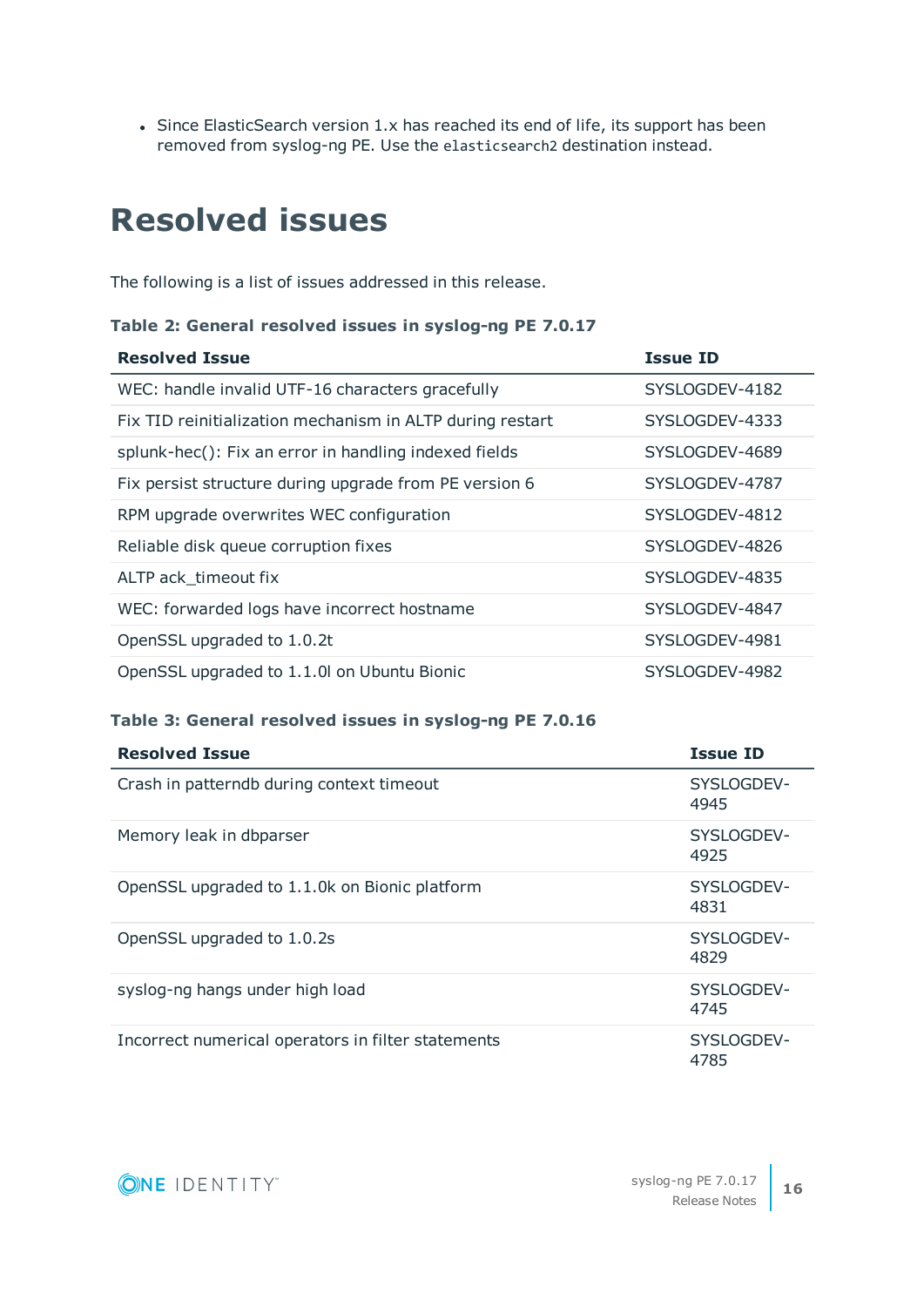| <b>Resolved Issue</b>                                                                  | <b>Issue ID</b>    |
|----------------------------------------------------------------------------------------|--------------------|
| Bad quotation in splunk-hec() destination prevents load-balancing<br>working correctly | SYSLOGDEV-<br>4794 |
| http destination should give a warning if workers() is less than urls()                | SYSLOGDEV-<br>4929 |
| geoip2 does not include IP address in the error messages                               | SYSLOGDEV-<br>4928 |
| Infinite loop during reload                                                            | SYSLOGDEV-<br>4927 |
| Improve error handling in --preprocess-into                                            | SYSLOGDEV-<br>4926 |
| Reset timezone on configuration reload                                                 | SYSLOGDEV-<br>4924 |
| Flushing destination on reload is slow                                                 | SYSLOGDEV-<br>4923 |
| Wildcard filesource crashes                                                            | SYSLOGDEV-<br>4922 |

### **Table 4: General resolved issues in syslog-ng PE 7.0.14**

| <b>Resolved Issue</b>                                      | <b>Issue ID</b> |
|------------------------------------------------------------|-----------------|
| Crash in network source with ALTP due to idle timer        | SYSLOGDEV-4711  |
| OpenSSL 1.0.2r upgrade                                     | SYSLOGDEV-4742  |
| http-destination stuck when reverting to old configuration | SYSLOGDEV-4747  |
| syslog-ng segmentation fault on statistics query           | SYSLOGDEV-4759  |
| WEC: Adds list support to Windowsevent-parser              | SYSLOGDEV-4789  |

### **Table 5: General resolved issues in syslog-ng PE 7.0.13**

| <b>Resolved Issue</b>                                         | <b>Issue ID</b> |
|---------------------------------------------------------------|-----------------|
| Fix loggen parameters                                         | SYSLOGDEV-4684  |
| Fix seeking in logstore using Igstool cat command             | SYSLOGDEV-4680  |
| Empty disk queue truncate fix                                 | SYSLOGDEV-4628  |
| Memory leak during reload when using the app-parser           | SYSLOGDEV-4564  |
| Race condition during reload when using license-counter-reset | SYSLOGDEV-4540  |

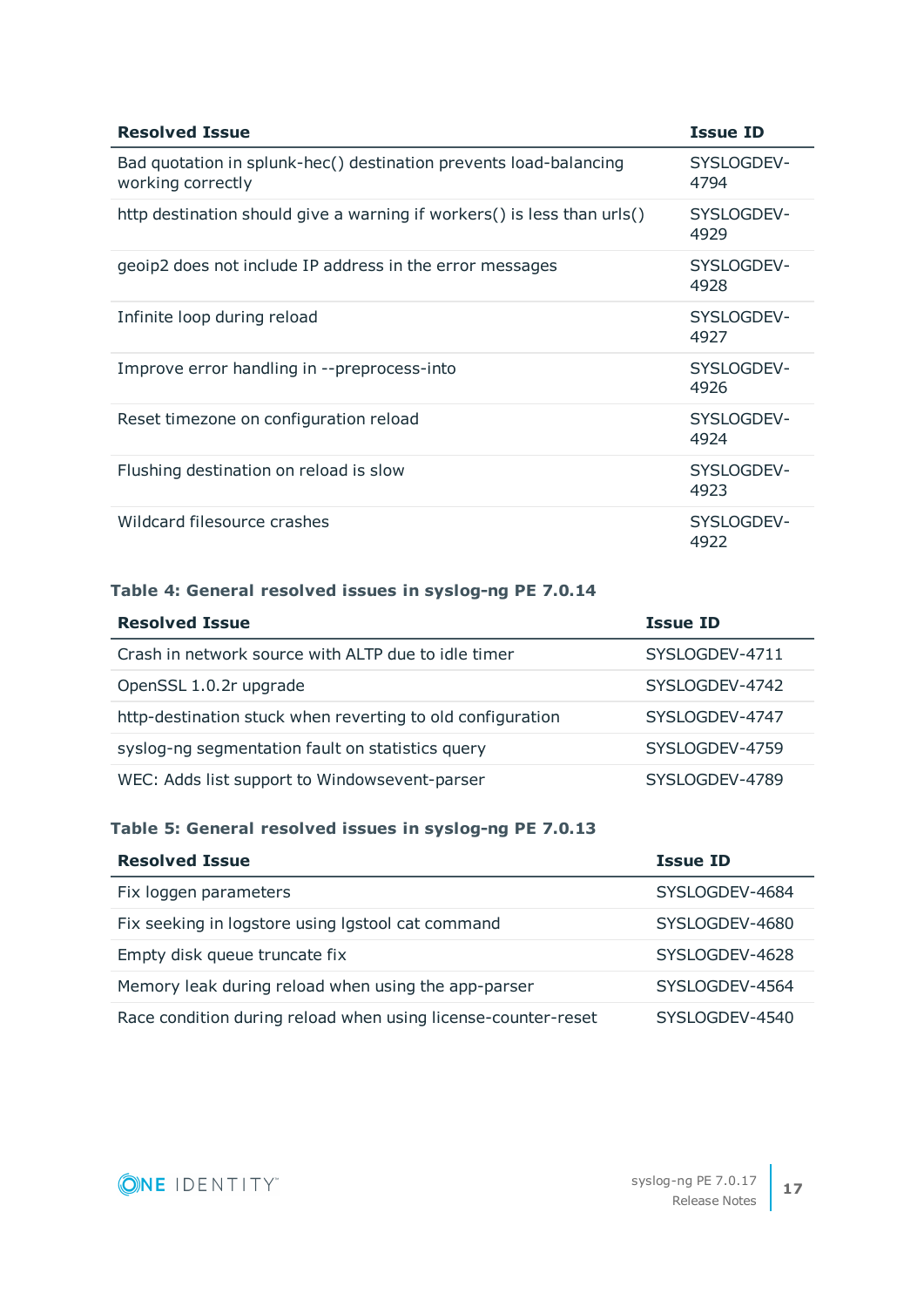| <b>Resolved Issue</b>                                            | Issue ID       |
|------------------------------------------------------------------|----------------|
| non-reliable diskq: fixes false positive corruption detection    | SYSLOGDEV-4674 |
| Dqtool reported disk queue corrupted false positively            | SYSLOGDEV-4407 |
| Append \$(basename) to filename template correctly               | SYSLOGDEV-4673 |
| SSL: Multiple ca-dir() related issues fixed                      | SYSLOGDEV-4669 |
| Fix frequent disconnects of syslog() driver when using TLS       | SYSLOGDEV-4667 |
| OpenSSL upgraded to 1.0.2q                                       | SYSLOGDEV-4650 |
| File destination fd leak after reload when time-reap elapsed     | SYSLOGDEV-4609 |
| hdfs: fd leak during reload                                      | SYSLOGDEV-4581 |
| tls: Handle allow-compress correctly                             | SYSLOGDEV-4580 |
| Socket leak when using udp destination with spoof-source enabled | SYSLOGDEV-4552 |

#### **Table 6: General resolved issues in syslog-ng PE 7.0.12**

# <span id="page-17-0"></span>**Differences in features between syslogng PE 6 LTS and 7**

In general, syslog-ng Premium Edition version 7 has much more features than version 6 LTS, therefore One Identity recommends using version 7 for all deployments, except when a feature that you require is only available in version 6 LTS. In case you need help with migrating from version 6 LTS to 7, contact our [Support](https://support.oneidentity.com/syslog-ng-premium-edition/) Team for help. Also note that as an alternative to the syslog-ng Agent for Windows application, [syslog-ng](https://support.oneidentity.com/technical-documents/syslog-ng-premium-edition/7.0.17/windows-event-collector-administration-guide/) PE version 7 supports an [agent-less](https://support.oneidentity.com/technical-documents/syslog-ng-premium-edition/7.0.17/windows-event-collector-administration-guide/) solution to fetch log messages from Windows hosts.

### **Features available only in syslog-ng PE 6 LTS**

The following features that are available in syslog-ng Premium Edition 6 LTS are not available in syslog-ng PE 7.

- The SNMP destination  $(snmo()$ ).
- $\bullet$  The SOL source (sql()).
- The allow-compress(), ca-dir-layout(), and cert-subject() options related to TLS transport.
- The syslog-ng PE 7 application is currently supported only on Linux platforms. For a detailed list, see "Supported platforms" in the [Administration](https://support.oneidentity.com/technical-documents/syslog-ng-premium-edition/7.0.17/administration-guide/introduction-to-syslog-ng/supported-platforms/) Guide.
- The spoof-interface() options of the network() and syslog() destinations.
- The read-old-records() and use-syslogng-pid() options of the file() source.

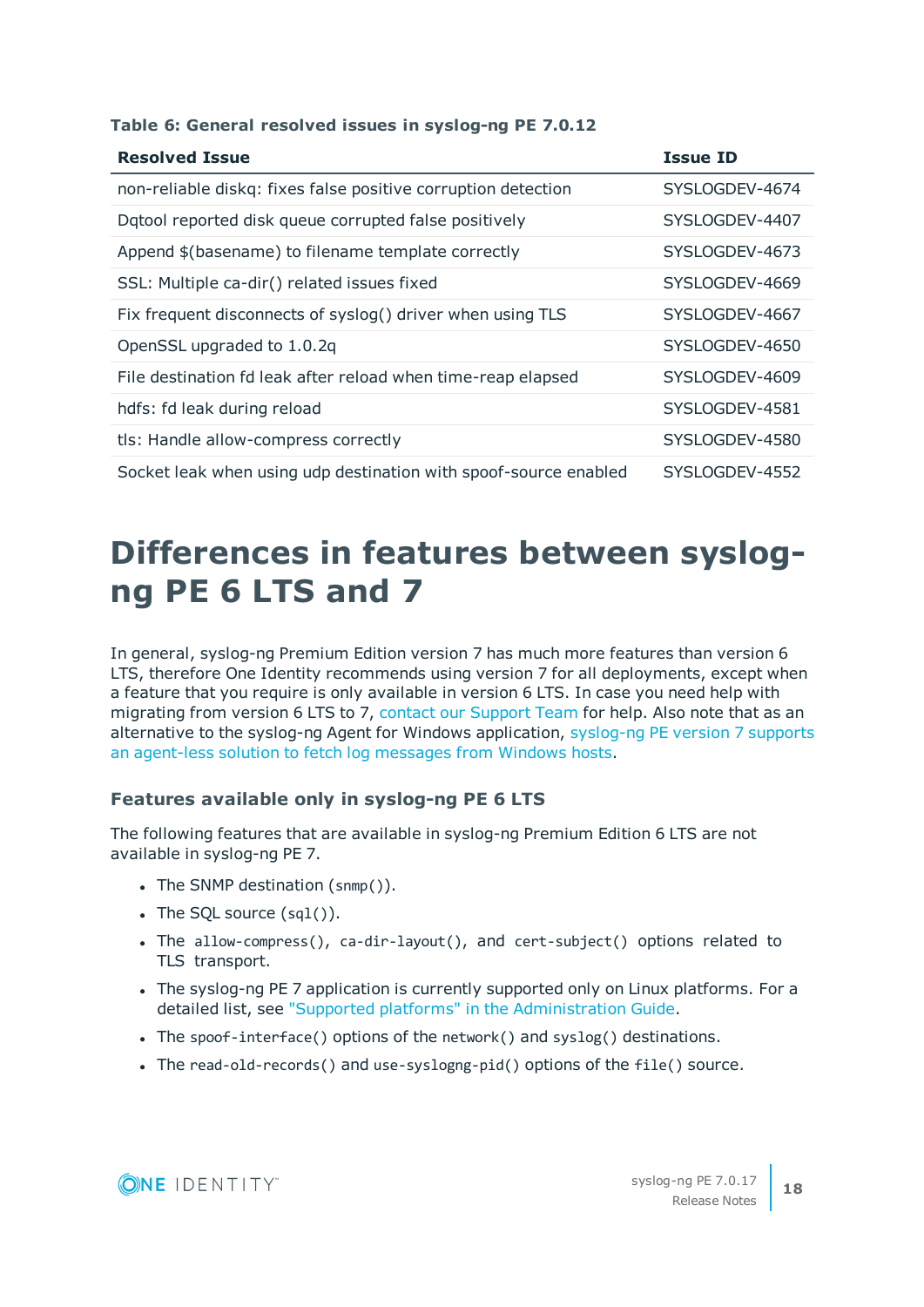- The replace(), cut(), and format-snare() template-functions.
- $\bullet$  The \${0SUPTIME} macro is not available.
- When syslog-ng PE 6 started, its startup message included the hash of its configuration file. This has been removed from the startup messages.
- Reading and writing log files located on network shares is not supported.
- FIPS-compliant packages are not available.

### **Features that have been changed or replaced in syslog-ng PE 7**

The following options and features have changed, and require you to modify your configuration file.

- Configuring the size of disk-buffers has changed. Instead of log-disk-fifo-size (<size>), use the disk-buffer(disk-buf-size(<size>) reliable(no)) option. For details, see "Using the [disk-buffer](https://support.oneidentity.com/technical-documents/syslog-ng-premium-edition/7.0.17/administration-guide/routing-messages-log-paths-flags-and-filters/using-the-disk-buffer-option-and-memory-buffering/) option and memory buffering" in the [Administration](https://support.oneidentity.com/technical-documents/syslog-ng-premium-edition/7.0.17/administration-guide/routing-messages-log-paths-flags-and-filters/using-the-disk-buffer-option-and-memory-buffering/) Guide.
- To store disk-buffer files in a specific folder, use the disk-buffer(dir ("/your/diskbuffer/directory")) option. You cannot set this directory from the command-line, --qdisk-dir command-line option is not available.
- The RLTP transport protocol has been renamed to ALTP, so you have to use transport (altp) instead of altp. Also, the message-acknowledgement-timeout() option has been deprecated and has no effect. For details, see "Reliability and [minimizing](https://support.oneidentity.com/technical-documents/syslog-ng-premium-edition/7.0.17/administration-guide/) the loss of log messages" in the [Administration](https://support.oneidentity.com/technical-documents/syslog-ng-premium-edition/7.0.17/administration-guide/) Guide.
- <sup>l</sup> Wildcard support has been removed from the file source driver and moved to the separate wildcard-file() source. Also, the force-directory-polling() option has been replaced with the monitor-method("poll") option. For details, see ["wildcard-file:](https://support.oneidentity.com/technical-documents/syslog-ng-premium-edition/7.0.17/administration-guide/collecting-log-messages-�-sources-and-source-drivers/wildcard-file-collecting-messages-from-multiple-text-files/) Collecting messages from multiple text files" in the [Administration](https://support.oneidentity.com/technical-documents/syslog-ng-premium-edition/7.0.17/administration-guide/collecting-log-messages-�-sources-and-source-drivers/wildcard-file-collecting-messages-from-multiple-text-files/) Guide.
- The mark-mode("host-idle") option does not work. Remove it from your configuration.
- Certain labels in the output of the syslog-ng-ctl stats command have been changed, for example, the "stored" counter has been renamed to "queued".
- If you use the multi-line-prefix() or multi-line-garbage() options in your configuration, add also the multi-line-mode("regexp") option. Note that now the multi-line-prefix() and multi-line-garbage() options do not have a timeout.
- When comparing values in filter expressions (for example, in a filter, conditional rewrite, lgstool), note that the '==' operator now works only on numerical values. To test if two strings are identical, use the eq operator. For example:

```
filter f host {"${HOST}" eq "localhost1234"};
```
- Timequality fields in RFC5424-formatted log messages are not available (the timeQuality isSynced="0/1" tzKnown="0/1" SDATA fields are not available.
- . The file-related SDATA fields that were available for log messages that syslog-ng PE

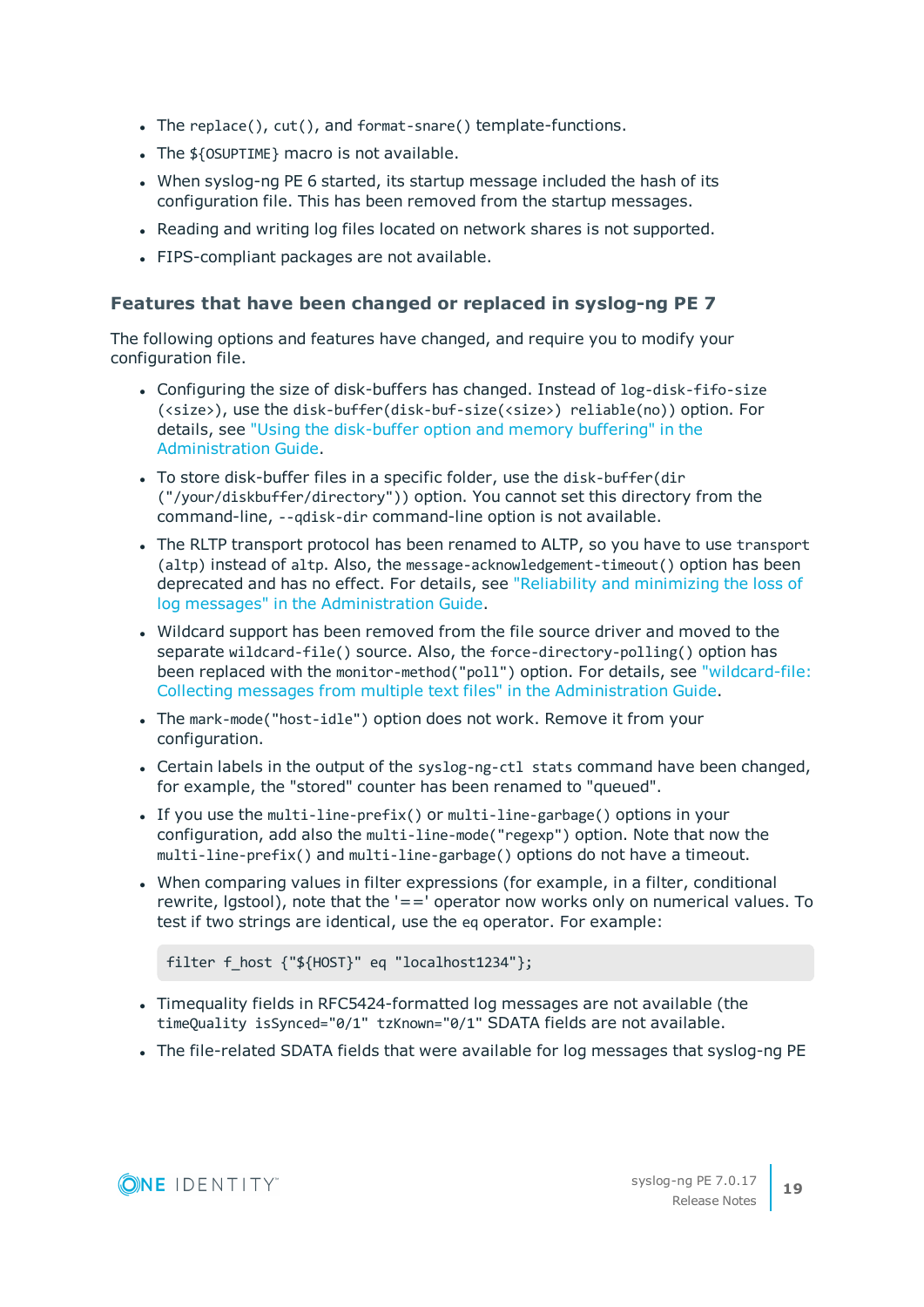read from a file source (file@18372.4 position="34" size="34" name="/path/and/filename") are not available.

#### **Platforms not supported in syslog-ng PE 7**

The following platforms are supported only in syslog-ng Premium Edition 6 LTS.

- <sup>l</sup> AIX
- FreeBSD
- $\cdot$  HP-UX
- Oracle Linux 5, 6
- $\bullet$  openSUSE
- Solaris
- Windows

For a complete list of supported platforms, see ["Supported](https://support.oneidentity.com/technical-documents/syslog-ng-premium-edition/7.0.17/administration-guide/introduction-to-syslog-ng/supported-platforms/) platforms" in the [Administration](https://support.oneidentity.com/technical-documents/syslog-ng-premium-edition/7.0.17/administration-guide/introduction-to-syslog-ng/supported-platforms/) Guide.

# **Product licensing**

#### *To enable a trial license*

- 1. Apply for a trial license at the [syslog-ng](https://syslog-ng.com/) website.
- 2. Download the license and the installation package for your platform, then follow the installation instructions in the Administration Guide.

#### *To enable a purchased commercial license*

1. Download the license and the installation package for your platform, then follow the installation instructions in the Administration Guide.

# **Upgrade and installation instructions**

To install or upgrade syslog-ng Premium Edition, follow the instructions in ["Installing](https://support.oneidentity.com/technical-documents/syslog-ng-premium-edition/7.0.17/administration-guide/) syslog-ng" in the [Administration](https://support.oneidentity.com/technical-documents/syslog-ng-premium-edition/7.0.17/administration-guide/) Guide.

# **More resources**

Additional information is available from the following:

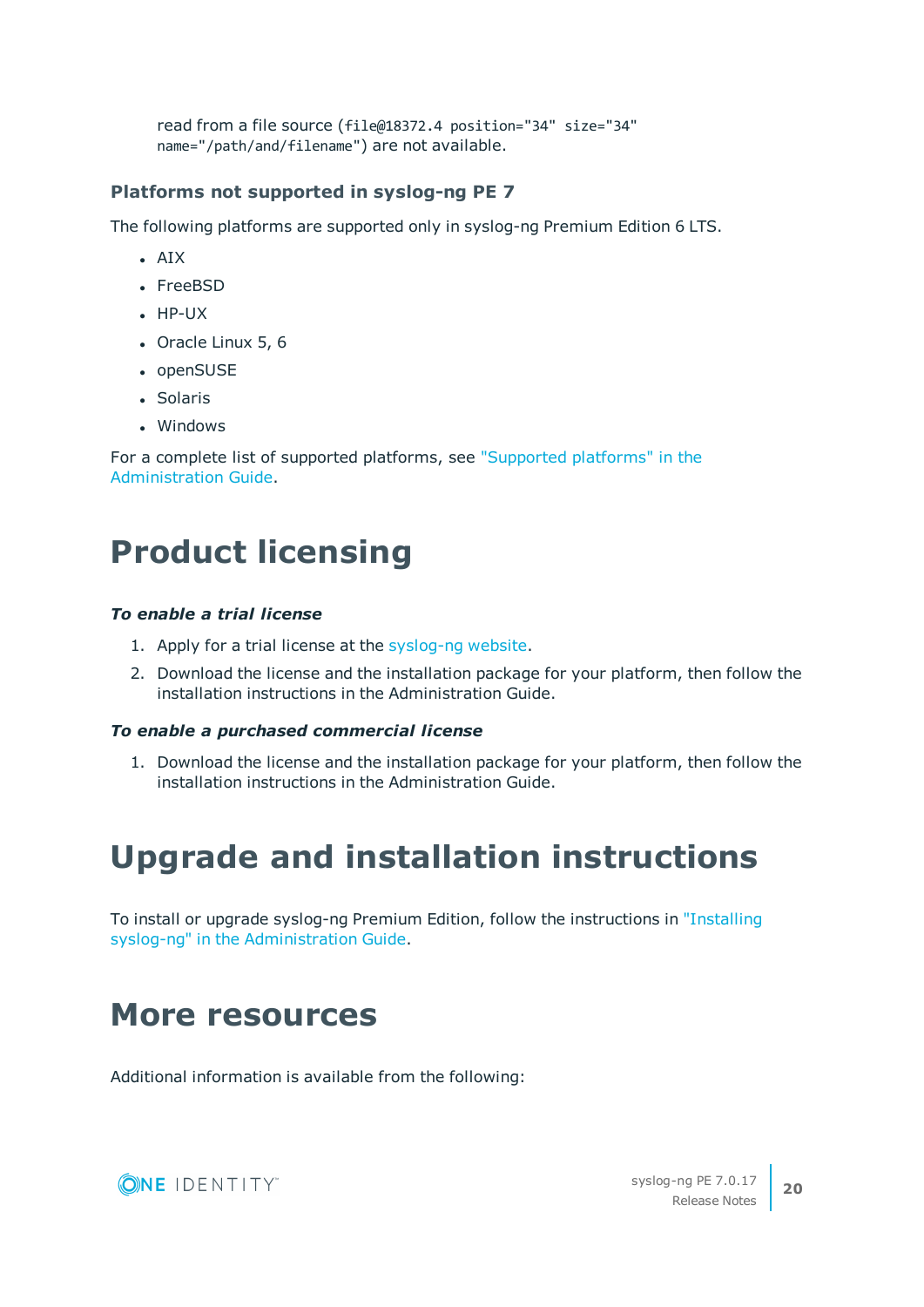• Online product [documentation](https://support.oneidentity.com/technical-documents/syslog-ng-premium-edition)

# **Globalization**

This section contains information about installing and operating this product in non-English configurations, such as those needed by customers outside of North America. This section does not replace the materials about supported platforms and configurations found elsewhere in the product documentation.

This release is Unicode-enabled and supports any character set. In this release, all product components should be configured to use the same or compatible character encodings and should be installed to use the same locale and regional options. This release is targeted to support operations in the following regions: North America, Western Europe and Latin America, Central and Eastern Europe, Far-East Asia, Japan. It supports bidirectional writing (Arabic and Hebrew). The release supports Complex Script (Central Asia – India, Thailand).

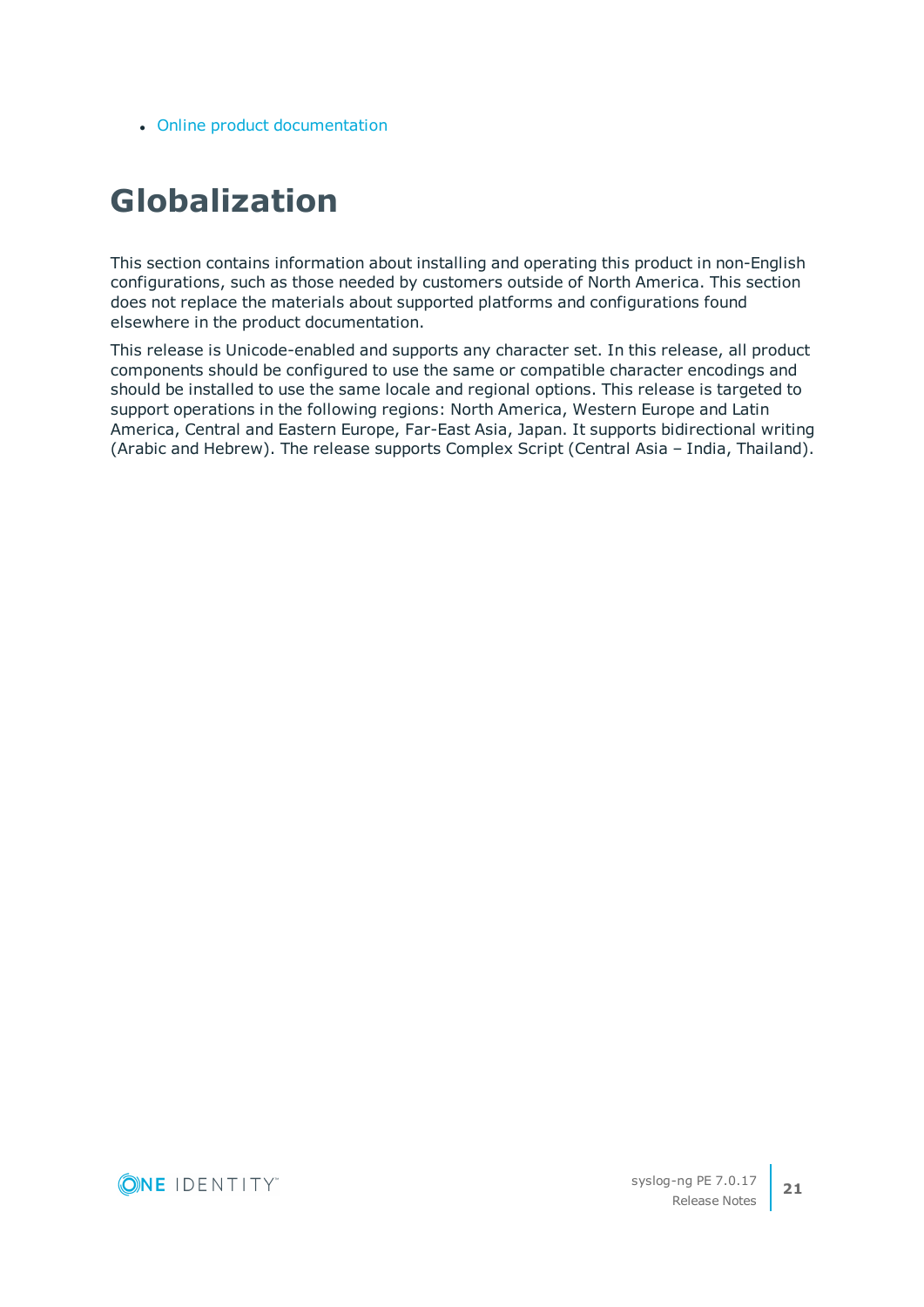# **About us**

One Identity solutions eliminate the complexities and time-consuming processes often required to govern identities, manage privileged accounts and control access. Our solutions enhance business agility while addressing your IAM challenges with on-premises, cloud and hybrid environments.

# **Contacting us**

For sales and other inquiries, such as licensing, support, and renewals, visit <https://www.oneidentity.com/company/contact-us.aspx>.

### **Technical support resources**

Technical support is available to One Identity customers with a valid maintenance contract and customers who have trial versions. You can access the Support Portal at [https://support.oneidentity.com/.](https://support.oneidentity.com/)

The Support Portal provides self-help tools you can use to solve problems quickly and independently, 24 hours a day, 365 days a year. The Support Portal enables you to:

- Submit and manage a Service Request
- View Knowledge Base articles
- Sign up for product notifications
- Download software and technical documentation
- View how-to videos at [www.YouTube.com/OneIdentity](http://www.youtube.com/OneIdentity)
- Engage in community discussions
- Chat with support engineers online
- View services to assist you with your product

### **Third-party contributions**

This appendix includes the open source licenses and attributions applicable to syslog-ng Premium Edition.

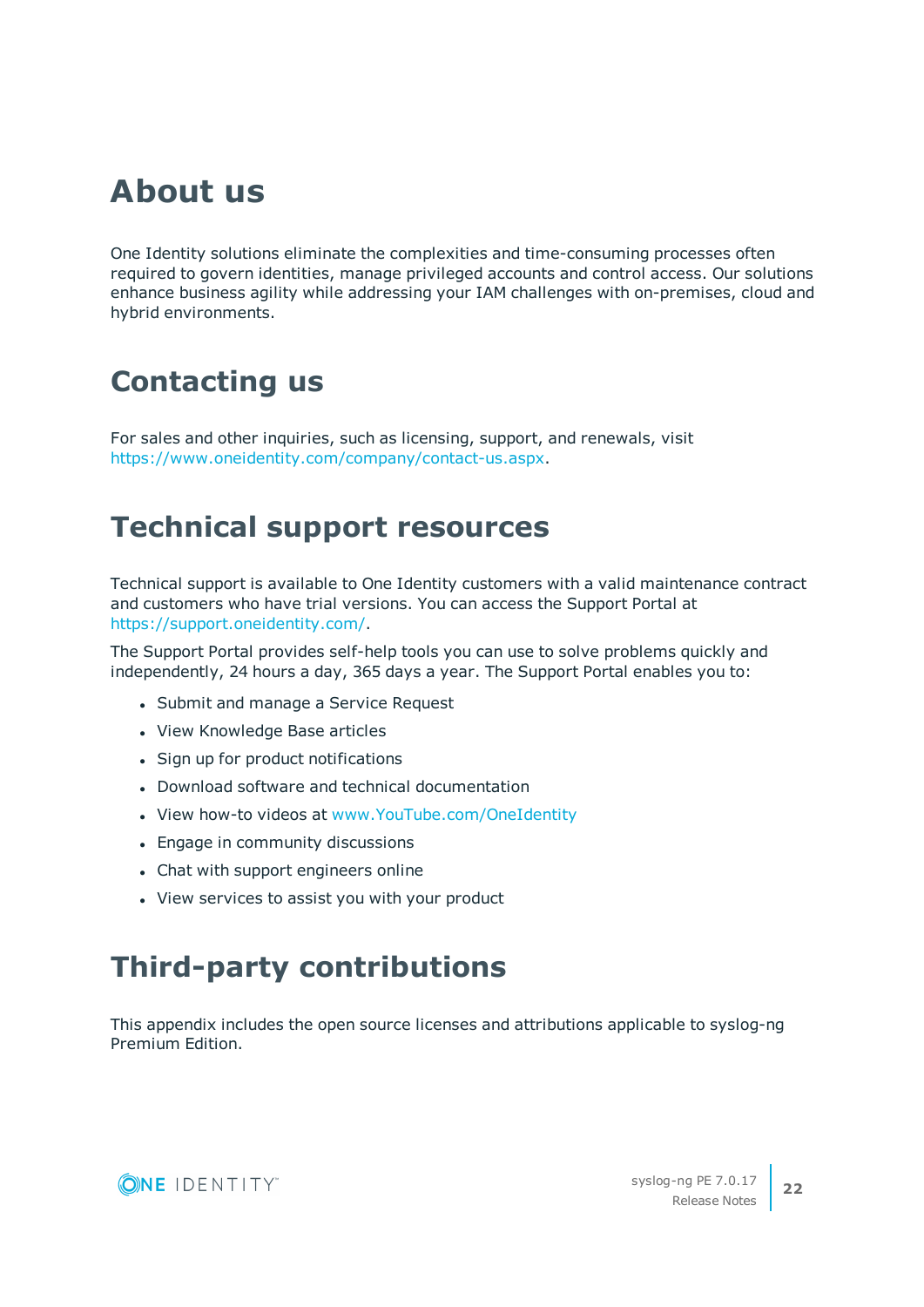### **GNU General Public License**

Version 2, June 1991

1989, 1991 Free Software Foundation, Inc.

Free Software Foundation, Inc. 51 Franklin Street, Fifth Floor, Boston, MA 02110-1301 USA

Everyone is permitted to copy and distribute verbatim copies of this license document, but changing it is not allowed.

Version 2, June 1991

### **Preamble**

The licenses for most software are designed to take away your freedom to share and change it. By contrast, the GNU General Public License is intended to guarantee your freedom to share and change free software - to make sure the software is free for all its users. This General Public License applies to most of the Free Software Foundation's software and to any other program whose authors commit to using it. (Some other Free Software Foundation software is covered by the GNU Library General Public License instead.) You can apply it to your programs, too.

When we speak of free software, we are referring to freedom, not price. Our General Public Licenses are designed to make sure that you have the freedom to distribute copies of free software (and charge for this service if you wish), that you receive source code or can get it if you want it, that you can change the software or use pieces of it in new free programs; and that you know you can do these things.

To protect your rights, we need to make restrictions that forbid anyone to deny you these rights or to ask you to surrender the rights. These restrictions translate to certain responsibilities for you if you distribute copies of the software, or if you modify it.

For example, if you distribute copies of such a program, whether gratis or for a fee, you must give the recipients all the rights that you have. You must make sure that they, too, receive or can get the source code. And you must show them these terms so they know their rights.

We protect your rights with two steps:

- 1. copyright the software, and
- 2. offer you this license which gives you legal permission to copy, distribute and/or modify the software.

Also, for each author's protection and ours, we want to make certain that everyone understands that there is no warranty for this free software. If the software is modified by someone else and passed on, we want its recipients to know that what they have is not the original, so that any problems introduced by others will not reflect on the original authors' reputations.

Finally, any free program is threatened constantly by software patents. We wish to avoid the danger that redistributors of a free program will individually obtain patent licenses, in effect making the program proprietary. To prevent this, we have made it clear that any patent must be licensed for everyone's free use or not licensed at all.

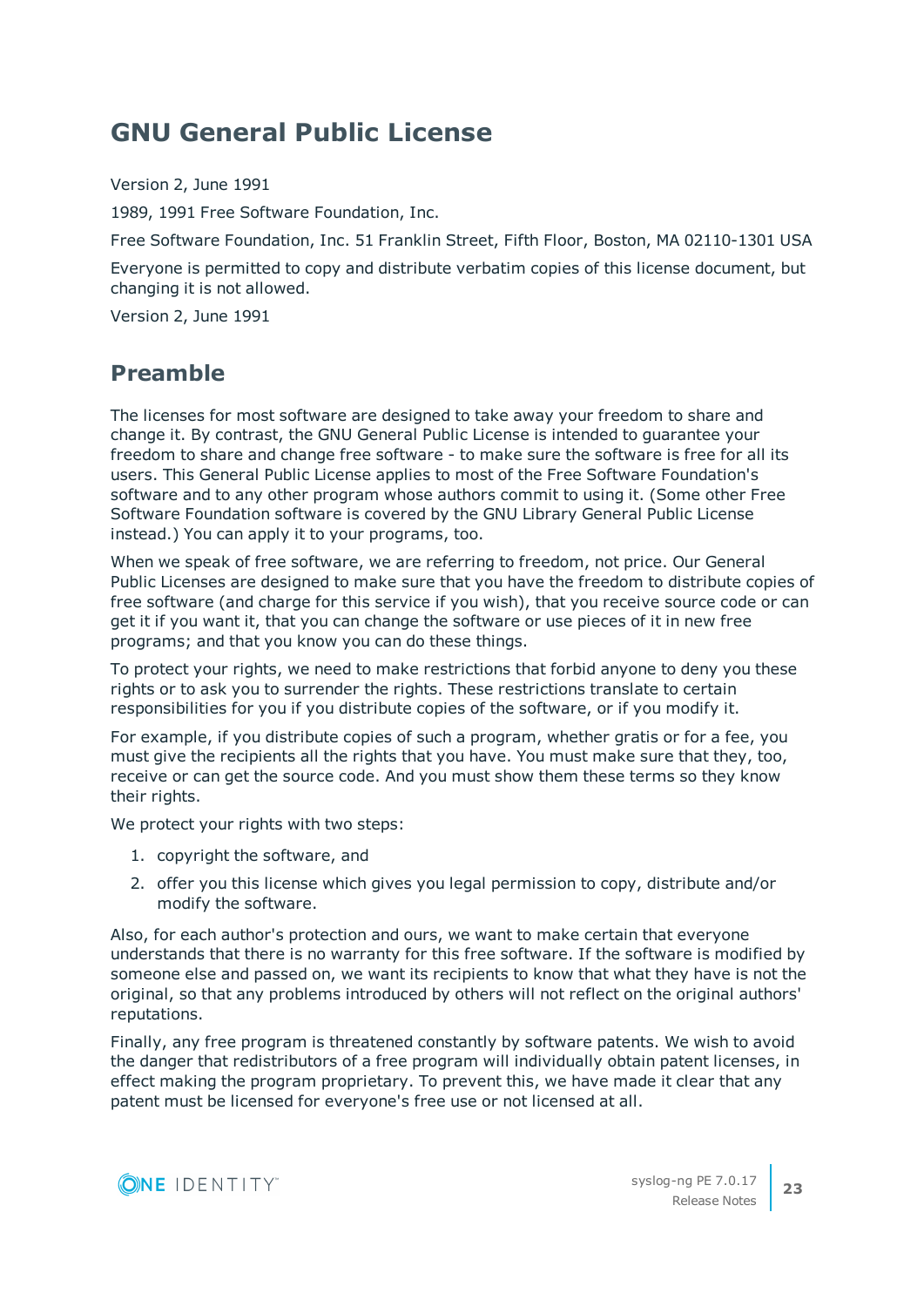The precise terms and conditions for copying, distribution and modification follow.

### **TERMS AND CONDITIONS FOR COPYING, DISTRIBUTION AND MODIFICATION**

### **Section 0**

This License applies to any program or other work which contains a notice placed by the copyright holder saying it may be distributed under the terms of this General Public License. The "Program", below, refers to any such program or work, and a "work based on the Program" means either the Program or any derivative work under copyright law: that is to say, a work containing the Program or a portion of it, either verbatim or with modifications and/or translated into another language. (Hereinafter, translation is included without limitation in the term "modification".) Each licensee is addressed as "you".

Activities other than copying, distribution and modification are not covered by this License; they are outside its scope. The act of running the Program is not restricted, and the output from the Program is covered only if its contents constitute a work based on the Program (independent of having been made by running the Program). Whether that is true depends on what the Program does.

#### <span id="page-23-0"></span>**Section 1**

You may copy and distribute verbatim copies of the Program's source code as you receive it, in any medium, provided that you conspicuously and appropriately publish on each copy an appropriate copyright notice and disclaimer of warranty; keep intact all the notices that refer to this License and to the absence of any warranty; and give any other recipients of the Program a copy of this License along with the Program.

You may charge a fee for the physical act of transferring a copy, and you may at your option offer warranty protection in exchange for a fee.

#### <span id="page-23-1"></span>**Section 2**

You may modify your copy or copies of the Program or any portion of it, thus forming a work based on the Program, and copy and distribute such modifications or work under the terms of [Section](#page-23-0) 1 above, provided that you also meet all of these conditions:

- a. You must cause the modified files to carry prominent notices stating that you changed the files and the date of any change.
- b. You must cause any work that you distribute or publish, that in whole or in part contains or is derived from the Program or any part thereof, to be licensed as a whole at no charge to all third parties under the terms of this License.
- c. If the modified program normally reads commands interactively when run, you must cause it, when started running for such interactive use in the most ordinary way, to print or display an announcement including an appropriate copyright notice and a notice that there is no warranty (or else, saying that you provide a warranty) and that users may redistribute the program under these conditions, and telling the user

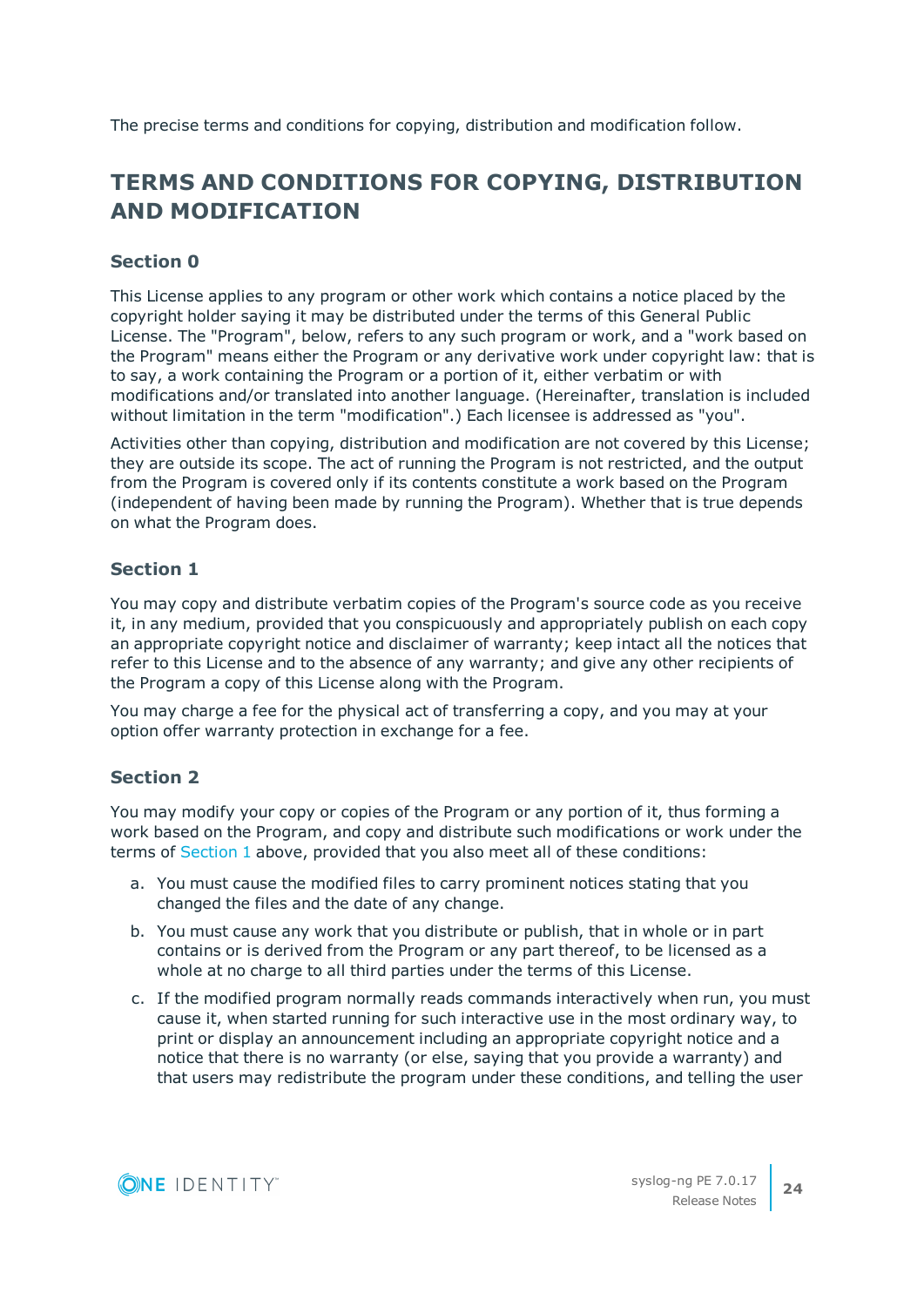how to view a copy of this License. (Exception: If the Program itself is interactive but does not normally print such an announcement, your work based on the Program is not required to print an announcement.)

These requirements apply to the modified work as a whole. If identifiable sections of that work are not derived from the Program, and can be reasonably considered independent and separate works in themselves, then this License, and its terms, do not apply to those sections when you distribute them as separate works. But when you distribute the same sections as part of a whole which is a work based on the Program, the distribution of the whole must be on the terms of this License, whose permissions for other licensees extend to the entire whole, and thus to each and every part regardless of who wrote it.

Thus, it is not the intent of this section to claim rights or contest your rights to work written entirely by you; rather, the intent is to exercise the right to control the distribution of derivative or collective works based on the Program.

In addition, mere aggregation of another work not based on the Program with the Program (or with a work based on the Program) on a volume of a storage or distribution medium does not bring the other work under the scope of this License.

#### **Section 3**

You may copy and distribute the Program (or a work based on it, under [Section](#page-23-1) 2 in object code or executable form under the terms of [Section](#page-23-0) 1 and [Section](#page-23-1) 2 above provided that you also do one of the following:

- a. Accompany it with the complete corresponding machine-readable source code, which must be distributed under the terms of Sections 1 and 2 above on a medium customarily used for software interchange; or,
- b. Accompany it with a written offer, valid for at least three years, to give any third party, for a charge no more than your cost of physically performing source distribution, a complete machine-readable copy of the corresponding source code, to be distributed under the terms of Sections 1 and 2 above on a medium customarily used for software interchange; or,
- c. Accompany it with the information you received as to the offer to distribute corresponding source code. (This alternative is allowed only for noncommercial distribution and only if you received the program in object code or executable form with such an offer, in accord with Subsection b above.)

The source code for a work means the preferred form of the work for making modifications to it. For an executable work, complete source code means all the source code for all modules it contains, plus any associated interface definition files, plus the scripts used to control compilation and installation of the executable. However, as a special exception, the source code distributed need not include anything that is normally distributed (in either source or binary form) with the major components (compiler, kernel, and so on) of the operating system on which the executable runs, unless that component itself accompanies the executable.

If distribution of executable or object code is made by offering access to copy from a designated place, then offering equivalent access to copy the source code from the same place counts as distribution of the source code, even though third parties are not compelled to copy the source along with the object code.

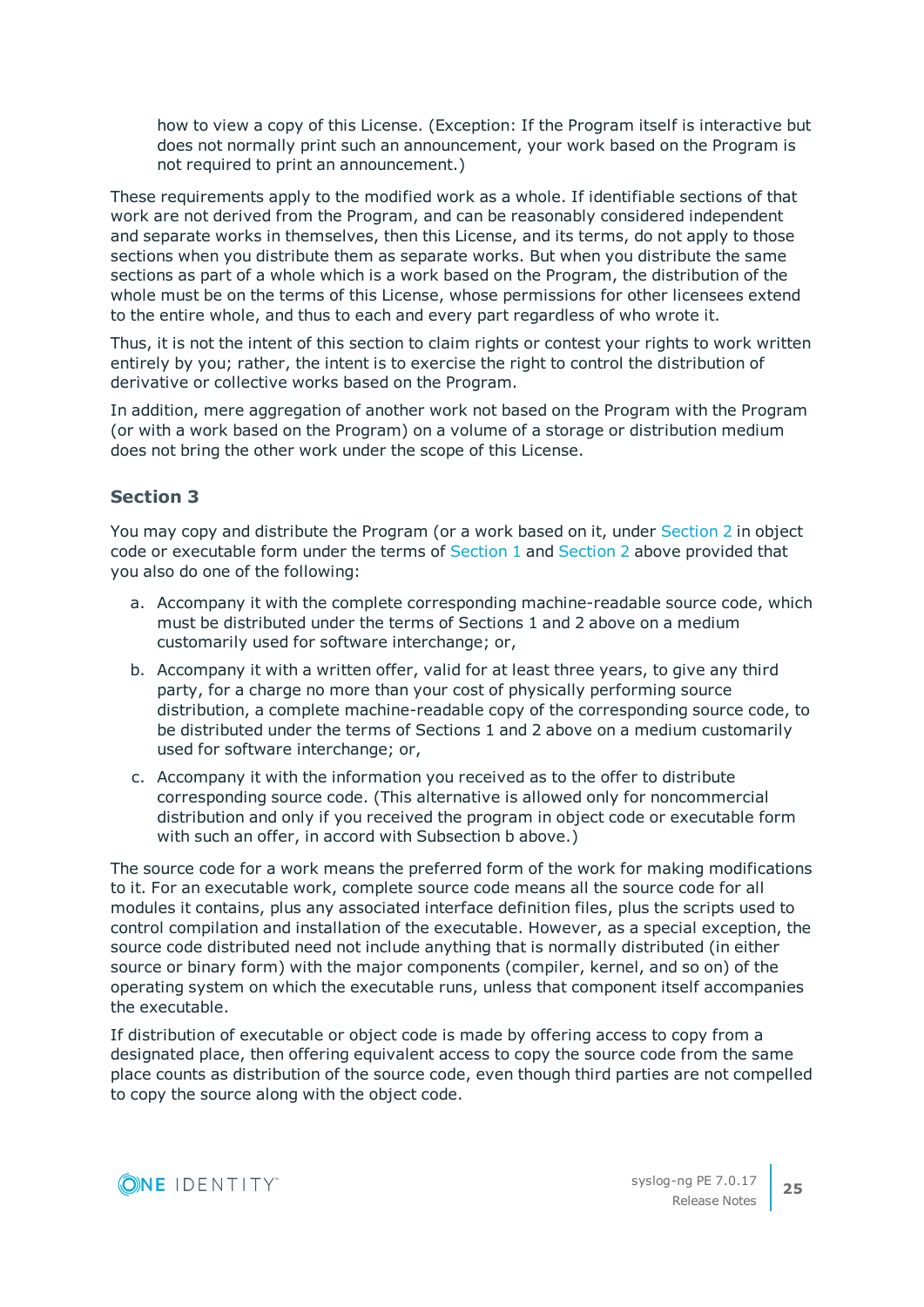#### **Section 4**

You may not copy, modify, sublicense, or distribute the Program except as expressly provided under this License. Any attempt otherwise to copy, modify, sublicense or distribute the Program is void, and will automatically terminate your rights under this License. However, parties who have received copies, or rights, from you under this License will not have their licenses terminated so long as such parties remain in full compliance.

#### **Section 5**

You are not required to accept this License, since you have not signed it. However, nothing else grants you permission to modify or distribute the Program or its derivative works. These actions are prohibited by law if you do not accept this License. Therefore, by modifying or distributing the Program (or any work based on the Program), you indicate your acceptance of this License to do so, and all its terms and conditions for copying, distributing or modifying the Program or works based on it.

#### **Section 6**

Each time you redistribute the Program (or any work based on the Program), the recipient automatically receives a license from the original licensor to copy, distribute or modify the Program subject to these terms and conditions. You may not impose any further restrictions on the recipients' exercise of the rights granted herein. You are not responsible for enforcing compliance by third parties to this License.

#### **Section 7**

If, as a consequence of a court judgment or allegation of patent infringement or for any other reason (not limited to patent issues), conditions are imposed on you (whether by court order, agreement or otherwise) that contradict the conditions of this License, they do not excuse you from the conditions of this License. If you cannot distribute so as to satisfy simultaneously your obligations under this License and any other pertinent obligations, then as a consequence you may not distribute the Program at all. For example, if a patent license would not permit royalty-free redistribution of the Program by all those who receive copies directly or indirectly through you, then the only way you could satisfy both it and this License would be to refrain entirely from distribution of the Program.

If any portion of this section is held invalid or unenforceable under any particular circumstance, the balance of the section is intended to apply and the section as a whole is intended to apply in other circumstances.

It is not the purpose of this section to induce you to infringe any patents or other property right claims or to contest validity of any such claims; this section has the sole purpose of protecting the integrity of the free software distribution system, which is implemented by public license practices. Many people have made generous contributions to the wide range of software distributed through that system in reliance on consistent application of that system; it is up to the author/donor to decide if he or she is willing to distribute software through any other system and a licensee cannot impose that choice.

This section is intended to make thoroughly clear what is believed to be a consequence of the rest of this License.

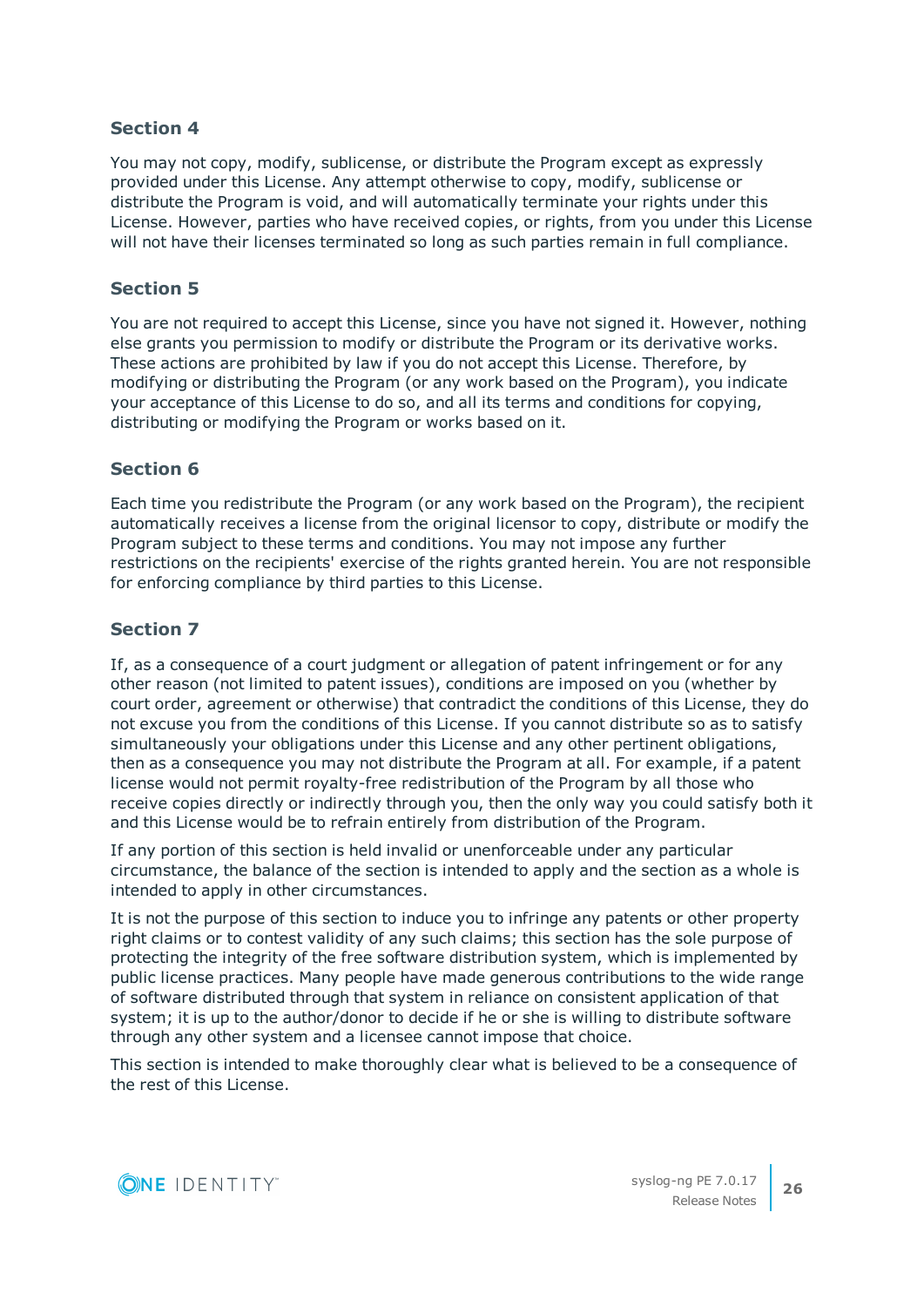#### **Section 8**

If the distribution and/or use of the Program is restricted in certain countries either by patents or by copyrighted interfaces, the original copyright holder who places the Program under this License may add an explicit geographical distribution limitation excluding those countries, so that distribution is permitted only in or among countries not thus excluded. In this case, this License incorporates the limitation as if written in the body of this License.

#### **Section 9**

The Free Software Foundation may publish revised and/or new versions of the General Public License from time to time. Such new versions will be similar in spirit to the present version, but may differ in detail to address new problems or concerns.

Each version is given a distinguishing version number. If the Program specifies a version number of this License which applies to it and "any later version", you have the option of following the terms and conditions either of that version or of any later version published by the Free Software Foundation. If the Program does not specify a version number of this License, you may choose any version ever published by the Free Software Foundation.

#### **Section 10**

If you wish to incorporate parts of the Program into other free programs whose distribution conditions are different, write to the author to ask for permission. For software which is copyrighted by the Free Software Foundation, write to the Free Software Foundation; we sometimes make exceptions for this. Our decision will be guided by the two goals of preserving the free status of all derivatives of our free software and of promoting the sharing and reuse of software generally.

#### **NO WARRANTY Section 11**

BECAUSE THE PROGRAM IS LICENSED FREE OF CHARGE, THERE IS NO WARRANTY FOR THE PROGRAM, TO THE EXTENT PERMITTED BY APPLICABLE LAW. EXCEPT WHEN OTHERWISE STATED IN WRITING THE COPYRIGHT HOLDERS AND/OR OTHER PARTIES PROVIDE THE PROGRAM "AS IS" WITHOUT WARRANTY OF ANY KIND, EITHER EXPRESSED OR IMPLIED, INCLUDING, BUT NOT LIMITED TO, THE IMPLIED WARRANTIES OF MERCHANTABILITY AND FITNESS FOR A PARTICULAR PURPOSE. THE ENTIRE RISK AS TO THE QUALITY AND PERFORMANCE OF THE PROGRAM IS WITH YOU. SHOULD THE PROGRAM PROVE DEFECTIVE, YOU ASSUME THE COST OF ALL NECESSARY SERVICING, REPAIR OR CORRECTION.

#### **Section 12**

IN NO EVENT UNLESS REQUIRED BY APPLICABLE LAW OR AGREED TO IN WRITING WILL ANY COPYRIGHT HOLDER, OR ANY OTHER PARTY WHO MAY MODIFY AND/OR REDISTRIBUTE THE PROGRAM AS PERMITTED ABOVE, BE LIABLE TO YOU FOR DAMAGES, INCLUDING ANY GENERAL, SPECIAL, INCIDENTAL OR CONSEQUENTIAL DAMAGES ARISING OUT OF THE USE OR INABILITY TO USE THE PROGRAM (INCLUDING BUT NOT LIMITED TO LOSS OF DATA OR DATA BEING RENDERED INACCURATE OR LOSSES SUSTAINED BY YOU OR THIRD PARTIES OR A FAILURE OF THE PROGRAM TO OPERATE WITH ANY OTHER

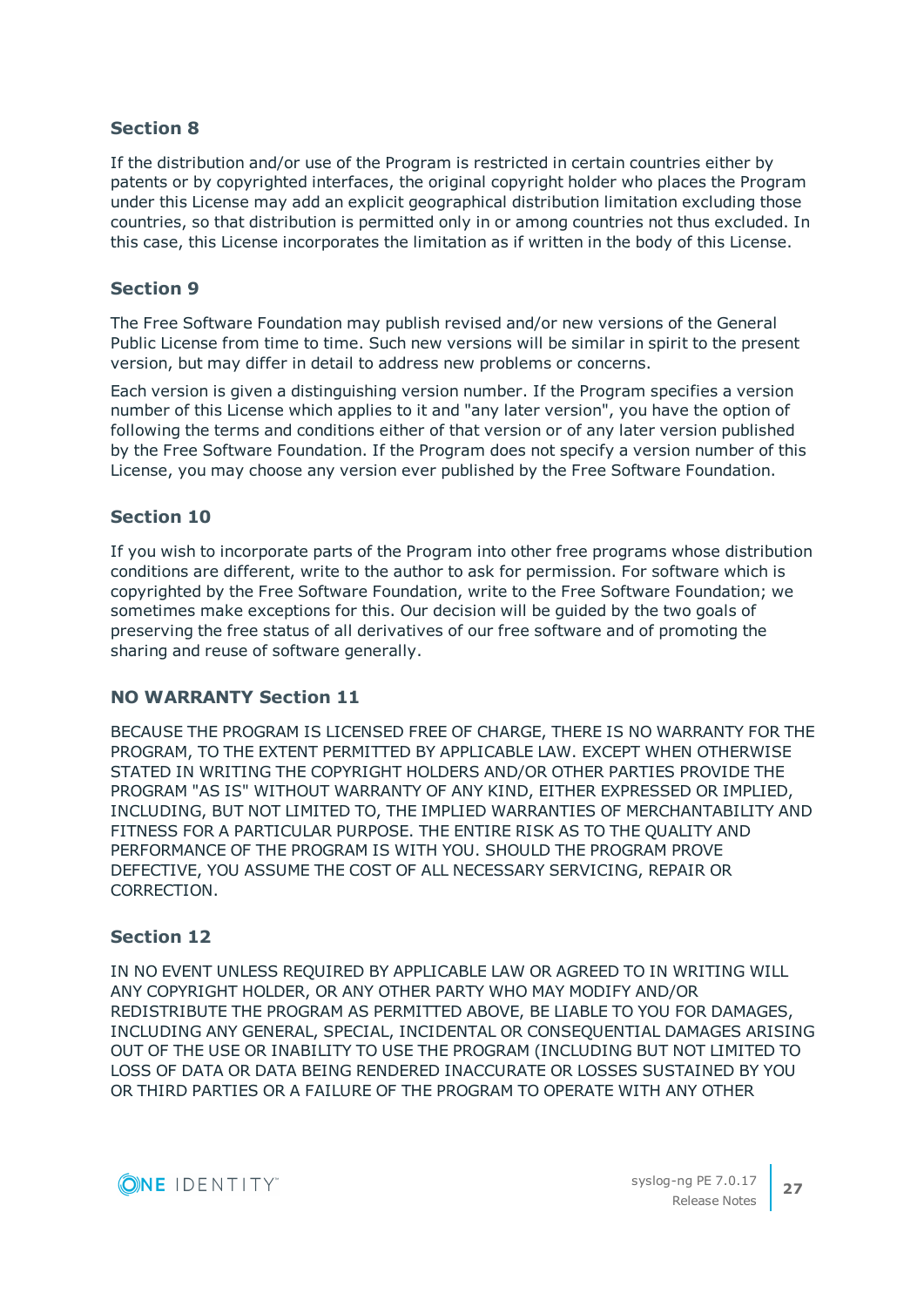PROGRAMS), EVEN IF SUCH HOLDER OR OTHER PARTY HAS BEEN ADVISED OF THE POSSIBILITY OF SUCH DAMAGES.

END OF TERMS AND CONDITIONS

### **How to Apply These Terms to Your New Programs**

If you develop a new program, and you want it to be of the greatest possible use to the public, the best way to achieve this is to make it free software which everyone can redistribute and change under these terms.

To do so, attach the following notices to the program. It is safest to attach them to the start of each source file to most effectively convey the exclusion of warranty; and each file should have at least the "copyright" line and a pointer to where the full notice is found.

<one line to give the program&apos; name and a brief idea of what it does. > Copyright (C) <year> <name of author>

This program is free software; you can redistribute it and/or modify it under the terms of the GNU General Public License as published by the Free Software Foundation; either version 2 of the License, or (at your option) any later version.

This program is distributed in the hope that it will be useful, but WITHOUT ANY WARRANTY; without even the implied warranty of MERCHANTABILITY or FITNESS FOR A PARTICULAR PURPOSE. See the GNU General Public License for more details.

You should have received a copy of the GNU General Public License along with this program; if not, write to the Free Software Foundation, Inc., 51 Franklin Street, Fifth Floor, Boston, MA 02110-1301 USA

Also add information on how to contact you by electronic and paper mail.

If the program is interactive, make it output a short notice like this when it starts in an interactive mode:

Gnomovision version 69, Copyright (C) year name of author Gnomovision comes with ABSOLUTELY NO WARRANTY; for details type "show w". This is free software, and you are welcome to redistribute it under certain conditions; type "show c" for details.

The hypothetical commands "show w" and "show c" should show the appropriate parts of the General Public License. Of course, the commands you use may be called something other than "show w" and "show c" ; they could even be mouse-clicks or menu items- whatever suits your program.

You should also get your employer (if you work as a programmer) or your school, if any, to sign a "copyright disclaimer" for the program, if necessary. Here is a sample; alter the names:

Yoyodyne, Inc., hereby disclaims all copyright interest in the program "Gnomovision" (which makes passes at compilers) written by James Hacker.

<signature of Ty Coon>, 1 April 1989 Ty Coon, President of Vice

This General Public License does not permit incorporating your program into proprietary programs. If your program is a subroutine library, you may consider it more useful to permit linking proprietary applications with the library. If this is what you want to do, use the GNU Library General Public License instead of this License.

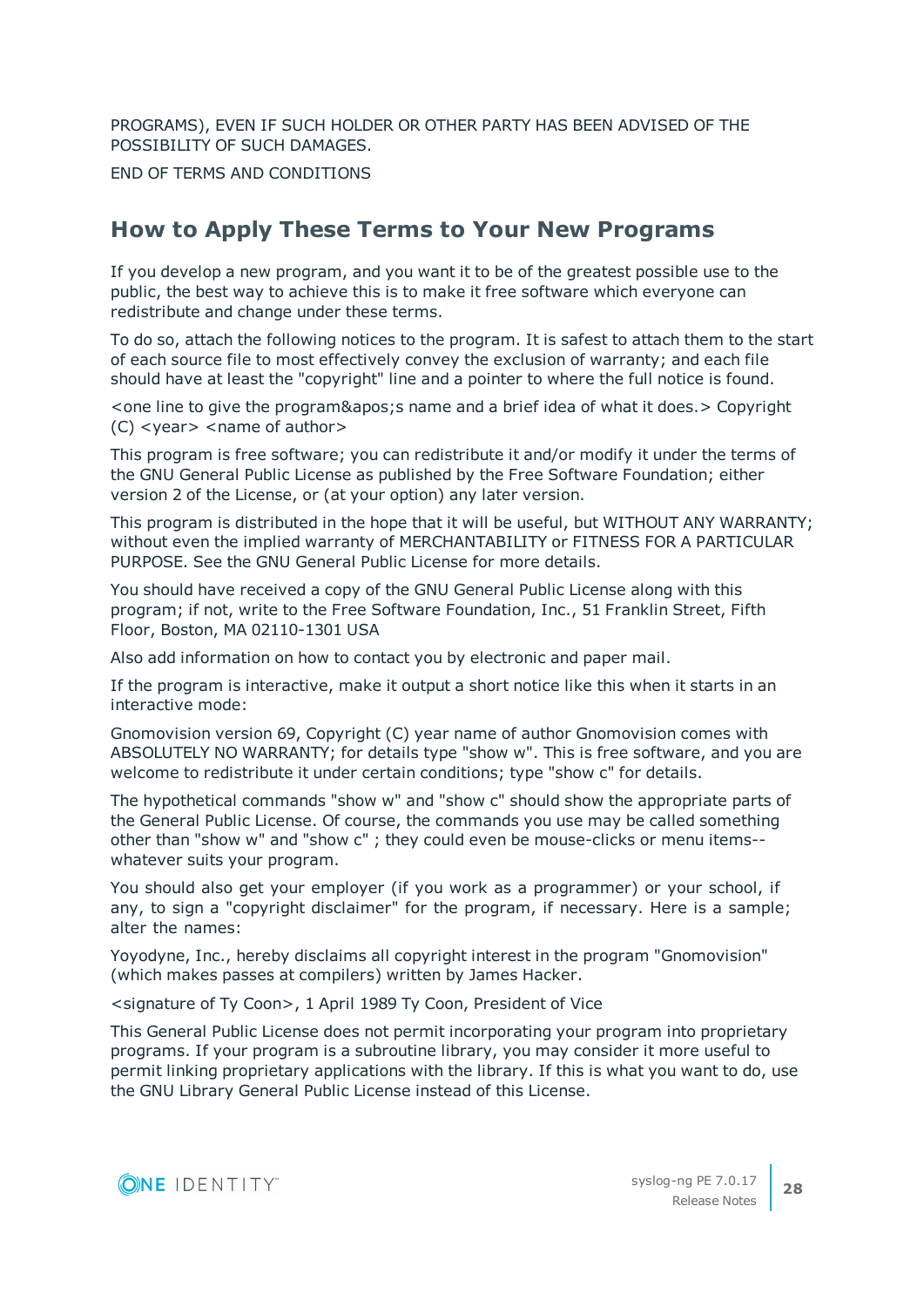### **GNU Lesser General Public License**

Version 2.1, February 1999

Copyright (C) 1991, 1999 Free Software Foundation, Inc.

Free Software Foundation, Inc. 51 Franklin Street, Fifth Floor Boston, MA 02110-1301 USA

Everyone is permitted to copy and distribute verbatim copies of this license document, but changing it is not allowed.

This is the first released version of the Lesser GPL. It also counts as the successor of the GNU Library Public License, version 2, hence the version number 2.1.

### **Preamble**

The licenses for most software are designed to take away your freedom to share and change it. By contrast, the GNU General Public Licenses are intended to guarantee your freedom to share and change free software--to make sure the software is free for all its users.

This license, the Lesser General Public License, applies to some specially designated software packages--typically libraries--of the Free Software Foundation and other authors who decide to use it. You can use it too, but we suggest you first think carefully about whether this license or the ordinary General Public License is the better strategy to use in any particular case, based on the explanations below.

When we speak of free software, we are referring to freedom of use, not price. Our General Public Licenses are designed to make sure that you have the freedom to distribute copies of free software (and charge for this service if you wish); that you receive source code or can get it if you want it; that you can change the software and use pieces of it in new free programs; and that you are informed that you can do these things.

To protect your rights, we need to make restrictions that forbid distributors to deny you these rights or to ask you to surrender these rights. These restrictions translate to certain responsibilities for you if you distribute copies of the library or if you modify it.

For example, if you distribute copies of the library, whether gratis or for a fee, you must give the recipients all the rights that we gave you. You must make sure that they, too, receive or can get the source code. If you link other code with the library, you must provide complete object files to the recipients, so that they can relink them with the library after making changes to the library and recompiling it. And you must show them these terms so they know their rights.

We protect your rights with a two-step method:

- 1. we copyright the library, and
- 2. we offer you this license, which gives you legal permission to copy, distribute and/or modify the library.

To protect each distributor, we want to make it very clear that there is no warranty for the free library. Also, if the library is modified by someone else and passed on, the recipients should know that what they have is not the original version, so that the original author's reputation will not be affected by problems that might be introduced by others.

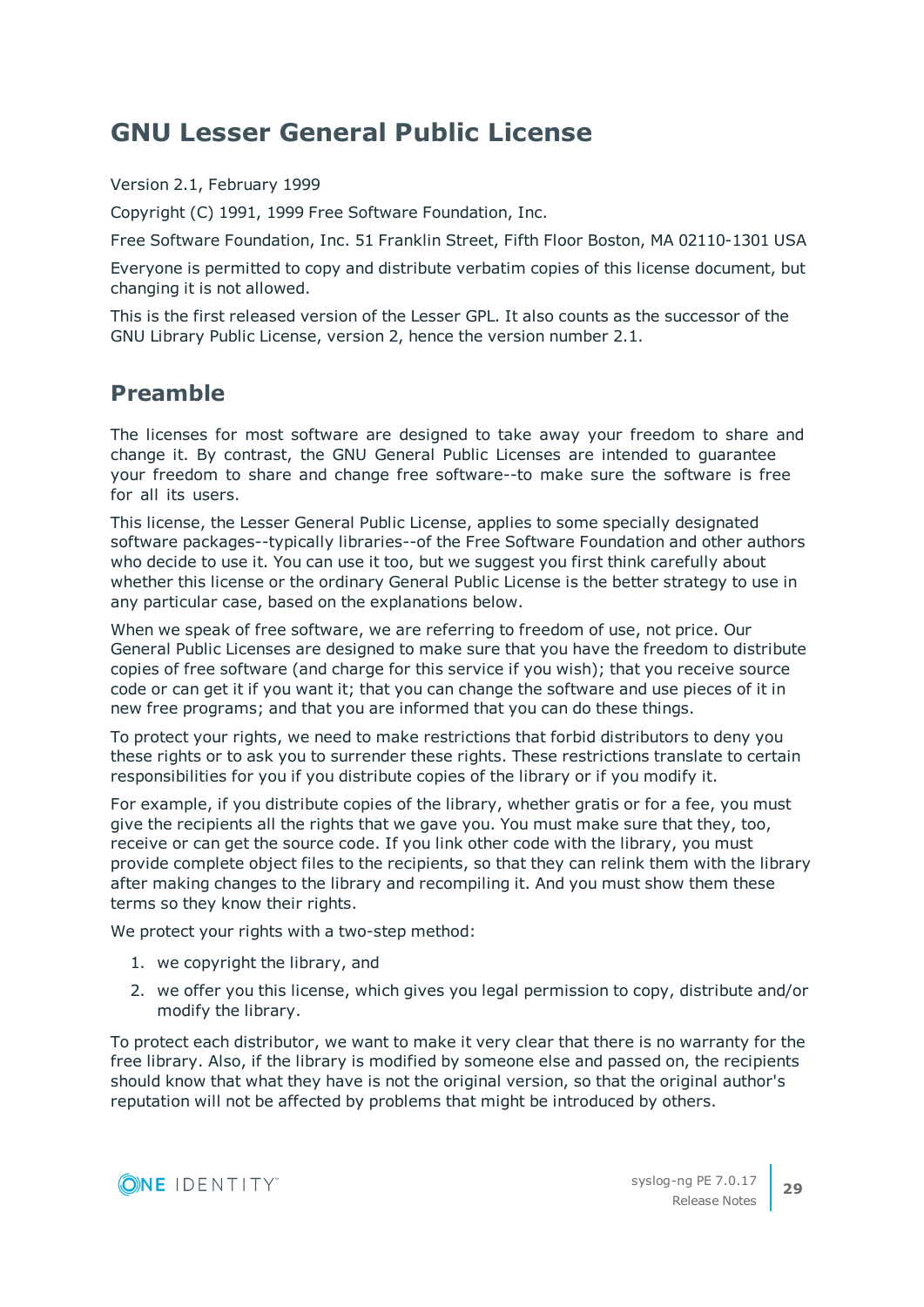Finally, software patents pose a constant threat to the existence of any free program. We wish to make sure that a company cannot effectively restrict the users of a free program by obtaining a restrictive license from a patent holder. Therefore, we insist that any patent license obtained for a version of the library must be consistent with the full freedom of use specified in this license.

Most GNU software, including some libraries, is covered by the ordinary GNU General Public License. This license, the GNU Lesser General Public License, applies to certain designated libraries, and is quite different from the ordinary General Public License. We use this license for certain libraries in order to permit linking those libraries into nonfree programs.

When a program is linked with a library, whether statically or using a shared library, the combination of the two is legally speaking a combined work, a derivative of the original library. The ordinary General Public License therefore permits such linking only if the entire combination fits its criteria of freedom. The Lesser General Public License permits more lax criteria for linking other code with the library.

We call this license the Lesser General Public License because it does Less to protect the user's freedom than the ordinary General Public License. It also provides other free software developers Less of an advantage over competing non-free programs. These disadvantages are the reason we use the ordinary General Public License for many libraries. However, the Lesser license provides advantages in certain special circumstances.

For example, on rare occasions, there may be a special need to encourage the widest possible use of a certain library, so that it becomes a de-facto standard. To achieve this, non-free programs must be allowed to use the library. A more frequent case is that a free library does the same job as widely used non-free libraries. In this case, there is little to gain by limiting the free library to free software only, so we use the Lesser General Public License.

In other cases, permission to use a particular library in non-free programs enables a greater number of people to use a large body of free software. For example, permission to use the GNU C Library in non-free programs enables many more people to use the whole GNU operating system, as well as its variant, the GNU/Linux operating system.

Although the Lesser General Public License is Less protective of the users' freedom, it does ensure that the user of a program that is linked with the Library has the freedom and the wherewithal to run that program using a modified version of the Library.

The precise terms and conditions for copying, distribution and modification follow. Pay close attention to the difference between a "work based on the library" and a "work that uses the library". The former contains code derived from the library, whereas the latter must be combined with the library in order to run.

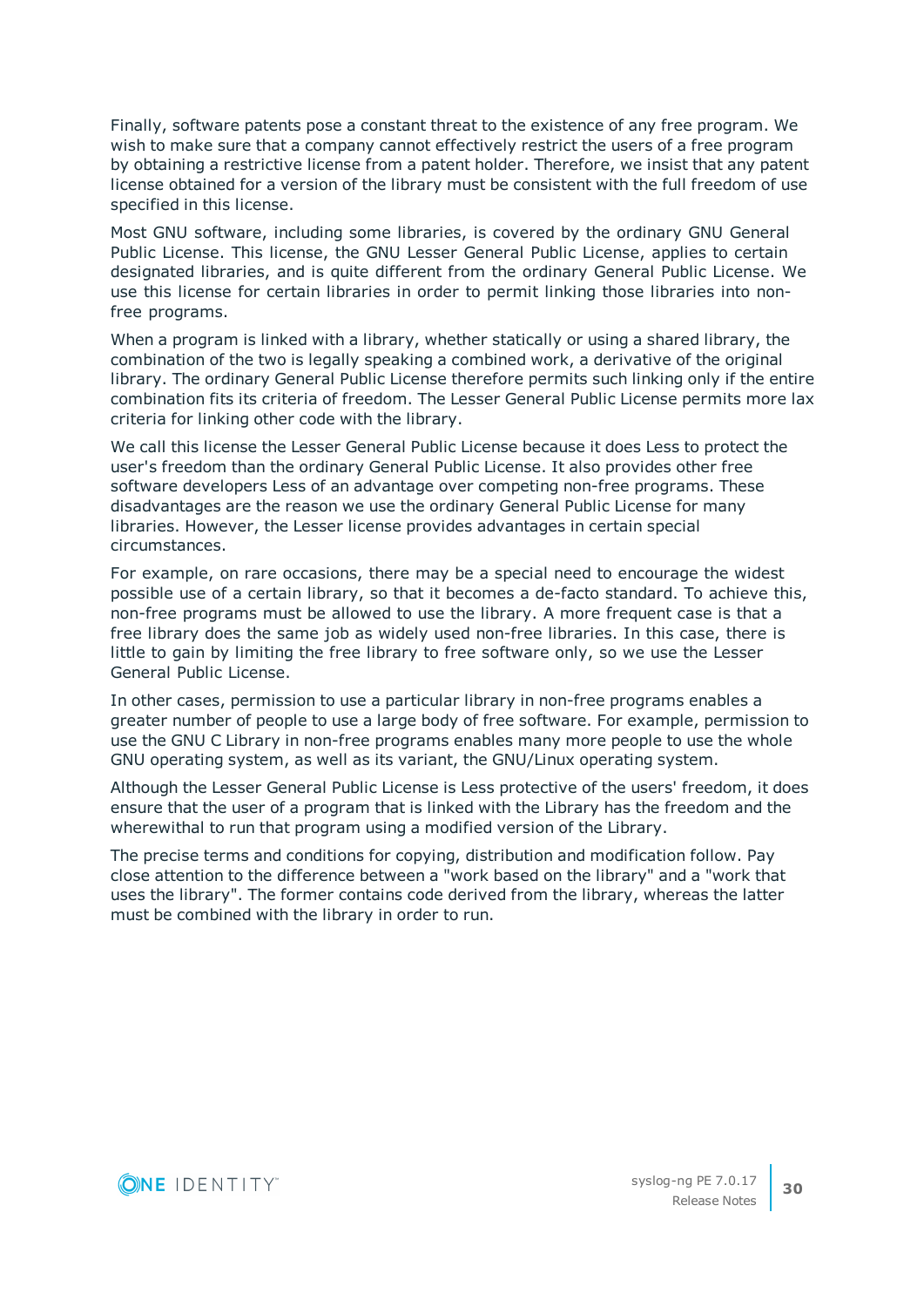### **TERMS AND CONDITIONS FOR COPYING, DISTRIBUTION AND MODIFICATION**

### **Section 0**

This License Agreement applies to any software library or other program which contains a notice placed by the copyright holder or other authorized party saying it may be distributed under the terms of this Lesser General Public License (also called "this License"). Each licensee is addressed as "you".

A "library" means a collection of software functions and/or data prepared so as to be conveniently linked with application programs (which use some of those functions and data) to form executables.

The "Library", below, refers to any such software library or work which has been distributed under these terms. A "work based on the Library" means either the Library or any derivative work under copyright law: that is to say, a work containing the Library or a portion of it, either verbatim or with modifications and/or translated straightforwardly into another language. (Hereinafter, translation is included without limitation in the term "modification".)

"Source code" for a work means the preferred form of the work for making modifications to it. For a library, complete source code means all the source code for all modules it contains, plus any associated interface definition files, plus the scripts used to control compilation and installation of the library.

Activities other than copying, distribution and modification are not covered by this License; they are outside its scope. The act of running a program using the Library is not restricted, and output from such a program is covered only if its contents constitute a work based on the Library (independent of the use of the Library in a tool for writing it). Whether that is true depends on what the Library does and what the program that uses the Library does.

### <span id="page-30-0"></span>**Section 1**

You may copy and distribute verbatim copies of the Library's complete source code as you receive it, in any medium, provided that you conspicuously and appropriately publish on each copy an appropriate copyright notice and disclaimer of warranty; keep intact all the notices that refer to this License and to the absence of any warranty; and distribute a copy of this License along with the Library.

You may charge a fee for the physical act of transferring a copy, and you may at your option offer warranty protection in exchange for a fee.

### <span id="page-30-1"></span>**Section 2**

You may modify your copy or copies of the Library or any portion of it, thus forming a work based on the Library, and copy and distribute such modifications or work under the terms of[Section](#page-30-0) 1 above, provided that you also meet all of these conditions:

- a. The modified work must itself be a software library.
- b. You must cause the files modified to carry prominent notices stating that you

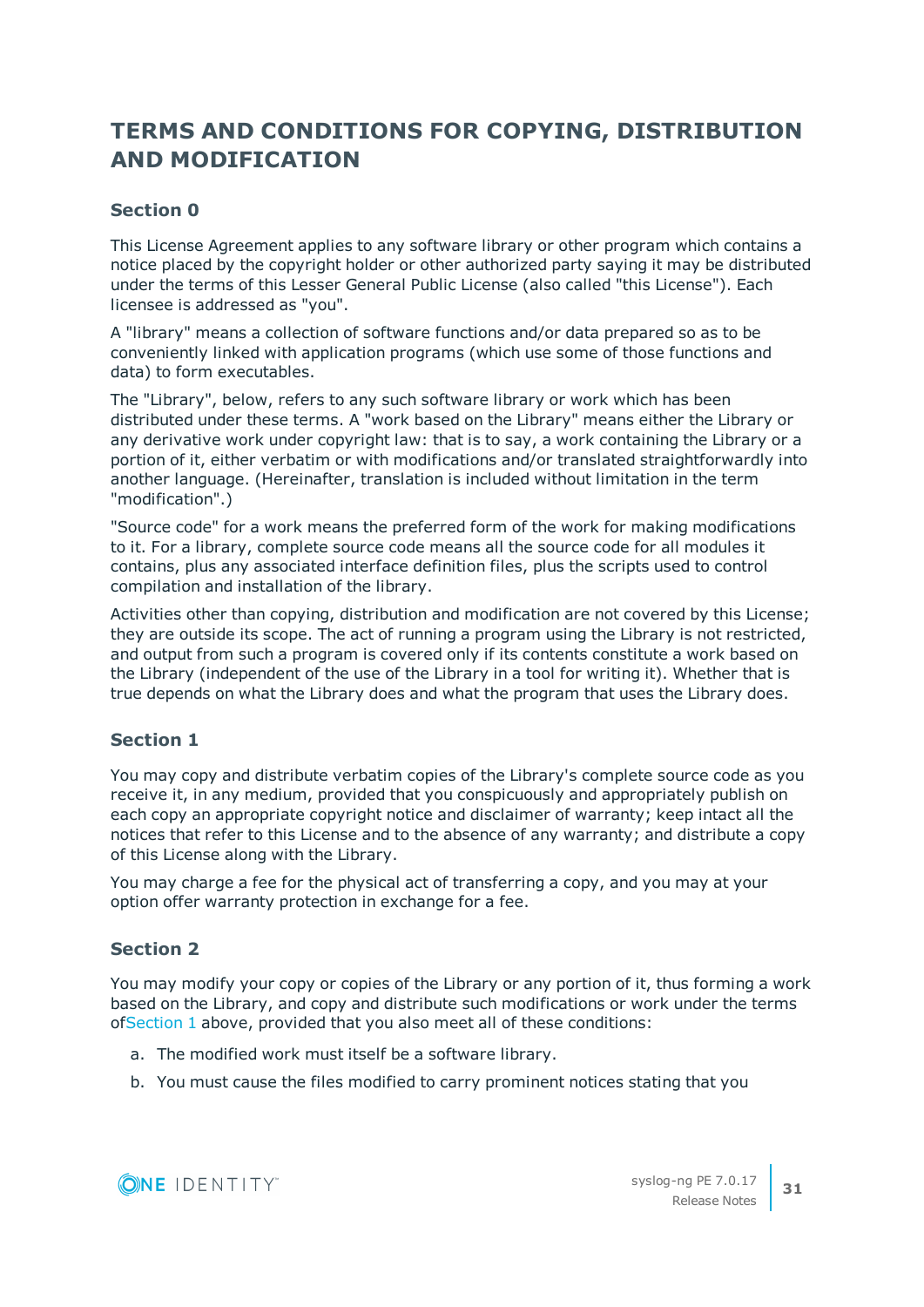changed the files and the date of any change.

- c. You must cause the whole of the work to be licensed at no charge to all third parties under the terms of this License.
- <span id="page-31-0"></span>d. If a facility in the modified Library refers to a function or a table of data to be supplied by an application program that uses the facility, other than as an argument passed when the facility is invoked, then you must make a good faith effort to ensure that, in the event an application does not supply such function or table, the facility still operates, and performs whatever part of its purpose remains meaningful.

(For example, a function in a library to compute square roots has a purpose that is entirely well-defined independent of the application. Therefore, [Subsection](#page-31-0) 2d requires that any application-supplied function or table used by this function must be optional: if the application does not supply it, the square root function must still compute square roots.)

These requirements apply to the modified work as a whole. If identifiable sections of that work are not derived from the Library, and can be reasonably considered independent and separate works in themselves, then this License, and its terms, do not apply to those sections when you distribute them as separate works. But when you distribute the same sections as part of a whole which is a work based on the Library, the distribution of the whole must be on the terms of this License, whose permissions for other licensees extend to the entire whole, and thus to each and every part regardless of who wrote it.

Thus, it is not the intent of this section to claim rights or contest your rights to work written entirely by you; rather, the intent is to exercise the right to control the distribution of derivative or collective works based on the Library.

In addition, mere aggregation of another work not based on the Library with the Library (or with a work based on the Library) on a volume of a storage or distribution medium does not bring the other work under the scope of this License.

### **Section 3**

You may opt to apply the terms of the ordinary GNU General Public License instead of this License to a given copy of the Library. To do this, you must alter all the notices that refer to this License, so that they refer to the ordinary GNU General Public License, version 2, instead of to this License. (If a newer version than version 2 of the ordinary GNU General Public License has appeared, then you can specify that version instead if you wish.) Do not make any other change in these notices.

Once this change is made in a given copy, it is irreversible for that copy, so the ordinary GNU General Public License applies to all subsequent copies and derivative works made from that copy.

This option is useful when you wish to copy part of the code of the Library into a program that is not a library.

### **Section 4**

You may copy and distribute the Library (or a portion or derivative of it, under [Section](#page-30-1) 2) in object code or executable form under the terms of [Section](#page-30-1)  $1$  and Section  $2$  above provided that you accompany it with the complete corresponding machine-readable source code,

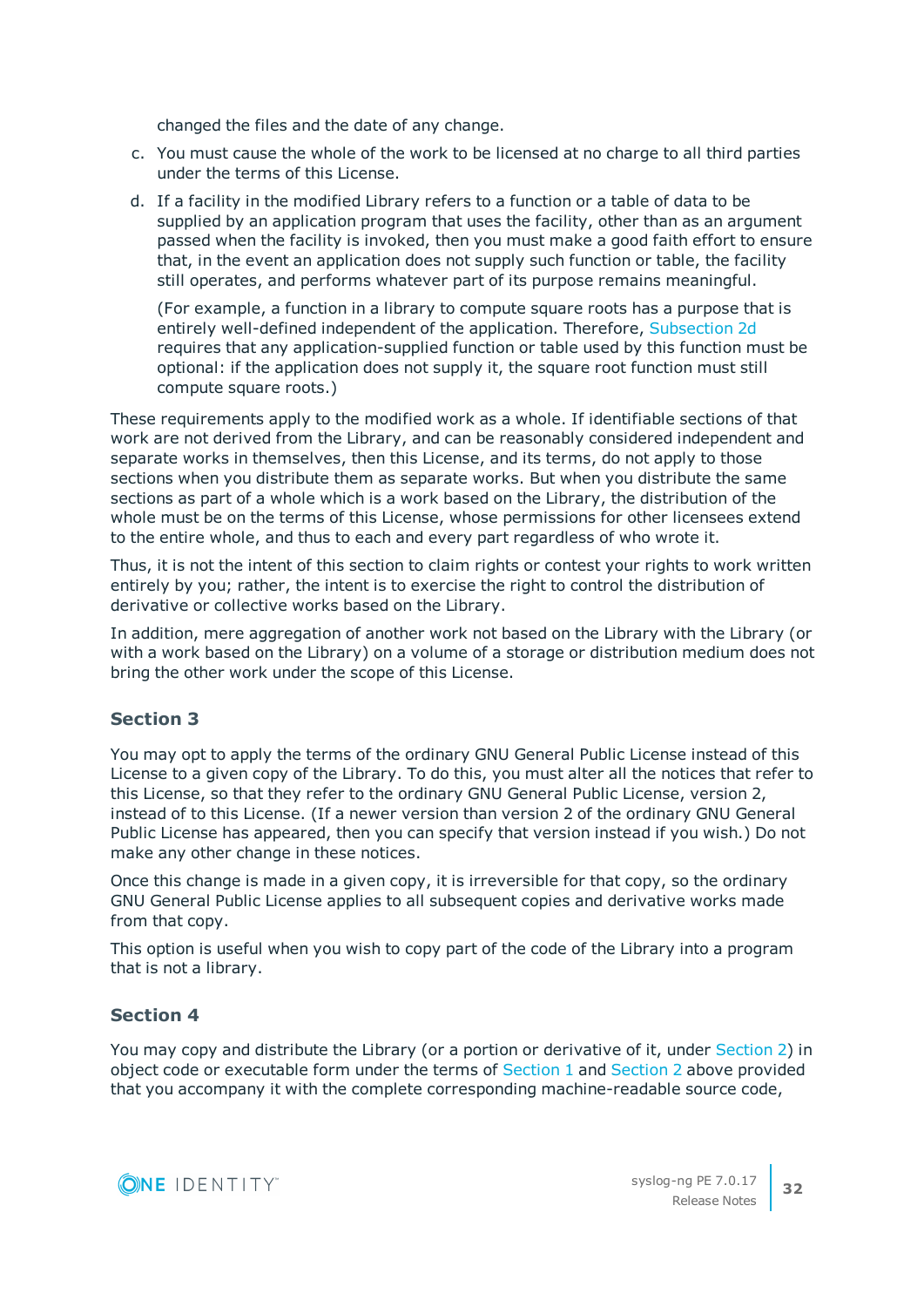which must be distributed under the terms of [Section](#page-30-1) 1 and Section 2 above on a medium customarily used for software interchange.

If distribution of object code is made by offering access to copy from a designated place, then offering equivalent access to copy the source code from the same place satisfies the requirement to distribute the source code, even though third parties are not compelled to copy the source along with the object code.

#### **Section 5**

A program that contains no derivative of any portion of the Library, but is designed to work with the Library by being compiled or linked with it, is called a "work that uses the Library". Such a work, in isolation, is not a derivative work of the Library, and therefore falls outside the scope of this License.

However, linking a "work that uses the Library" with the Library creates an executable that is a derivative of the Library (because it contains portions of the Library), rather than a "work that uses the library". The executable is therefore covered by this License. [Section](#page-32-0) 6 states terms for distribution of such executables.

When a "work that uses the Library" uses material from a header file that is part of the Library, the object code for the work may be a derivative work of the Library even though the source code is not. Whether this is true is especially significant if the work can be linked without the Library, or if the work is itself a library. The threshold for this to be true is not precisely defined by law.

If such an object file uses only numerical parameters, data structure layouts and accessors, and small macros and small inline functions (ten lines or less in length), then the use of the object file is unrestricted, regardless of whether it is legally a derivative work. (Executables containing this object code plus portions of the Library will still fall under [Section](#page-32-0) 6.)

Otherwise, if the work is a derivative of the Library, you may distribute the object code for the work under the terms of [Section](#page-32-0) 6. Any executables containing that work also fall under [Section](#page-32-0) 6, whether or not they are linked directly with the Library itself.

### <span id="page-32-0"></span>**Section 6**

As an exception to the Sections above, you may also combine or link a "work that uses the Library" with the Library to produce a work containing portions of the Library, and distribute that work under terms of your choice, provided that the terms permit modification of the work for the customer's own use and reverse engineering for debugging such modifications.

You must give prominent notice with each copy of the work that the Library is used in it and that the Library and its use are covered by this License. You must supply a copy of this License. If the work during execution displays copyright notices, you must include the copyright notice for the Library among them, as well as a reference directing the user to the copy of this License. Also, you must do one of these things:

<span id="page-32-1"></span>a. Accompany the work with the complete corresponding machine-readable source code for the Library including whatever changes were used in the work (which must be

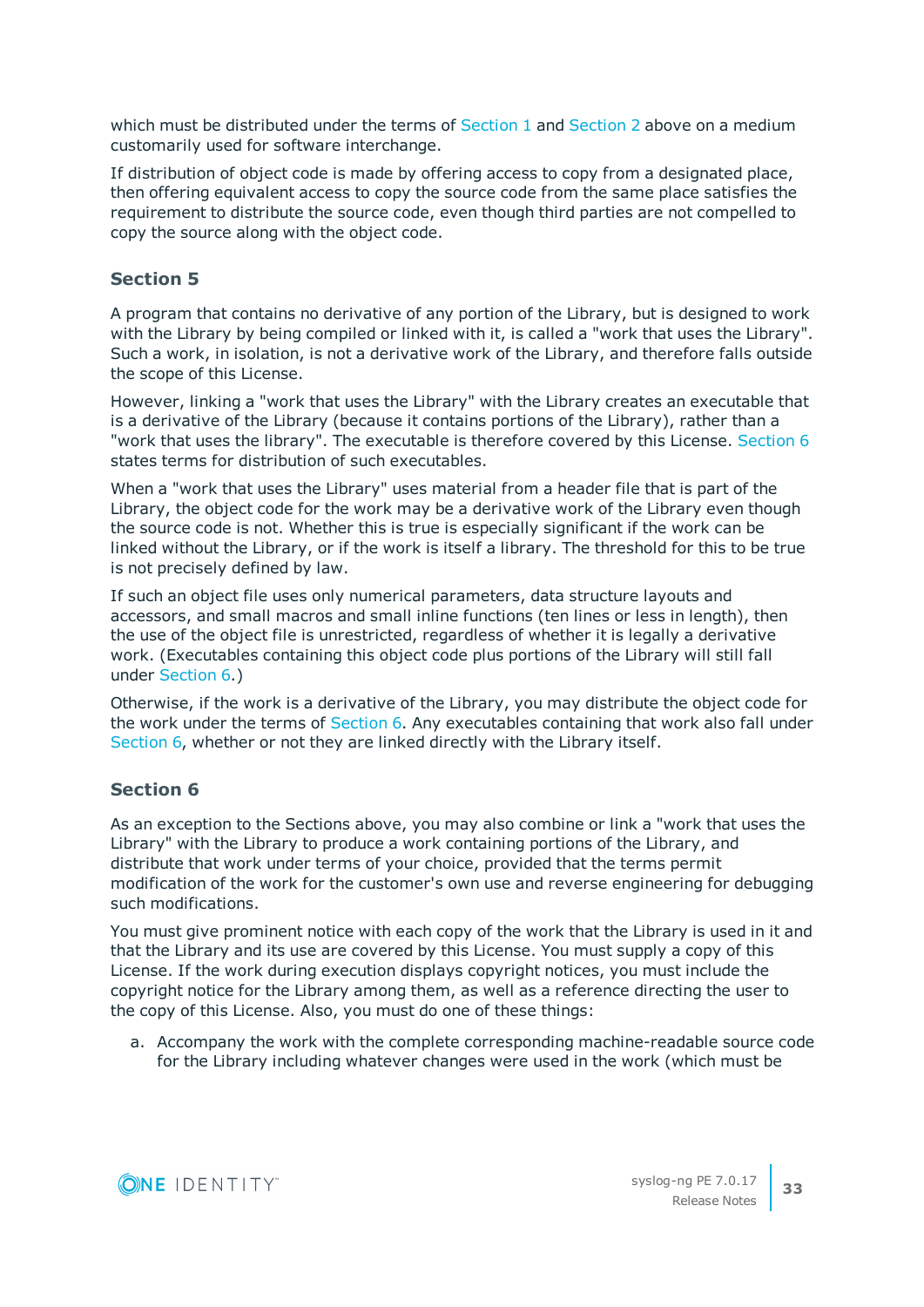distributed under [Section](#page-30-0) 1 and [Section](#page-30-1) 2 above); and, if the work is an executable linked with the Library, with the complete machine-readable "work that uses the Library", as object code and/or source code, so that the user can modify the Library and then relink to produce a modified executable containing the modified Library. (It is understood that the user who changes the contents of definitions files in the Library will not necessarily be able to recompile the application to use the modified definitions.)

- b. Use a suitable shared library mechanism for linking with the Library. A suitable mechanism is one that (1) uses at run time a copy of the library already present on the user's computer system, rather than copying library functions into the executable, and (2) will operate properly with a modified version of the library, if the user installs one, as long as the modified version is interface-compatible with the version that the work was made with.
- c. Accompany the work with a written offer, valid for at least three years, to give the same user the materials specified in [Subsection](#page-32-1) 6a, above, for a charge no more than the cost of performing this distribution.
- d. If distribution of the work is made by offering access to copy from a designated place, offer equivalent access to copy the above specified materials from the same place.
- e. Verify that the user has already received a copy of these materials or that you have already sent this user a copy.

For an executable, the required form of the "work that uses the Library" must include any data and utility programs needed for reproducing the executable from it. However, as a special exception, the materials to be distributed need not include anything that is normally distributed (in either source or binary form) with the major components (compiler, kernel, and so on) of the operating system on which the executable runs, unless that component itself accompanies the executable.

It may happen that this requirement contradicts the license restrictions of other proprietary libraries that do not normally accompany the operating system. Such a contradiction means you cannot use both them and the Library together in an executable that you distribute.

### **Section 7**

You may place library facilities that are a work based on the Library side-by-side in a single library together with other library facilities not covered by this License, and distribute such a combined library, provided that the separate distribution of the work based on the Library and of the other library facilities is otherwise permitted, and provided that you do these two things:

- a. Accompany the combined library with a copy of the same work based on the Library, uncombined with any other library facilities. This must be distributed under the terms of the Sections above.
- b. Give prominent notice with the combined library of the fact that part of it is a work based on the Library, and explaining where to find the accompanying uncombined form of the same work.

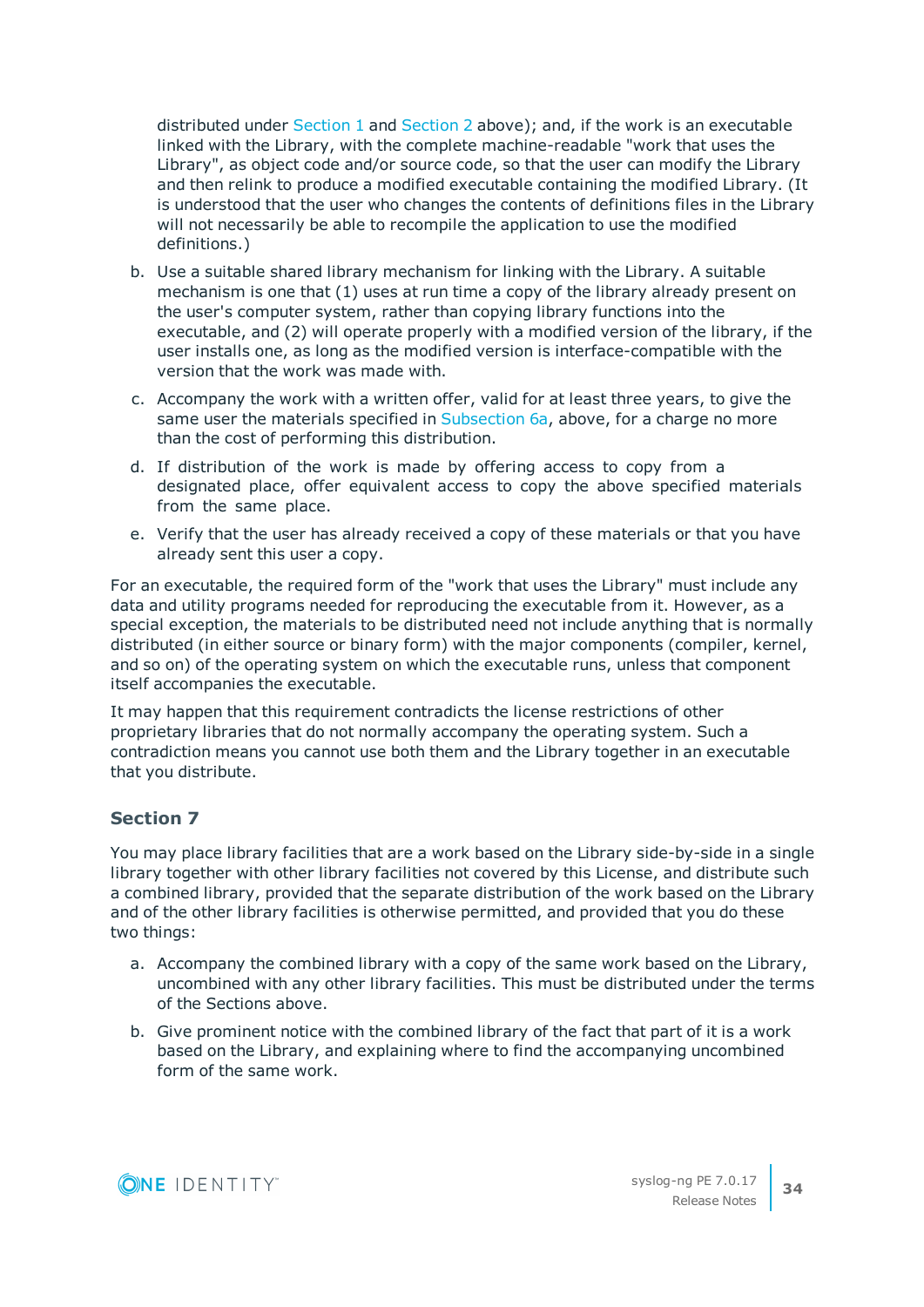#### **Section 8**

You may not copy, modify, sublicense, link with, or distribute the Library except as expressly provided under this License. Any attempt otherwise to copy, modify, sublicense, link with, or distribute the Library is void, and will automatically terminate your rights under this License. However, parties who have received copies, or rights, from you under this License will not have their licenses terminated so long as such parties remain in full compliance.

#### **Section 9**

You are not required to accept this License, since you have not signed it. However, nothing else grants you permission to modify or distribute the Library or its derivative works. These actions are prohibited by law if you do not accept this License. Therefore, by modifying or distributing the Library (or any work based on the Library), you indicate your acceptance of this License to do so, and all its terms and conditions for copying, distributing or modifying the Library or works based on it.

#### **Section 10**

Each time you redistribute the Library (or any work based on the Library), the recipient automatically receives a license from the original licensor to copy, distribute, link with or modify the Library subject to these terms and conditions. You may not impose any further restrictions on the recipients' exercise of the rights granted herein. You are not responsible for enforcing compliance by third parties with this License.

#### **Section 11**

If, as a consequence of a court judgment or allegation of patent infringement or for any other reason (not limited to patent issues), conditions are imposed on you (whether by court order, agreement or otherwise) that contradict the conditions of this License, they do not excuse you from the conditions of this License. If you cannot distribute so as to satisfy simultaneously your obligations under this License and any other pertinent obligations, then as a consequence you may not distribute the Library at all. For example, if a patent license would not permit royalty-free redistribution of the Library by all those who receive copies directly or indirectly through you, then the only way you could satisfy both it and this License would be to refrain entirely from distribution of the Library.

If any portion of this section is held invalid or unenforceable under any particular circumstance, the balance of the section is intended to apply, and the section as a whole is intended to apply in other circumstances.

It is not the purpose of this section to induce you to infringe any patents or other property right claims or to contest validity of any such claims; this section has the sole purpose of protecting the integrity of the free software distribution system which is implemented by public license practices. Many people have made generous contributions to the wide range of software distributed through that system in reliance on consistent application of that system; it is up to the author/donor to decide if he or she is willing to distribute software through any other system and a licensee cannot impose that choice.

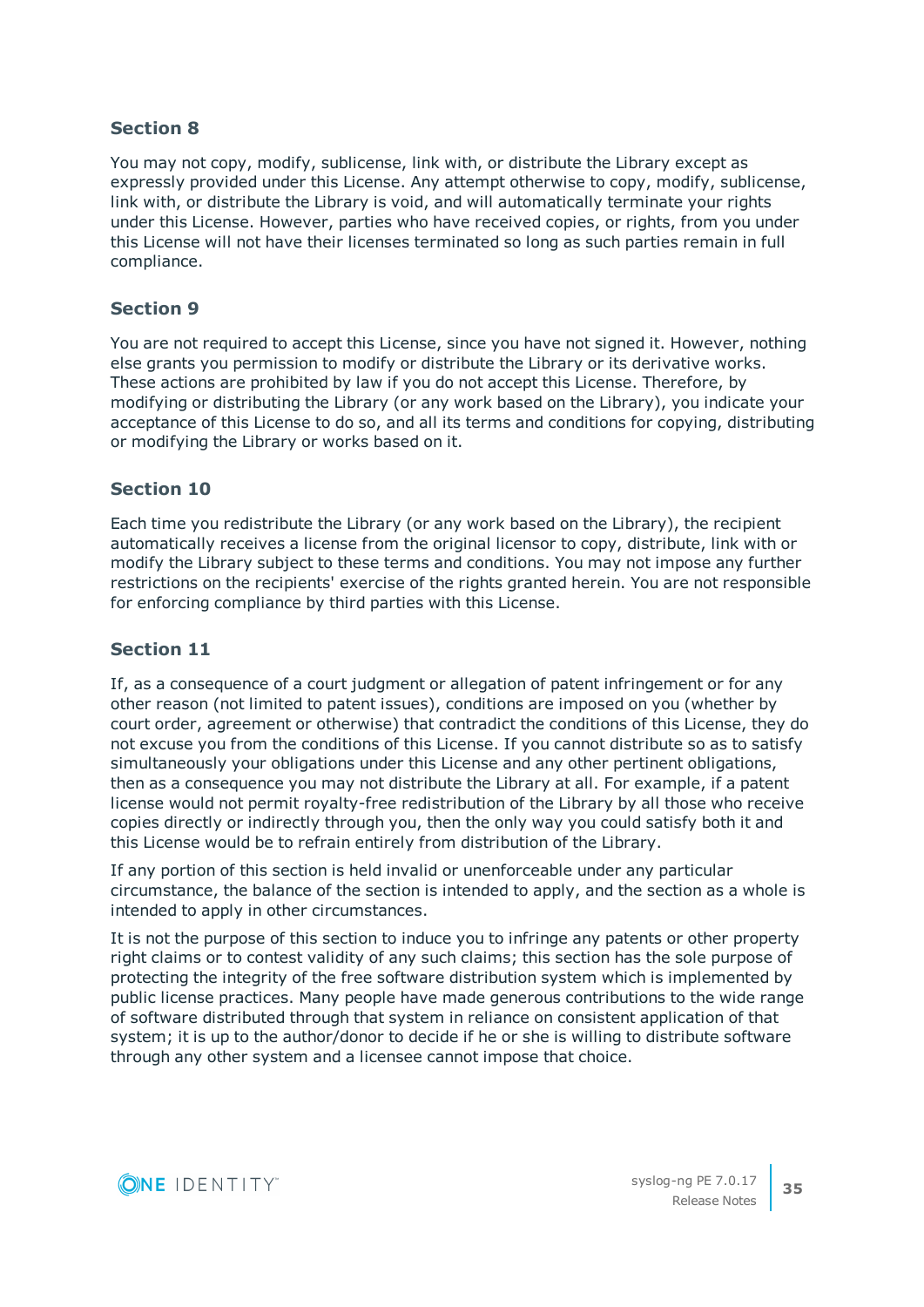This section is intended to make thoroughly clear what is believed to be a consequence of the rest of this License.

#### **Section 12**

If the distribution and/or use of the Library is restricted in certain countries either by patents or by copyrighted interfaces, the original copyright holder who places the Library under this License may add an explicit geographical distribution limitation excluding those countries, so that distribution is permitted only in or among countries not thus excluded. In this case, this License incorporates the limitation as if written in the body of this License.

### **Section 13**

The Free Software Foundation may publish revised and/or new versions of the Lesser General Public License from time to time. Such new versions will be similar in spirit to the present version, but may differ in detail to address new problems or concerns.

Each version is given a distinguishing version number. If the Library specifies a version number of this License which applies to it and "any later version", you have the option of following the terms and conditions either of that version or of any later version published by the Free Software Foundation. If the Library does not specify a license version number, you may choose any version ever published by the Free Software Foundation.

#### **Section 14**

If you wish to incorporate parts of the Library into other free programs whose distribution conditions are incompatible with these, write to the author to ask for permission. For software which is copyrighted by the Free Software Foundation, write to the Free Software Foundation; we sometimes make exceptions for this. Our decision will be guided by the two goals of preserving the free status of all derivatives of our free software and of promoting the sharing and reuse of software generally.

#### **NO WARRANTY Section 15**

BECAUSE THE LIBRARY IS LICENSED FREE OF CHARGE, THERE IS NO WARRANTY FOR THE LIBRARY, TO THE EXTENT PERMITTED BY APPLICABLE LAW. EXCEPT WHEN OTHERWISE STATED IN WRITING THE COPYRIGHT HOLDERS AND/OR OTHER PARTIES PROVIDE THE LIBRARY "AS IS" WITHOUT WARRANTY OF ANY KIND, EITHER EXPRESSED OR IMPLIED, INCLUDING, BUT NOT LIMITED TO, THE IMPLIED WARRANTIES OF MERCHANTABILITY AND FITNESS FOR A PARTICULAR PURPOSE. THE ENTIRE RISK AS TO THE QUALITY AND PERFORMANCE OF THE LIBRARY IS WITH YOU. SHOULD THE LIBRARY PROVE DEFECTIVE, YOU ASSUME THE COST OF ALL NECESSARY SERVICING, REPAIR OR CORRECTION.

### **NO WARRANTY Section 16**

IN NO EVENT UNLESS REQUIRED BY APPLICABLE LAW OR AGREED TO IN WRITING WILL ANY COPYRIGHT HOLDER, OR ANY OTHER PARTY WHO MAY MODIFY AND/OR REDISTRIBUTE THE LIBRARY AS PERMITTED ABOVE, BE LIABLE TO YOU FOR DAMAGES, INCLUDING ANY GENERAL, SPECIAL, INCIDENTAL OR CONSEQUENTIAL DAMAGES ARISING OUT OF THE USE OR INABILITY TO USE THE LIBRARY (INCLUDING BUT NOT LIMITED TO

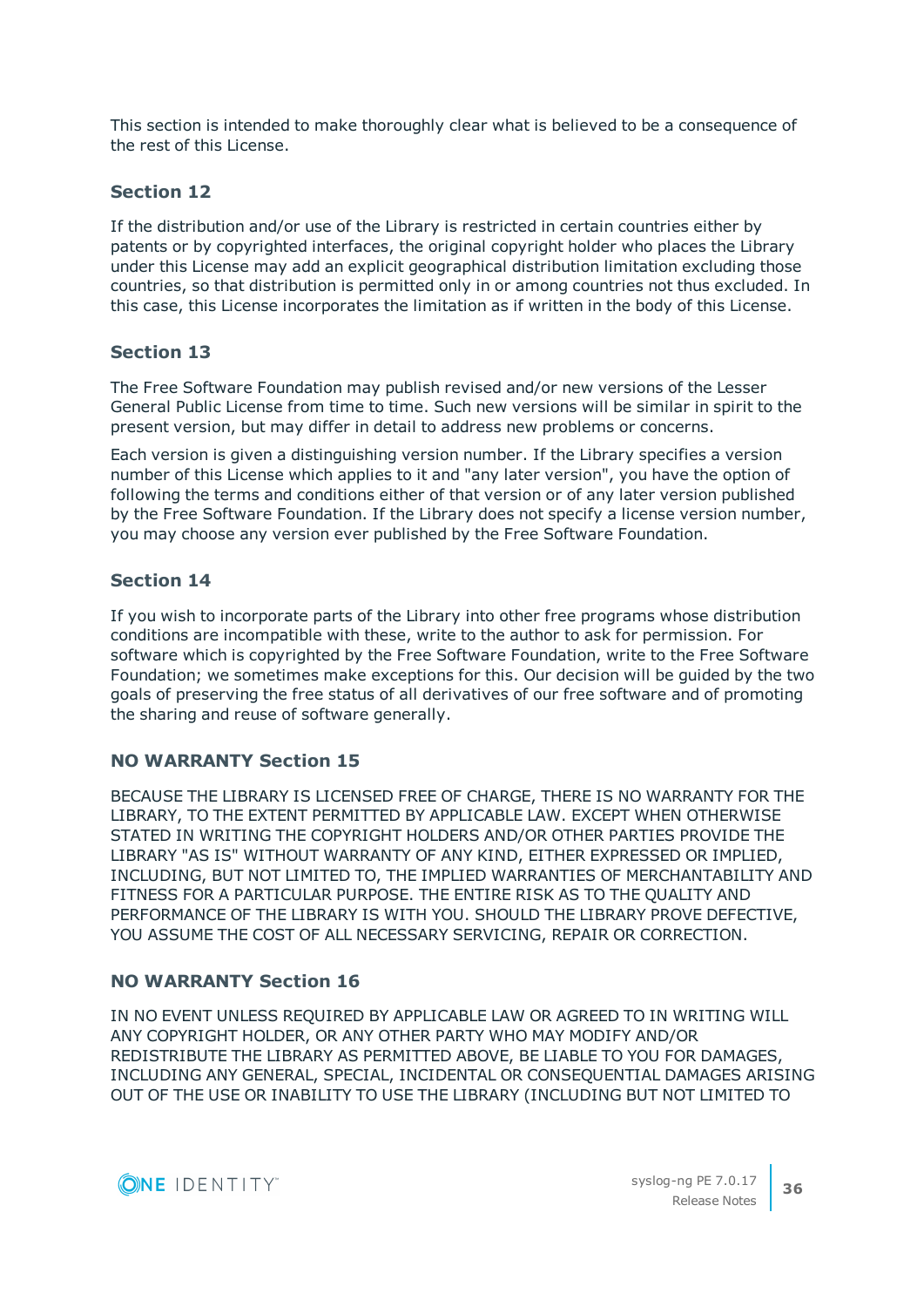LOSS OF DATA OR DATA BEING RENDERED INACCURATE OR LOSSES SUSTAINED BY YOU OR THIRD PARTIES OR A FAILURE OF THE LIBRARY TO OPERATE WITH ANY OTHER SOFTWARE), EVEN IF SUCH HOLDER OR OTHER PARTY HAS BEEN ADVISED OF THE POSSIBILITY OF SUCH DAMAGES.

END OF TERMS AND CONDITIONS

### **How to Apply These Terms to Your New Libraries**

If you develop a new library, and you want it to be of the greatest possible use to the public, we recommend making it free software that everyone can redistribute and change. You can do so by permitting redistribution under these terms (or, alternatively, under the terms of the ordinary General Public License).

To apply these terms, attach the following notices to the library. It is safest to attach them to the start of each source file to most effectively convey the exclusion of warranty; and each file should have at least the "copyright" line and a pointer to where the full notice is found.

 $\le$  one line to give the library's name and a brief idea of what it does.  $>$  Copyright (C) <year> <name of author>

This library is free software; you can redistribute it and/or modify it under the terms of the GNU Lesser General Public License as published by the Free Software Foundation; either version 2.1 of the License, or (at your option) any later version.

This library is distributed in the hope that it will be useful, but WITHOUT ANY WARRANTY; without even the implied warranty of MERCHANTABILITY or FITNESS FOR A PARTICULAR PURPOSE. See the GNU Lesser General Public License for more details.

You should have received a copy of the GNU Lesser General Public License along with this library; if not, write to the Free Software Foundation, Inc., 51 Franklin Street, Fifth Floor, Boston, MA 02110-1301 USA

Also add information on how to contact you by electronic and paper mail.

You should also get your employer (if you work as a programmer) or your school, if any, to sign a "copyright disclaimer" for the library, if necessary. Here is a sample; alter the names:

Yoyodyne, Inc., hereby disclaims all copyright interest in the library `Frob' (a library for tweaking knobs) written by James Random Hacker.

<signature of Ty Coon>, 1 April 1990 Ty Coon, President of Vice

That's all there is to it!

### **License attributions**

This product includes software developed by the OpenSSL Project for use in the OpenSSL Toolkit [\(https://www.openssl.org/\)](https://www.openssl.org/). This product includes cryptographic software written by Eric Young (eay@cryptsoft.com)

This product includes software from The NetBSD Foundation, Inc., developed by Klaus

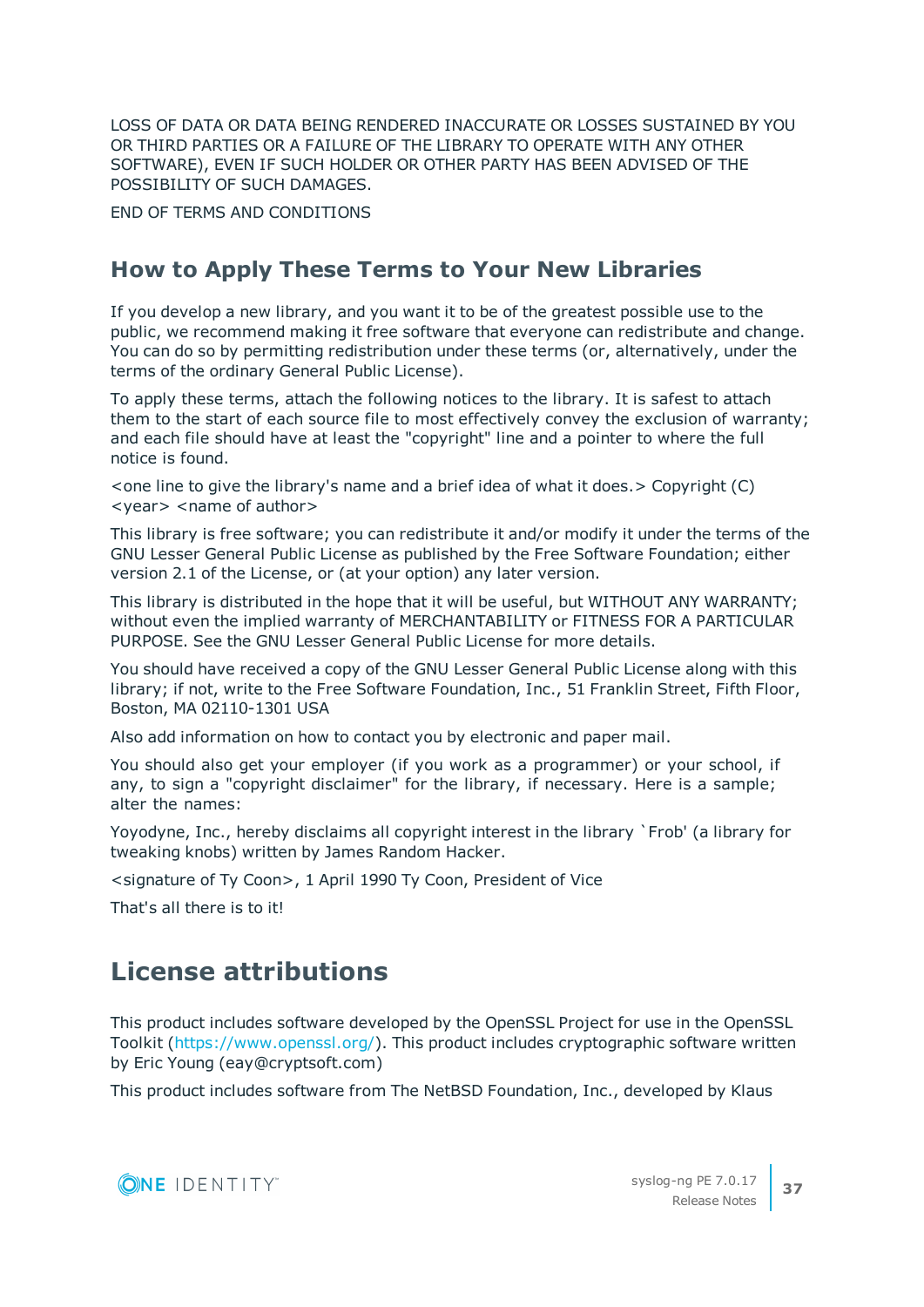Klein. The following copyright notice applies to that code.

Copyright (c) 1997, 1998, 2005, 2008 The NetBSD Foundation, Inc. All rights reserved.

This code was contributed to The NetBSD Foundation by Klaus Klein. Heavily optimised by David Laight.

Redistribution and use in source and binary forms, with or without modification, are permitted provided that the following conditions are met:

- 1. Redistributions of source code must retain the above copyright notice, this list of conditions and the following disclaimer.
- 2. Redistributions in binary form must reproduce the above copyright notice, this list of conditions and the following disclaimer in the documentation and/or other materials provided with the distribution.

THIS SOFTWARE IS PROVIDED BY THE NETBSD FOUNDATION, INC. AND CONTRIBUTORS ``AS IS'' AND ANY EXPRESS OR IMPLIED WARRANTIES, INCLUDING, BUT NOT LIMITED TO, THE IMPLIED WARRANTIES OF MERCHANTABILITY AND FITNESS FOR A PARTICULAR PURPOSE ARE DISCLAIMED. IN NO EVENT SHALL THE FOUNDATION OR CONTRIBUTORS BE LIABLE FOR ANY DIRECT, INDIRECT, INCIDENTAL, SPECIAL, EXEMPLARY, OR CONSEQUENTIAL DAMAGES (INCLUDING, BUT NOT LIMITED TO, PROCUREMENT OF SUBSTITUTE GOODS OR SERVICES; LOSS OF USE, DATA, OR PROFITS; OR BUSINESSINTERRUPTION) HOWEVER CAUSED AND ON ANY THEORY OF LIABILITY, WHETHER IN CONTRACT, STRICT LIABILITY, OR TORT (INCLUDING NEGLIGENCE OR OTHERWISE) ARISING IN ANY WAY OUT OF THE USE OF THIS SOFTWARE, EVEN IF ADVISED OF THE POSSIBILITY OF SUCH DAMAGE.

This product includes code derived from software contributed to Berkeley by Chris Torek. The following copyright notice applies to that code.

Copyright (c) 1990, 1993

The Regents of the University of California. All rights reserved.

This code is derived from software contributed to Berkeley by Chris Torek.

Redistribution and use in source and binary forms, with or without modification, are permitted provided that the following conditions are met:

- 1. Redistributions of source code must retain the above copyright notice, this list of conditions and the following disclaimer.
- 2. Redistributions in binary form must reproduce the above copyright notice, this list of conditions and the following disclaimer in the documentation and/or other materials provided with the distribution.
- 3. Neither the name of the University nor the names of its contributors may be used to endorse or promote products derived from this software without specific prior written permission.

THIS SOFTWARE IS PROVIDED BY THE REGENTS AND CONTRIBUTORS ` `AS IS'' AND ANY EXPRESS OR IMPLIED WARRANTIES, INCLUDING, BUT NOT LIMITED TO, THE IMPLIED WARRANTIES OF MERCHANTABILITY AND FITNESS FOR A PARTICULAR PURPOSE ARE DISCLAIMED. IN NO EVENT SHALL THE REGENTS OR CONTRIBUTORS BE LIABLE FOR ANY DIRECT, INDIRECT, INCIDENTAL, SPECIAL, EXEMPLARY, OR CONSEQUENTIAL DAMAGES (INCLUDING, BUT NOT LIMITED TO, PROCUREMENT OF SUBSTITUTE GOODS OR

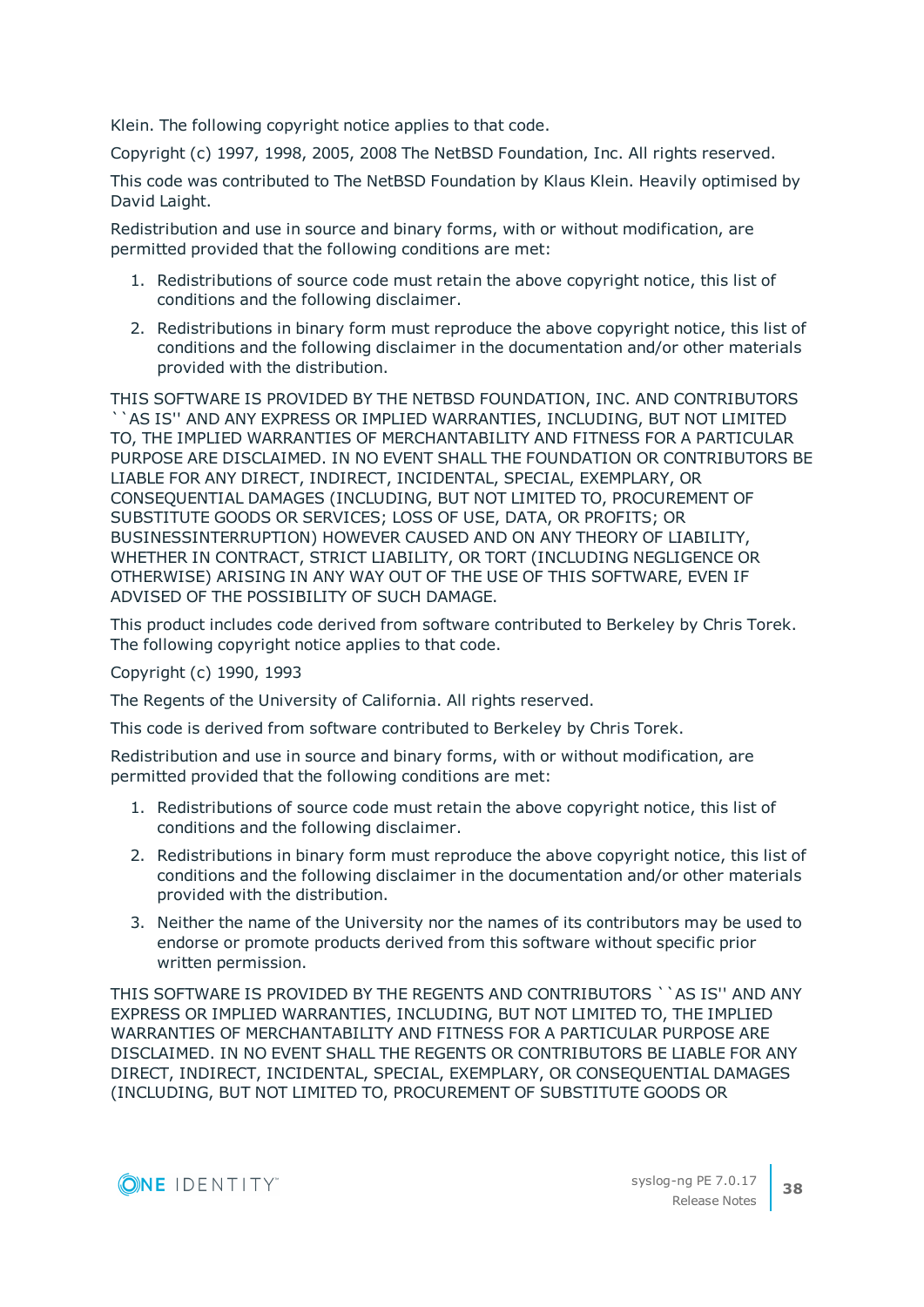SERVICES; LOSS OF USE, DATA, OR PROFITS; OR BUSINESS INTERRUPTION) HOWEVER CAUSED AND ON ANY THEORY OF LIABILITY, WHETHER IN CONTRACT, STRICT LIABILITY, OR TORT (INCLUDING NEGLIGENCE OR OTHERWISE) ARISING IN ANY WAY OUT OF THE USE OF THIS SOFTWARE, EVEN IF ADVISED OF THE POSSIBILITY OF SUCH DAMAGE.